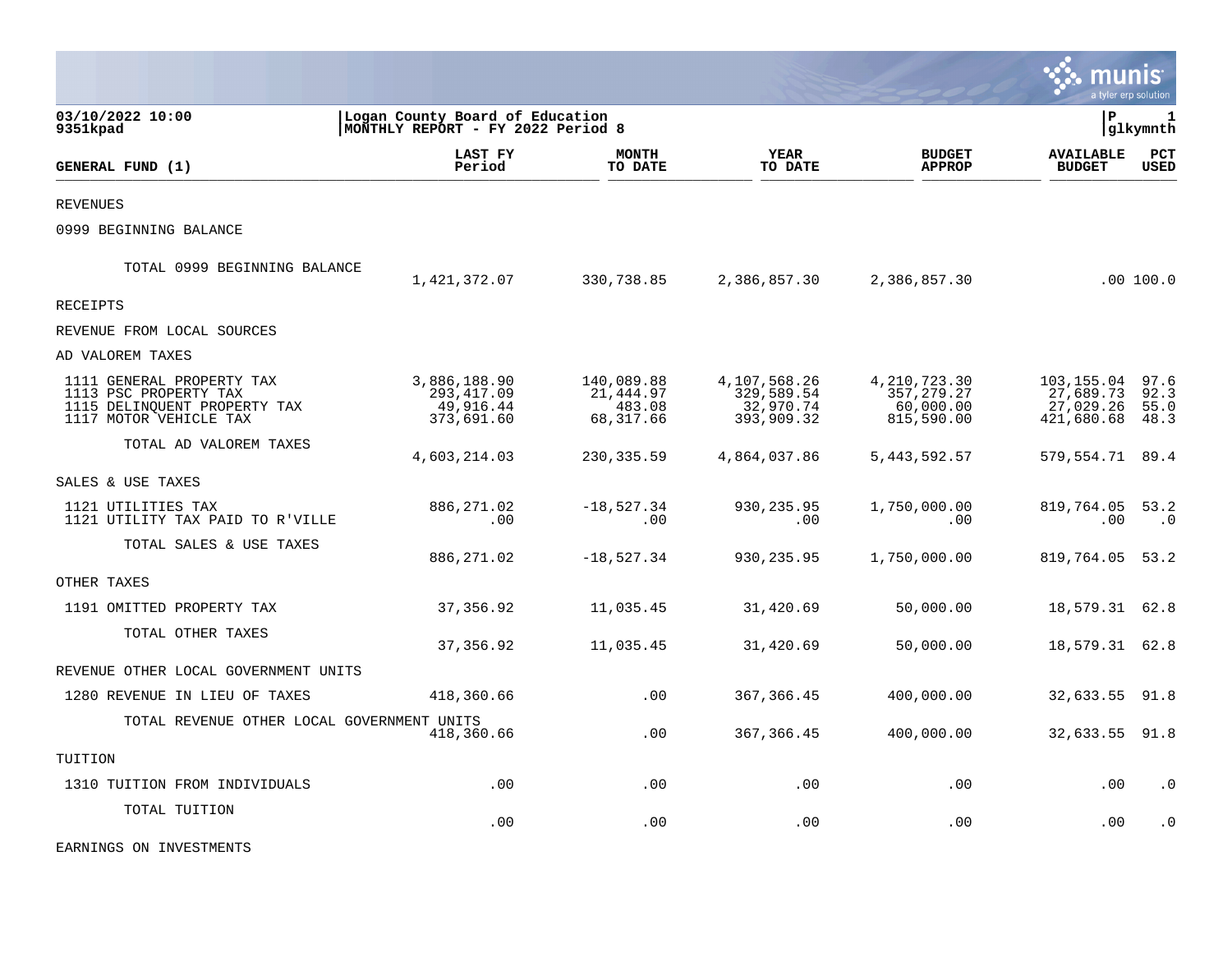

03/10/2022 10:00 **| Logan County Board of Education**<br>
9351kpad | MONTHLY REPORT - FY 2022 Period 8 **MONTHLY REPORT - FY 2022 Period 8 LAST FY MONTH YEAR BUDGET AVAILABLE PCT GENERAL FUND (1) Period TO DATE TO DATE APPROP BUDGET USED** TO DATE THE RELIGION CONDUCT, THE RELIGION CONDUCTS IN THE RELIGION CONDUCTS AND RELEASE TO DEPERT OPEN 1510 INTEREST ON INVESTMENTS 142,841.45 2,811.25 21,204.06 24,000.00 2,795.94 88.4 1510 INTEREST FOR SFCC ESCROW .00 .00 .00 .00 .00 .0 1540 INVESTMENT INC FROM REAL PRPTY TOTAL EARNINGS ON INVESTMENTS 142,841.45 2,811.25 21,204.06 24,000.00 2,795.94 88.4 OTHER REVENUE FROM LOCAL SOURCES 1911 BUILDING RENTAL 3,200.00 400.00 3,200.00 4,800.00 1,600.00 66.7 1912 BUS RENTAL .00 .00 .00 .00 .00 .0 1919 OTHER RENTAL INCOME .00 .00 .00 .00 .00 .0 1920 CONTRIBUTIONS/DONATIONS .00 .00 2,125.00 .00 -2,125.00 .0 1941 TEXTBOOK SALES .00 .00 .00 .00 .00 .0 1942 TEXTBOOK RENTALS .00 .00 .00 .00 .00 .0 1951 MISC REV FRM OTH SCH DST IN ST .00 .00 .00 .00 .00 .0 1952 MSC REV FRM OTH SCH DST OUT ST .00 .00 .00 .00 .00 .0 1980 REFUND OF PRIOR YR EXPENDITURE 78,345.27 .00 .00 .00 .00 .0 1990 MISCELLANEOUS REVENUE 951.25 180.85 18,305.73 40,000.00 21,694.27 45.8 1991 TRANSCRIPT FEES TOTAL OTHER REVENUE FROM LOCAL SOURCES 82,496.52 580.85 23,630.73 44,800.00 21,169.27 52.8 TOTAL REVENUE FROM LOCAL SOURCES 6,170,540.60 226,235.80 6,237,895.74 7,712,392.57 1,474,496.83 80.9 REVENUE FROM STATE SOURCES STATE PROGRAM 3111 SEEK PROGRAM 9,107,221.00 1,177,527.00 9,454,782.00 14,130,328.00 4,675,546.00 66.9 TOTAL STATE PROGRAM 9,107,221.00 1,177,527.00 9,454,782.00 14,130,328.00 4,675,546.00 66.9 OTHER STATE FUNDING 3121 VOCATIONAL TRAVEL .00 .00 .00 .00 .00 .0 3122 VOCATIONAL TRANSPORTATION .00 .00 .00 14,000.00 14,000.00 .0 3125 BUS DRVR TRAINING REIMB .00 .00 .00 .00 .00 .0 3126 SUB SALARY REIMB (STATE) .00 .00 .00 .00 .00 .0 3127 REIMB FLEXIBLE SPENDING MONEY .00 .00 .00 .00 .00 .0 3128 AUDIT REIMBURSEMENT .00 .00 .00 .00 .00 .0 3129 KSB/KSD TRANSP REIMBURSEMENT TOTAL OTHER STATE FUNDING  $.00$   $.00$   $.00$   $.00$   $.00$   $.00$   $.00$   $.00$   $.00$   $.00$   $.00$   $.00$   $.00$   $.00$   $.00$   $.00$   $.00$   $.00$   $.00$   $.00$   $.00$   $.00$   $.00$   $.00$   $.00$   $.00$   $.00$   $.00$   $.00$   $.00$   $.00$   $.00$   $.00$   $.00$   $.00$   $.00$   $.00$ EXPENDITURE REIMBURSEMENTS

| $. -NAT'$<br>REIMB'MTS<br><b>BD</b><br>EXPEND<br>الكلد<br>MTS | -00.   | . 00. | nnr<br>.00 | nnn | . |
|---------------------------------------------------------------|--------|-------|------------|-----|---|
| STATE MISC<br>REIMBURSEMENTS<br>.                             | . ປປ - | . 00- | . UU       | -00 | . |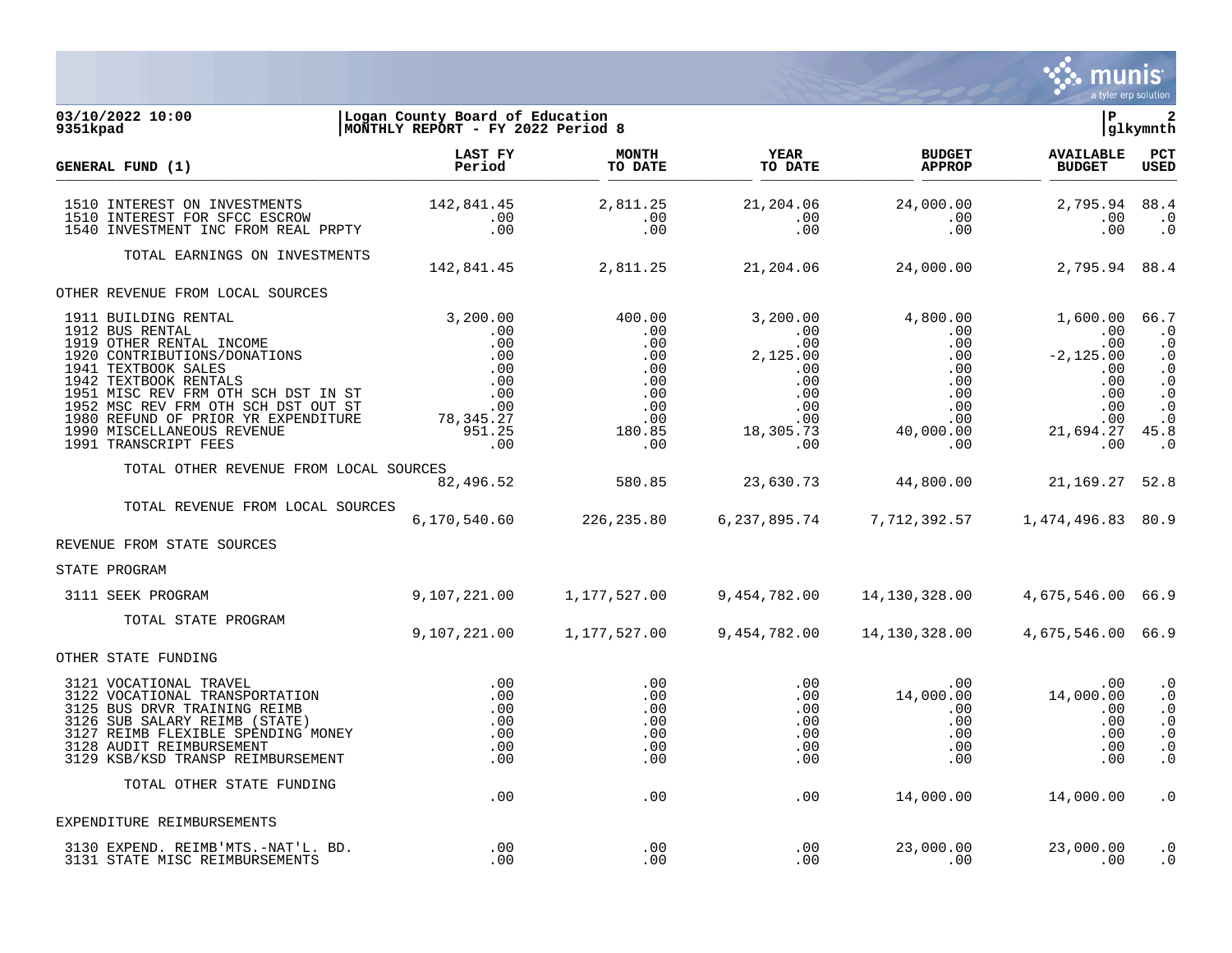

| 03/10/2022 10:00<br>9351kpad                       | Logan County Board of Education<br>MONTHLY REPORT - FY 2022 Period 8 |                         |                        |                                | lР                                | 3<br> glkymnth     |
|----------------------------------------------------|----------------------------------------------------------------------|-------------------------|------------------------|--------------------------------|-----------------------------------|--------------------|
| GENERAL FUND (1)                                   | LAST FY<br>Period                                                    | <b>MONTH</b><br>TO DATE | YEAR<br>TO DATE        | <b>BUDGET</b><br><b>APPROP</b> | <b>AVAILABLE</b><br><b>BUDGET</b> | PCT<br><b>USED</b> |
| TOTAL EXPENDITURE REIMBURSEMENTS                   | .00                                                                  | .00                     | .00                    | 23,000.00                      | 23,000.00                         | $\cdot$ 0          |
| REVENUE IN LIEU OF TAXES/STATE                     |                                                                      |                         |                        |                                |                                   |                    |
| 3800 REVENUE IN LIEU OF TAXES/STATE                | 16,266.01                                                            | 2,055.96                | 14,375.24              | 24, 473. 76                    | 10,098.52                         | 58.7               |
| TOTAL REVENUE IN LIEU OF TAXES/STATE               | 16,266.01                                                            | 2,055.96                | 14,375.24              | 24, 473. 76                    | 10,098.52                         | 58.7               |
| REVENUE ON BEHALF PAYMENTS                         |                                                                      |                         |                        |                                |                                   |                    |
| 3900 STATE ON-BEHALF PAYMENTS                      | .00                                                                  | .00                     | .00                    | 8,600,593.60                   | 8,600,593.60                      | $\cdot$ 0          |
| TOTAL REVENUE ON BEHALF PAYMENTS                   | .00                                                                  | .00                     | .00                    | 8,600,593.60                   | 8,600,593.60                      | $\cdot$ 0          |
| TOTAL REVENUE FROM STATE SOURCES                   | 9,123,487.01                                                         | 1,179,582.96            | 9,469,157.24           | 22,792,395.36                  | 13, 323, 238.12                   | 41.6               |
| REVENUE FROM FEDERAL SOURCES                       |                                                                      |                         |                        |                                |                                   |                    |
| RESTRICTED THROUGH THE STATE                       |                                                                      |                         |                        |                                |                                   |                    |
| 4500 RESTRICTED FED THRU STATE                     | .00                                                                  | .00                     | .00                    | .00                            | .00                               | $\cdot$ 0          |
| TOTAL RESTRICTED THROUGH THE STATE                 | .00                                                                  | .00                     | .00                    | .00                            | .00                               | $\cdot$ 0          |
| FEDERAL REIMBURSEMENT                              |                                                                      |                         |                        |                                |                                   |                    |
| 4810 MEDICAID REIM FROM FEDERAL                    | 7,989.88                                                             | .00                     | 3,757.40               | 15,000.00                      | 11,242.60                         | 25.1               |
| TOTAL FEDERAL REIMBURSEMENT                        | 7,989.88                                                             | .00                     | 3,757.40               | 15,000.00                      | 11,242.60                         | 25.1               |
| TOTAL REVENUE FROM FEDERAL SOURCES                 | 7,989.88                                                             | .00                     | 3,757.40               | 15,000.00                      | 11,242.60                         | 25.1               |
| OTHER RECEIPTS                                     |                                                                      |                         |                        |                                |                                   |                    |
| INTERFUND TRANSFERS                                |                                                                      |                         |                        |                                |                                   |                    |
| 5210 FUND TRANSFER<br>5220 INDIRECT COSTS TRANSFER | .00<br>45,239.08                                                     | .00<br>9,610.24         | 47,647.50<br>69,080.23 | 633,986.00<br>90,000.00        | 586,338.50<br>20,919.77           | 7.5<br>76.8        |
| TOTAL INTERFUND TRANSFERS                          | 45,239.08                                                            | 9,610.24                | 116,727.73             | 723,986.00                     | 607,258.27                        | 16.1               |
| SALE OR COMP FOR LOSS OF ASSETS                    |                                                                      |                         |                        |                                |                                   |                    |
| 5311 SALE OF LAND & IMPROVEMENTS                   | .00                                                                  | .00                     | .00                    | .00                            | .00                               | $\cdot$ 0          |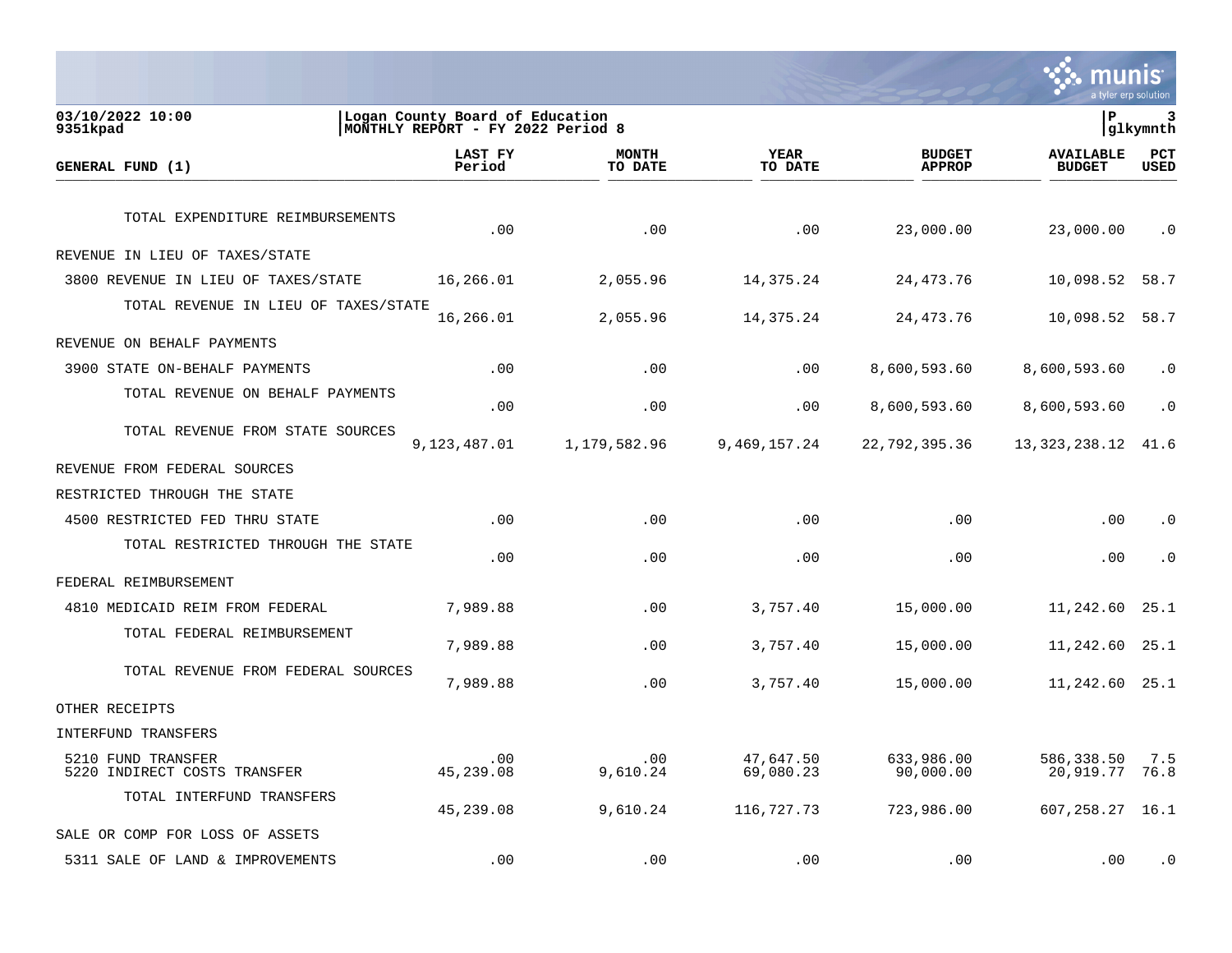

#### **03/10/2022 10:00 |Logan County Board of Education |P 4 9351kpad |MONTHLY REPORT - FY 2022 Period 8 |glkymnth**

| GENERAL FUND (1)                                                                                                                                            | LAST FY<br>Period                    | <b>MONTH</b><br>TO DATE         | YEAR<br>TO DATE                 | <b>BUDGET</b><br><b>APPROP</b>        | <b>AVAILABLE</b><br><b>BUDGET</b>     | PCT<br><b>USED</b>                                            |
|-------------------------------------------------------------------------------------------------------------------------------------------------------------|--------------------------------------|---------------------------------|---------------------------------|---------------------------------------|---------------------------------------|---------------------------------------------------------------|
| 5312 LOSS COMP - LAND & IMPROVEMNTS<br>5331 SALE OF BUILDINGS<br>5332 LOSS COMP - BUILDINGS<br>5341 SALE OF EOUIPMENT ETC<br>5342 LOSS COMP - EQUIPMENT ETC | .00<br>.00<br>.00<br>8,702.70<br>.00 | .00<br>.00<br>.00<br>.00<br>.00 | .00<br>.00<br>.00<br>.00<br>.00 | .00<br>.00<br>.00<br>10,000.00<br>.00 | .00<br>.00<br>.00<br>10,000.00<br>.00 | $\cdot$ 0<br>$\cdot$ 0<br>$\cdot$ 0<br>$\cdot$ 0<br>$\cdot$ 0 |
| TOTAL SALE OR COMP FOR LOSS OF ASSETS                                                                                                                       | .00                                  | .00                             | .00                             | 10,000.00                             | 10,000.00                             | $\cdot$ 0                                                     |
| TOTAL OTHER RECEIPTS                                                                                                                                        | 53,941.78                            | 9,610.24                        | 116,727.73                      | 733,986.00                            | 617,258.27 15.9                       |                                                               |
| TOTAL RECEIPTS                                                                                                                                              | 15, 355, 959. 27                     | 1,415,429.00                    | 15,827,538.11                   | 31, 253, 773.93                       | 15,426,235.82                         | 50.6                                                          |
| TOTAL REVENUE                                                                                                                                               | 16,777,331.34                        | 1,746,167.85                    | 18,214,395.41                   | 33,640,631.23                         | 15,426,235.82                         | 54.1                                                          |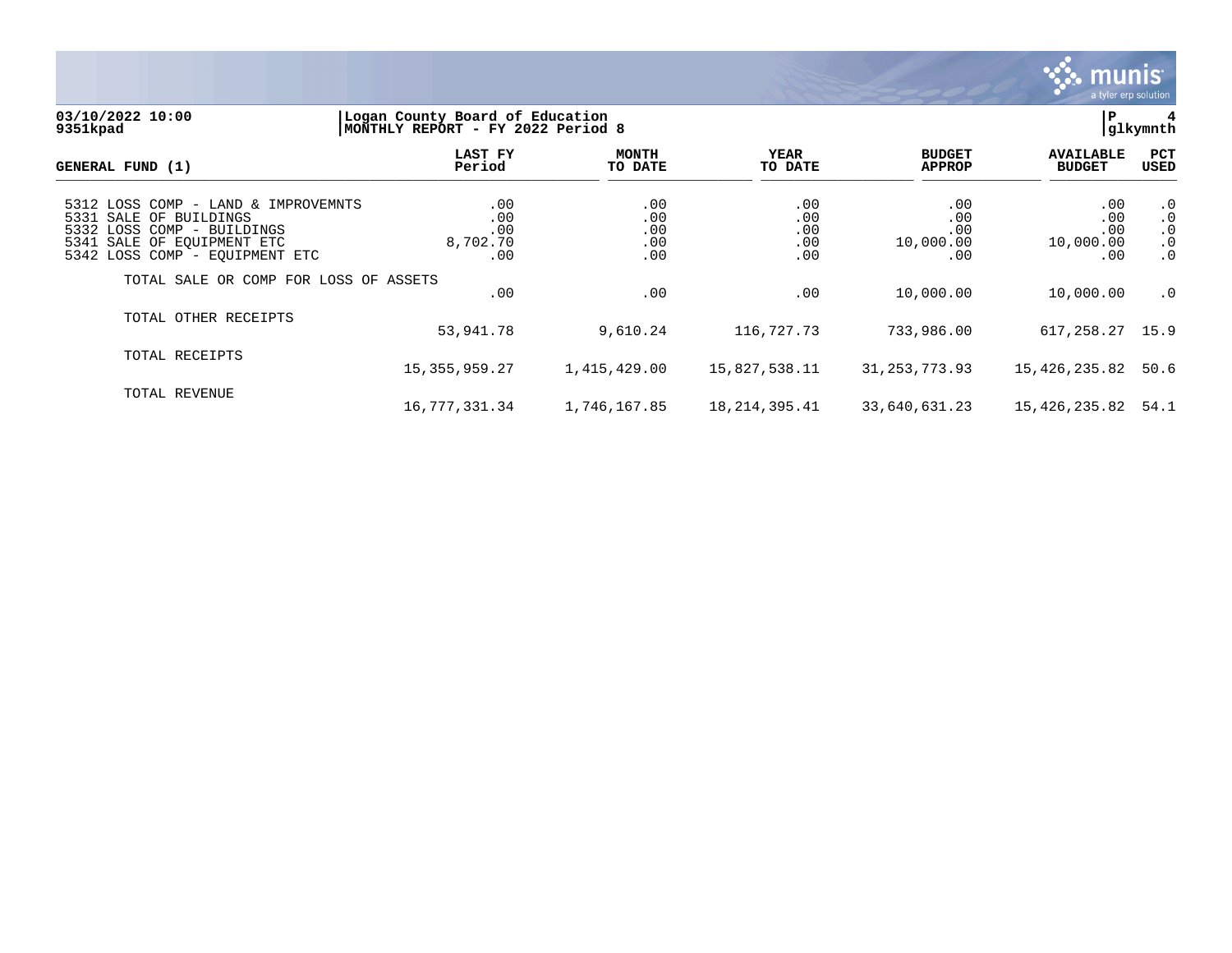

| 9351kpad                                                             | 03/10/2022 10:00                                                                                                                                                                                                                                                   | Logan County Board of Education<br>MONTHLY REPORT - FY 2022 Period 8 |                                                                                                                |                                                                                                                                                                                                                                                                     |                                                                                                                                                     | l P                                                                                                                                  | 5<br>glkymnth                                                                        |
|----------------------------------------------------------------------|--------------------------------------------------------------------------------------------------------------------------------------------------------------------------------------------------------------------------------------------------------------------|----------------------------------------------------------------------|----------------------------------------------------------------------------------------------------------------|---------------------------------------------------------------------------------------------------------------------------------------------------------------------------------------------------------------------------------------------------------------------|-----------------------------------------------------------------------------------------------------------------------------------------------------|--------------------------------------------------------------------------------------------------------------------------------------|--------------------------------------------------------------------------------------|
|                                                                      | GENERAL FUND (1)                                                                                                                                                                                                                                                   | LAST FY<br>Period                                                    | <b>MONTH</b><br>TO DATE                                                                                        | <b>YEAR</b><br>TO DATE                                                                                                                                                                                                                                              | <b>BUDGET</b><br><b>APPROP</b>                                                                                                                      | <b>AVAILABLE</b><br><b>BUDGET</b>                                                                                                    | $_{\rm PCT}$<br><b>USED</b>                                                          |
| <b>EXPENDITURES</b>                                                  |                                                                                                                                                                                                                                                                    |                                                                      |                                                                                                                |                                                                                                                                                                                                                                                                     |                                                                                                                                                     |                                                                                                                                      |                                                                                      |
|                                                                      | 1000 INSTRUCTION                                                                                                                                                                                                                                                   |                                                                      |                                                                                                                |                                                                                                                                                                                                                                                                     |                                                                                                                                                     |                                                                                                                                      |                                                                                      |
| 0100<br>0200<br>0280<br>0300<br>0400<br>0500<br>0600<br>0700<br>0800 | SALARIES PERSONNEL SERVICES<br>EMPLOYEE BENEFITS<br>ON-BEHALF<br>PURCHASED PROF AND TECH SERV 15,744.90<br>PURCHASED PROPERTY SERVICES 42,206.80<br>OTHER PURCHASED SERVICES 48,681.08<br>SUPPLIES 128,248.12<br>PROPERTY<br>DEBT SERVICE AND MISCELLANEOUS        | 5,066,559.70<br>373, 201.24<br>.00<br>23,795.98<br>6,866.65          | 895,725.48<br>50,147.02<br>$, 00$<br>$6, 815.00$<br>10,109.37<br>5,897.21<br>17,489.53<br>.00<br>.00           | 5,776,198.83<br>439,454.66<br>$\sim 00$<br>24,045.75<br>61,013.04<br>75,189.39<br>218,017.87<br>130,360.85<br>2,035.00                                                                                                                                              | 10,390,610.65<br>788,384.33<br>6, 241, 200.56<br>62,177.50<br>139,050.00<br>99,892.44<br>273, 213. 42<br>91,372.97<br>4,725.00                      | 4,614,411.82<br>348,929.67<br>6, 241, 200.56<br>38, 131. 75<br>78,036.96<br>24,703.05<br>55,195.55<br>$-38,987.88$ 142.7<br>2,690.00 | 55.6<br>55.7<br>$\cdot$ 0<br>38.7<br>43.9<br>75.3<br>79.8<br>43.1                    |
|                                                                      | TOTAL 1000 INSTRUCTION                                                                                                                                                                                                                                             | 5,705,304.47                                                         | 986,183.61                                                                                                     | 6,726,315.39                                                                                                                                                                                                                                                        | 18,090,626.87                                                                                                                                       | 11,364,311.48 37.2                                                                                                                   |                                                                                      |
|                                                                      | 2100 STUDENT SUPPORT SERVICES                                                                                                                                                                                                                                      |                                                                      |                                                                                                                |                                                                                                                                                                                                                                                                     |                                                                                                                                                     |                                                                                                                                      |                                                                                      |
| 0100<br>0200<br>0280<br>0300<br>0500<br>0600<br>0800                 | 3ALARIES PERSONNEL SERVICES 408,466.92 64,400.86 452,541.16<br>EMPLOYEE BENEFITS 22,313.81 3,390.02 24,555.01<br>ON-BEHALF .00 .00 .00<br>PURCHASED PROF AND TECH SERV<br>OTHER PURCHASED SERVICES 682.20 682.20 632.65 2,615.28<br>SUPP                           |                                                                      |                                                                                                                |                                                                                                                                                                                                                                                                     | 781,042.11<br>41,231.47<br>$\begin{array}{c} 41\,, 231\, .47\ 412\,, 740\, .70\ 178\,, 400\,. 00\ 4\,, 372\,. 00\ 22\,, 100\,. 00\ 00\ \end{array}$ | 328,500.95<br>16,676.46<br>412,740.70<br>75,541.00<br>1,756.72<br>1,832.82<br>$-80.00$                                               | 57.9<br>59.6<br>$\cdot$ 0<br>57.7<br>59.8<br>91.7<br>$\cdot$ 0                       |
|                                                                      | STUDENT SUPPORT SERVICES<br>TOTAL 2100                                                                                                                                                                                                                             |                                                                      |                                                                                                                |                                                                                                                                                                                                                                                                     |                                                                                                                                                     |                                                                                                                                      |                                                                                      |
|                                                                      |                                                                                                                                                                                                                                                                    |                                                                      |                                                                                                                | $190, 193.14$ $78, 108.53$ 602, 917.63                                                                                                                                                                                                                              | 1,439,886.28                                                                                                                                        | 836,968.65 41.9                                                                                                                      |                                                                                      |
|                                                                      | 2200 INSTRUCTIONAL STAFF SUPP SERV                                                                                                                                                                                                                                 |                                                                      |                                                                                                                |                                                                                                                                                                                                                                                                     |                                                                                                                                                     |                                                                                                                                      |                                                                                      |
| 0100<br>0200<br>0280<br>0300<br>0400<br>0500<br>0600<br>0700<br>0800 | SALARIES PERSONNEL SERVICES<br>EMPLOYEE BENEFITS<br>ON-BEHALF<br>PURCHASED PROF AND TECH SERV 1,186.28<br>PURCHASED PROPERTY SERVICES 552.00<br>OTHER PURCHASED SERVICES -38,784.00<br>SUPPLIES 71,602.55<br>PROPERTY 150,000.00<br>DEBT SERVICE AND MISCELLANEOUS | 521,946.75<br>61,120.02<br>$00$<br>1,186.28<br>552.00<br>6,979.45    | 85,014.14<br>$\begin{smallmatrix} 9,733.23\ 9,733.23\ 00\ 468.00\ 14,020.33\ 12,491.34\ 00\ \end{smallmatrix}$ | 612,671.26<br>71,279.99<br>$\begin{array}{cccc} 9\, , 733\, . 23 & 71\, , 279\, . 99 \\ .00 & 0 & 0 \\ 468\, . 00 & 1\, , 409\, . 00 \\ 14\, , 020\, . 33 & -35\, , 024\, . 70 \\ -2\, , 491\, . 34 & 47\, , 385\, . 66 \\ .00 & .00 & 7\, , 784\, .59 \end{array}$ | 1,011,235.04<br>114,991.03<br>$469,613.58$<br>$14,650.00$<br>$0$<br>$(1, 0.50, 0.00)$<br>00.00<br>36,948.00<br>157,594<br>10,950.00                 | 398,563.78<br>43,711.04 62.0<br>469,613.58<br>13,241.00<br>$-1, 256.17$<br>71,972.70 -94.8<br>110,208.34<br>52,000.00<br>3,165.41    | 60.6<br>$\cdot$ 0<br>9.6<br>$\cdot$ 0<br>30.1<br>$\overline{\phantom{0}}$ .0<br>71.1 |
|                                                                      | TOTAL 2200<br>INSTRUCTIONAL STAFF SUPP SERV                                                                                                                                                                                                                        | 774,603.05                                                           |                                                                                                                |                                                                                                                                                                                                                                                                     | 106,744.36 706,761.97 1,867,981.65 1,161,219.68 37.8                                                                                                |                                                                                                                                      |                                                                                      |
|                                                                      | 2300 DISTRICT ADMIN SUPPORT                                                                                                                                                                                                                                        |                                                                      |                                                                                                                |                                                                                                                                                                                                                                                                     |                                                                                                                                                     |                                                                                                                                      |                                                                                      |
| 0100<br>0200<br>0280<br>0300<br>0400<br>0500                         | SALARIES PERSONNEL SERVICES 145,097.86<br>EMPLOYEE BENEFITS<br>ON-BEHALF<br>PURCHASED PROF AND TECH SERV 159,933.54<br>PURCHASED PROPERTY SERVICES<br>OTHER PURCHASED SERVICES                                                                                     | 37,346.95<br>00.<br>4,606.56<br>26,904.75                            | 18,211.76<br>4,892.47<br>$\sim$ 00<br>31,924.06<br>615.52<br>5,786.48                                          | 152,132.37<br>39,325.89<br>$\sim$ 00<br>.00<br>180,645.83<br>7,279.18<br>38, 257. 43                                                                                                                                                                                | 236,334.69<br>61, 274.96<br>$106, 186.41$<br>$186, 408.00$<br>$6, 120, 00$<br>$6,120.00$<br>42.356.88<br>42,356.88                                  | 84,202.32<br>21,949.07<br>106, 186.41<br>5,762.17<br>$-1,159.18$ 118.9<br>4,099.45                                                   | 64.4<br>64.2<br>$\cdot$ 0<br>96.9<br>90.3                                            |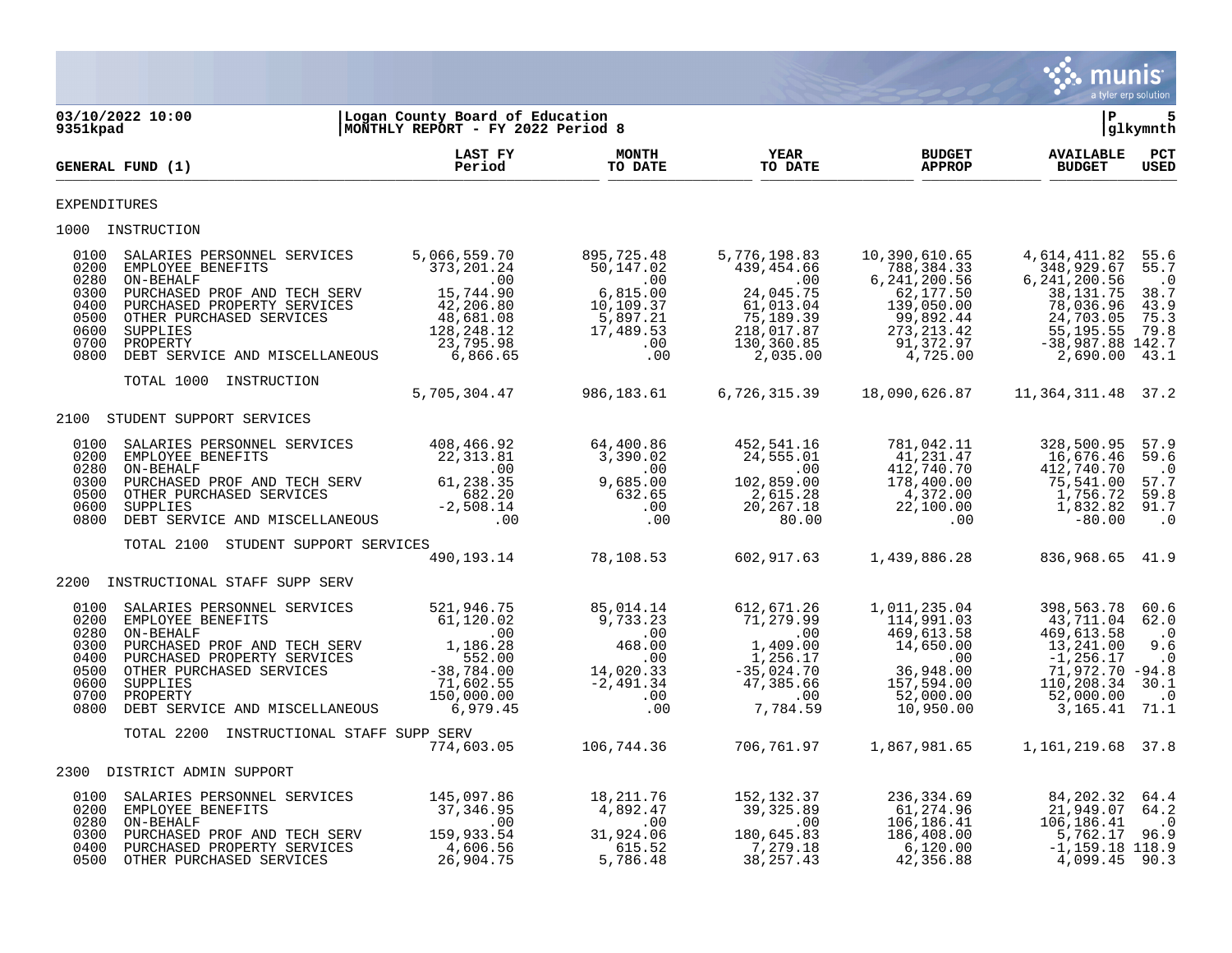

| 9351kpad                                                             | Logan County Board of Education<br> MONTHLY REPORT - FY 2022 Period 8<br>03/10/2022 10:00                                                                                                                                                                                                                                                                                                    |                |  |                                                            | P                              | 6<br>glkymnth |
|----------------------------------------------------------------------|----------------------------------------------------------------------------------------------------------------------------------------------------------------------------------------------------------------------------------------------------------------------------------------------------------------------------------------------------------------------------------------------|----------------|--|------------------------------------------------------------|--------------------------------|---------------|
|                                                                      | GENERAL FUND (1)                                                                                                                                                                                                                                                                                                                                                                             | <b>LAST FY</b> |  | <b>BUDGET</b><br><b>APPROP</b>                             | AVAILABLE PCT<br><b>BUDGET</b> | <b>USED</b>   |
| 0600<br>0700<br>0800                                                 | 96,576.75 3,202.74 32,758.84 43,750.00 10,991.16 10,991.16 26,576.75 26,576.75<br>10.0 00 10,991.16 37,245.00 .00<br>103.6 984.10 27,110.00 984.10 103.6 24,599.14 -17.77 28,094.10 27,110.00                                                                                                                                                                                                |                |  |                                                            |                                |               |
|                                                                      | TOTAL 2300 DISTRICT ADMIN SUPPORT                                                                                                                                                                                                                                                                                                                                                            |                |  | 462,310.55 64,615.26 478,493.64 709,540.94 231,047.30 67.4 |                                |               |
|                                                                      | 2400 SCHOOL ADMIN SUPPORT                                                                                                                                                                                                                                                                                                                                                                    |                |  |                                                            |                                |               |
| 0100<br>0200<br>0280                                                 | 0600 SUPPLIES                                                                                                                                                                                                                                                                                                                                                                                |                |  |                                                            |                                |               |
|                                                                      | TOTAL 2400 SCHOOL ADMIN SUPPORT 897,491.31 128,072.32 992,094.15 2,172,441.17 1,180,347.02 45.7                                                                                                                                                                                                                                                                                              |                |  |                                                            |                                |               |
|                                                                      |                                                                                                                                                                                                                                                                                                                                                                                              |                |  |                                                            |                                |               |
|                                                                      | 2500 BUSINESS SUPPORT SERVICES                                                                                                                                                                                                                                                                                                                                                               |                |  |                                                            |                                |               |
| 0100<br>0200<br>0280<br>0300<br>0500<br>0600<br>0700<br>0800         |                                                                                                                                                                                                                                                                                                                                                                                              |                |  |                                                            |                                |               |
|                                                                      | TOTAL 2500 BUSINESS SUPPORT SERVICES                                                                                                                                                                                                                                                                                                                                                         |                |  |                                                            |                                |               |
|                                                                      |                                                                                                                                                                                                                                                                                                                                                                                              |                |  |                                                            |                                |               |
|                                                                      | 2600 PLANT OPERATIONS AND MAINTENANCE                                                                                                                                                                                                                                                                                                                                                        |                |  |                                                            |                                |               |
| 0100<br>0200<br>0280<br>0300<br>0400<br>0500<br>0600<br>0700<br>0800 | 3ALARIES PERSONNEL SERVICES $\begin{array}{l} \texttt{SMPLOYEE} \texttt{ BENEFTTS} \\ \texttt{EMPLOYEE} \texttt{ BENEFTTS} \\ \texttt{ONP-EHATEF} \end{array} \quad \begin{array}{l} \texttt{500,632.27} \\ \texttt{MS=137.57} \\ \texttt{OMP-EHATEF} \end{array} \quad \begin{array}{l} \texttt{51,37.57} \\ \texttt{52,17.59} \\ \texttt{130,269} \\ \texttt{130,269} \\ \texttt{131,37.5$ |                |  |                                                            |                                |               |
|                                                                      | TOTAL 2600 PLANT OPERATIONS AND MAINTENANCE                                                                                                                                                                                                                                                                                                                                                  |                |  |                                                            |                                |               |
|                                                                      | 2700 STUDENT TRANSPORTATION                                                                                                                                                                                                                                                                                                                                                                  |                |  |                                                            |                                |               |
| 0100                                                                 |                                                                                                                                                                                                                                                                                                                                                                                              |                |  |                                                            |                                |               |
| 0200<br>0280<br>0300<br>0400                                         | 905,633.68 393,911.12 56.5 3.68 393,911.12 56.5 26.9 447,826.09 72,445.63 511,722.56 905,633.68 393,911.12 56.5<br>129,995.08 22,764.50 159,872.60 288,036.40 128,163.80 55.5<br>159,872.60 288,036.40 128,163.80 55.5<br>198,048.96 1                                                                                                                                                       |                |  |                                                            |                                |               |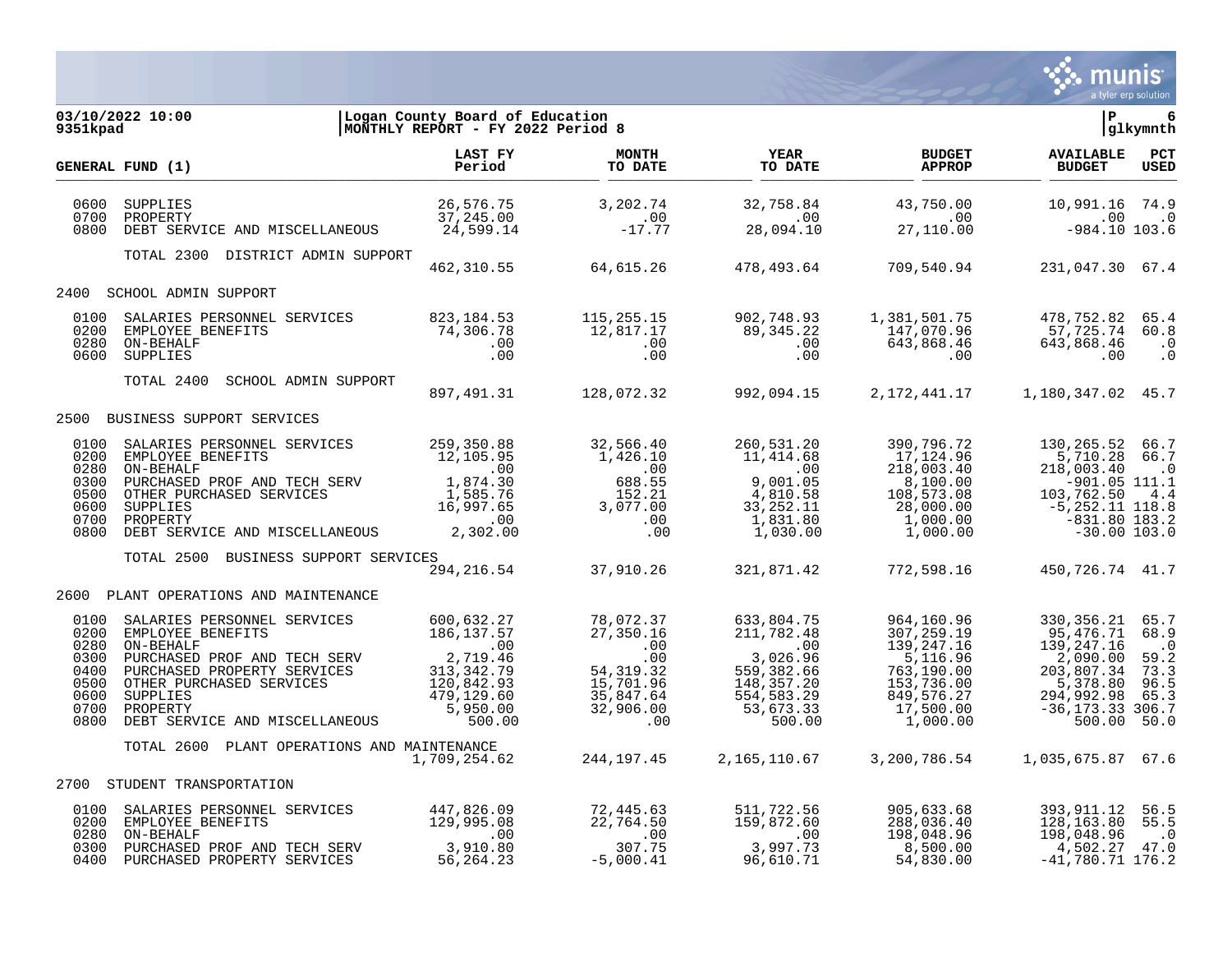

| 03/10/2022 10:00<br>9351kpad                                                                                                               | Logan County Board of Education<br>MONTHLY REPORT - FY 2022 Period 8 |                                             |                                                  |                                                    | l P                                                            | $7\phantom{.0}$<br>glkymnth                                                |
|--------------------------------------------------------------------------------------------------------------------------------------------|----------------------------------------------------------------------|---------------------------------------------|--------------------------------------------------|----------------------------------------------------|----------------------------------------------------------------|----------------------------------------------------------------------------|
| GENERAL FUND (1)                                                                                                                           | LAST FY<br>Period                                                    | <b>MONTH</b><br>TO DATE                     | <b>YEAR</b><br>TO DATE                           | <b>BUDGET</b><br><b>APPROP</b>                     | <b>AVAILABLE</b><br><b>BUDGET</b>                              | PCT<br><b>USED</b>                                                         |
| 0500<br>OTHER PURCHASED SERVICES<br>0600<br>SUPPLIES<br>0700<br>PROPERTY<br>0800<br>DEBT SERVICE AND MISCELLANEOUS                         | 87,492.59<br>94,044.89<br>32,003.16<br>6,093.04                      | 6,803.53<br>$-6,624.46$<br>36,559.00<br>.00 | 142,797.91<br>52,449.62<br>84,806.50<br>3,225.60 | 191,707.94<br>286,300.00<br>571,300.00<br>3,000.00 | 48,910.03<br>233,850.38<br>486, 493.50 14.8<br>$-225.60$ 107.5 | 74.5<br>18.3                                                               |
| TOTAL 2700 STUDENT TRANSPORTATION                                                                                                          | 857,629.88                                                           | 127,255.54                                  | 1,055,483.23                                     | 2,507,356.98                                       | 1,451,873.75 42.1                                              |                                                                            |
| 3300<br>COMMUNITY SERVICES                                                                                                                 |                                                                      |                                             |                                                  |                                                    |                                                                |                                                                            |
| 0100<br>SALARIES PERSONNEL SERVICES<br>0200<br>EMPLOYEE BENEFITS<br>0280<br>ON-BEHALF<br>0500 OTHER PURCHASED SERVICES<br>0600<br>SUPPLIES | .00<br>.00<br>.00<br>.00<br>.00                                      | .00<br>.00<br>.00<br>.00<br>.00             | .00<br>.00<br>.00<br>.00<br>.00                  | .00<br>.00<br>66,783.29<br>.00<br>.00              | .00<br>.00<br>66,783.29<br>.00<br>.00                          | $\boldsymbol{\cdot}$ 0<br>$\cdot$ 0<br>$\cdot$ 0<br>$\cdot$ 0<br>$\cdot$ 0 |
| TOTAL 3300<br>COMMUNITY SERVICES                                                                                                           | .00                                                                  | .00                                         | .00                                              | 66,783.29                                          | 66,783.29                                                      | $\cdot$ 0                                                                  |
| 4100 LAND/SITE ACQUISITIONS                                                                                                                |                                                                      |                                             |                                                  |                                                    |                                                                |                                                                            |
| 0400 PURCHASED PROPERTY SERVICES<br>0700<br>PROPERTY                                                                                       | .00<br>.00                                                           | .00<br>.00                                  | .00<br>.00                                       | .00<br>.00                                         | .00<br>.00                                                     | $\cdot$ 0<br>$\cdot$ 0                                                     |
| TOTAL 4100 LAND/SITE ACQUISITIONS                                                                                                          | .00                                                                  | .00                                         | .00                                              | .00                                                | .00                                                            | $\cdot$ 0                                                                  |
| 4200<br>LAND IMPROVEMENTS                                                                                                                  |                                                                      |                                             |                                                  |                                                    |                                                                |                                                                            |
| 0700 PROPERTY                                                                                                                              | .00                                                                  | .00                                         | .00                                              | .00                                                | .00                                                            | $\cdot$ 0                                                                  |
| TOTAL 4200<br>LAND IMPROVEMENTS                                                                                                            | .00                                                                  | .00                                         | .00                                              | .00                                                | .00                                                            | $\cdot$ 0                                                                  |
| 4700<br>BUILDING IMPROVEMENTS                                                                                                              |                                                                      |                                             |                                                  |                                                    |                                                                |                                                                            |
| 0300 PURCHASED PROF AND TECH SERV                                                                                                          | .00                                                                  | .00                                         | .00                                              | .00                                                | .00                                                            | $\cdot$ 0                                                                  |
| TOTAL 4700 BUILDING IMPROVEMENTS                                                                                                           | .00                                                                  | .00                                         | .00                                              | .00                                                | .00                                                            | $\cdot 0$                                                                  |
| 5100<br>DEBT SERVICE                                                                                                                       |                                                                      |                                             |                                                  |                                                    |                                                                |                                                                            |
| 0800 DEBT SERVICE AND MISCELLANEOUS                                                                                                        | .00                                                                  | .00                                         | .00                                              | .00                                                | .00                                                            | . 0                                                                        |
| TOTAL 5100 DEBT SERVICE                                                                                                                    | .00                                                                  | .00                                         | .00                                              | .00                                                | .00                                                            | $\cdot$ 0                                                                  |
| FUND TRANSFERS<br>5200                                                                                                                     |                                                                      |                                             |                                                  |                                                    |                                                                |                                                                            |
| 0900 OTHER ITEMS                                                                                                                           | 50,363.50                                                            | 333,935.77                                  | 1,016,098.98                                     | 1,274,672.87                                       | 258,573.89                                                     | 79.7                                                                       |

TOTAL 5200 FUND TRANSFERS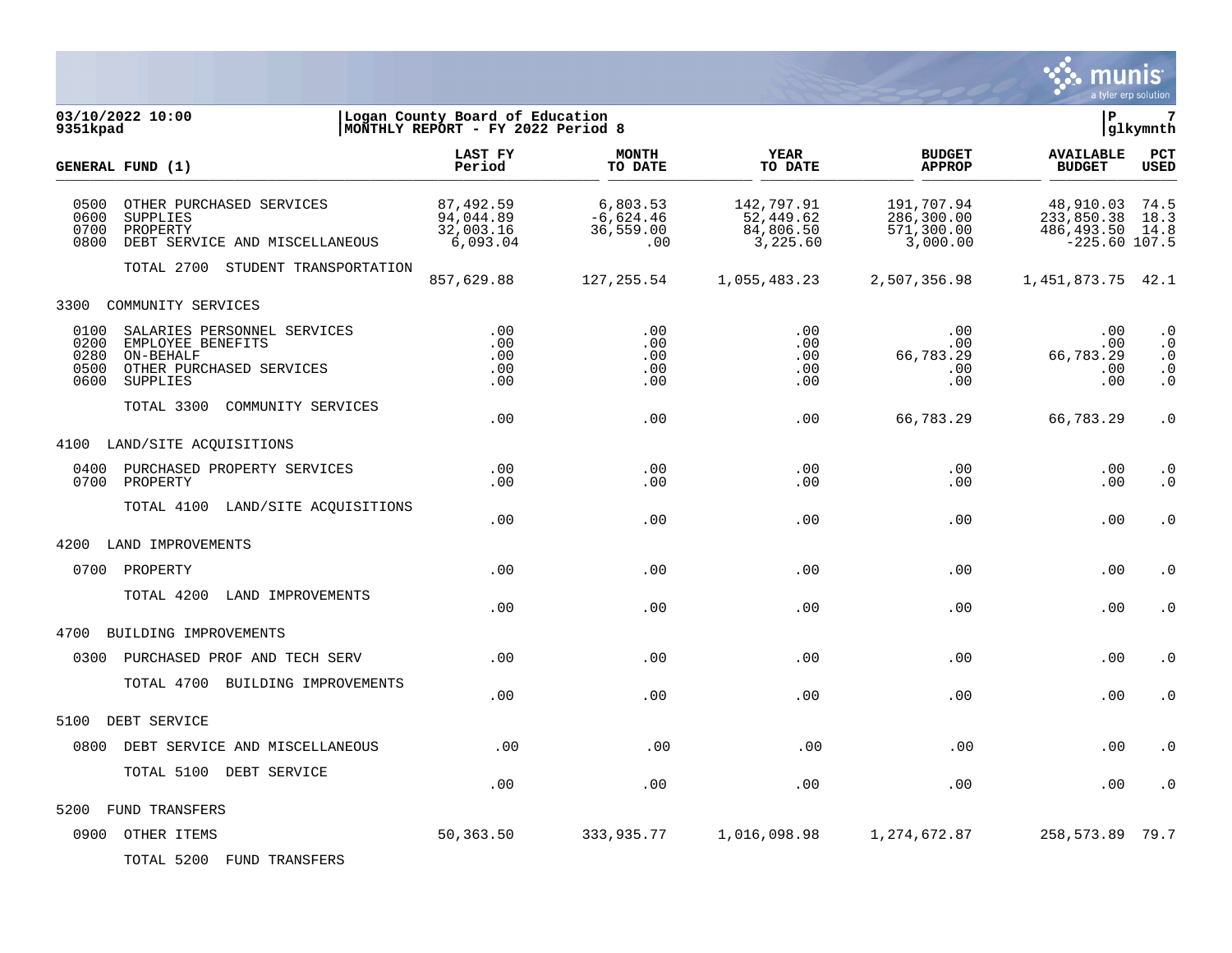

| 9351kpad | 03/10/2022 10:00           | Logan County Board of Education<br>MONTHLY REPORT - FY 2022 Period 8 |                         | ΙP.<br>glkymnth        |                                |                                   |                    |
|----------|----------------------------|----------------------------------------------------------------------|-------------------------|------------------------|--------------------------------|-----------------------------------|--------------------|
|          | GENERAL FUND (1)           | LAST FY<br>Period                                                    | <b>MONTH</b><br>TO DATE | <b>YEAR</b><br>TO DATE | <b>BUDGET</b><br><b>APPROP</b> | <b>AVAILABLE</b><br><b>BUDGET</b> | <b>PCT</b><br>USED |
|          |                            | 50,363.50                                                            | 333,935.77              | 1,016,098.98           | 1,274,672.87                   | 258,573.89                        | 79.7               |
| 5300     | CONTINGENCY                |                                                                      |                         |                        |                                |                                   |                    |
| 0840     | CONTINGENCY                | .00                                                                  | .00                     | $.00 \,$               | 1,537,956.48                   | 1,537,956.48                      | $\cdot$ 0          |
|          | TOTAL 5300 CONTINGENCY     | .00                                                                  | .00                     | .00                    | 1,537,956.48                   | 1,537,956.48                      | $\cdot$ 0          |
|          | TOTAL EXPENDITURES         | 11,241,367.06                                                        | 2,107,023.10            | 14,065,147.08          | 33,640,631.23                  | 19,575,484.15                     | 41.8               |
|          | TOTAL FOR GENERAL FUND (1) | 5,535,964.28                                                         | $-360, 855.25$          | 4, 149, 248. 33        | $.00 \,$                       | $-4, 149, 248.33$                 | $\cdot$ 0          |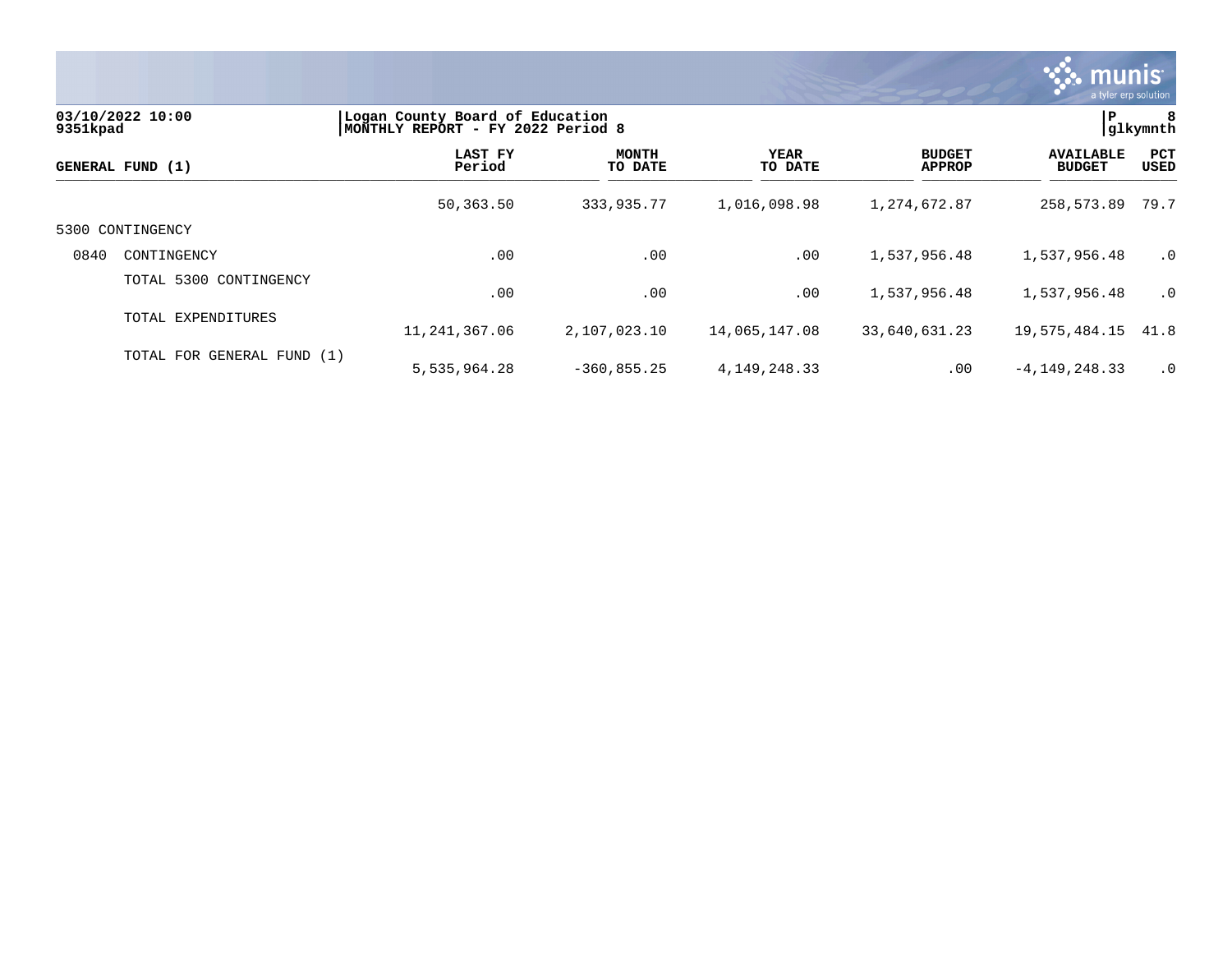|                                                              |                                                                      |                         |                        |                                |                                   | a tyler erp solution |
|--------------------------------------------------------------|----------------------------------------------------------------------|-------------------------|------------------------|--------------------------------|-----------------------------------|----------------------|
| 03/10/2022 10:00<br>9351kpad                                 | Logan County Board of Education<br>MONTHLY REPORT - FY 2022 Period 8 |                         |                        |                                | P.                                | 9<br>glkymnth        |
| SPECIAL REVENUE (2)                                          | LAST FY<br>Period                                                    | <b>MONTH</b><br>TO DATE | <b>YEAR</b><br>TO DATE | <b>BUDGET</b><br><b>APPROP</b> | <b>AVAILABLE</b><br><b>BUDGET</b> | PCT<br><b>USED</b>   |
| <b>REVENUES</b>                                              |                                                                      |                         |                        |                                |                                   |                      |
| 0999 BEGINNING BALANCE                                       |                                                                      |                         |                        |                                |                                   |                      |
| TOTAL 0999 BEGINNING BALANCE                                 | .00                                                                  | .00                     | .00                    | .00                            | .00                               | . 0                  |
| <b>RECEIPTS</b>                                              |                                                                      |                         |                        |                                |                                   |                      |
| REVENUE FROM LOCAL SOURCES                                   |                                                                      |                         |                        |                                |                                   |                      |
| EARNINGS ON INVESTMENTS                                      |                                                                      |                         |                        |                                |                                   |                      |
| 1510 INTEREST ON INVESTMENTS                                 | 2,085.86                                                             | 62.90                   | 473.31                 | 43.23                          | $-430.08******$                   |                      |
| TOTAL EARNINGS ON INVESTMENTS                                | 2,085.86                                                             | 62.90                   | 473.31                 | 43.23                          | $-430.08******$                   |                      |
| OTHER REVENUE FROM LOCAL SOURCES                             |                                                                      |                         |                        |                                |                                   |                      |
| 1920 CONTRIBUTIONS/DONATIONS<br>1960 SERVICES TO OTHER LGU'S | 55,330.16<br>.00                                                     | .00<br>.00              | 108,725.00<br>.00      | 100,000.00<br>.00              | $-8,725.00$ 108.7<br>.00          | $\cdot$ 0            |
| TOTAL OTHER REVENUE FROM LOCAL SOURCES                       | 55,330.16                                                            | .00                     | 108,725.00             | 100,000.00                     | $-8,725.00$ 108.7                 |                      |
| TOTAL REVENUE FROM LOCAL SOURCES                             | 57,416.02                                                            | 62.90                   | 109,198.31             | 100,043.23                     | $-9, 155.08$ 109.2                |                      |
| REVENUE FROM STATE SOURCES                                   |                                                                      |                         |                        |                                |                                   |                      |
| STATE PROGRAM                                                |                                                                      |                         |                        |                                |                                   |                      |
| 3111 SEEK PROGRAM                                            | 785,720.00                                                           | .00                     | .00                    | .00                            | .00                               | $\cdot$ 0            |
| TOTAL STATE PROGRAM                                          | 785,720.00                                                           | .00                     | .00                    | .00                            | .00                               | . 0                  |
| RESTRICTED                                                   |                                                                      |                         |                        |                                |                                   |                      |
| 3200 RESTRICTED STATE REVENUE                                | 1,158,395.81                                                         | 176,633.50              | 1,238,444.85           | 1,705,584.82                   | 467,139.97                        | 72.6                 |
| TOTAL RESTRICTED                                             | 1,158,395.81                                                         | 176,633.50              | 1,238,444.85           | 1,705,584.82                   | 467,139.97                        | 72.6                 |
| REVENUE ON BEHALF PAYMENTS                                   |                                                                      |                         |                        |                                |                                   |                      |
| 3900 STATE ON-BEHALF PAYMENTS                                | .00                                                                  | .00                     | .00                    | .00                            | .00                               | $\cdot$ 0            |
| TOTAL REVENUE ON BEHALF PAYMENTS                             | .00                                                                  | .00                     | .00                    | .00                            | .00                               | . 0                  |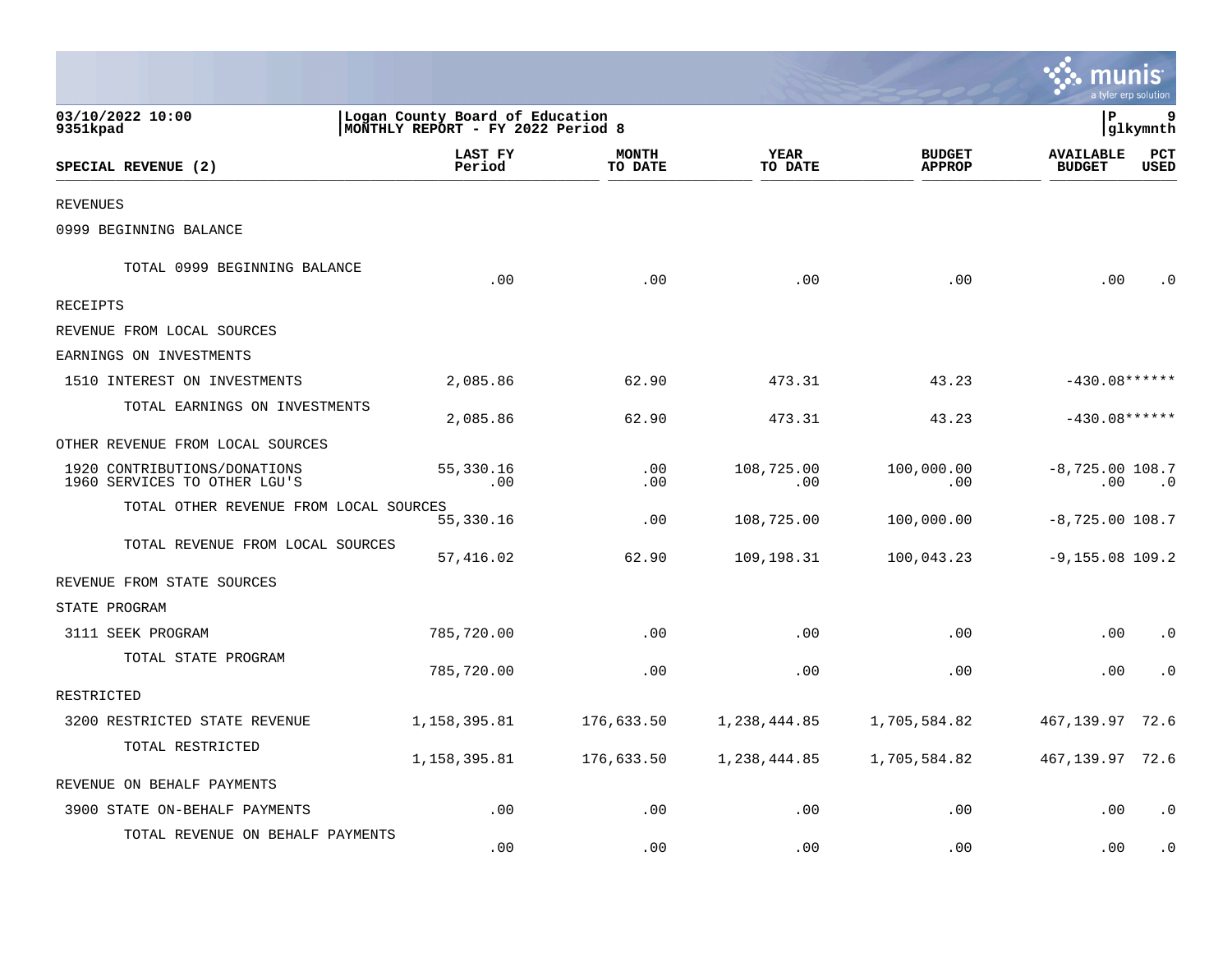

| 03/10/2022 10:00<br>9351kpad                                                                                                                                                                                                                | Logan County Board of Education<br> MONTHLY REPORT - FY 2022 Period 8 |                                               |                                                                      |                                                                      | l P                                                                           | 10<br>glkymnth                                                   |
|---------------------------------------------------------------------------------------------------------------------------------------------------------------------------------------------------------------------------------------------|-----------------------------------------------------------------------|-----------------------------------------------|----------------------------------------------------------------------|----------------------------------------------------------------------|-------------------------------------------------------------------------------|------------------------------------------------------------------|
| SPECIAL REVENUE (2)                                                                                                                                                                                                                         | LAST FY<br>Period                                                     | MONTH<br>TO DATE                              | <b>YEAR</b><br>TO DATE                                               | <b>BUDGET</b><br><b>APPROP</b>                                       | <b>AVAILABLE</b><br><b>BUDGET</b>                                             | PCT<br><b>USED</b>                                               |
| TOTAL REVENUE FROM STATE SOURCES                                                                                                                                                                                                            | 1,944,115.81                                                          | 176,633.50                                    | 1,238,444.85                                                         | 1,705,584.82                                                         | 467, 139.97 72.6                                                              |                                                                  |
| REVENUE FROM FEDERAL SOURCES                                                                                                                                                                                                                |                                                                       |                                               |                                                                      |                                                                      |                                                                               |                                                                  |
| RESTRICTED DIRECT                                                                                                                                                                                                                           |                                                                       |                                               |                                                                      |                                                                      |                                                                               |                                                                  |
| 4300 RESTRICTED DIRECT FEDERAL                                                                                                                                                                                                              | 47,651.34                                                             | 7,157.90                                      | 47,734.65                                                            | 81,449.94                                                            | 33,715.29 58.6                                                                |                                                                  |
| TOTAL RESTRICTED DIRECT                                                                                                                                                                                                                     | 47,651.34                                                             | 7,157.90                                      | 47,734.65                                                            | 81,449.94                                                            | 33,715.29 58.6                                                                |                                                                  |
| RESTRICTED THROUGH THE STATE                                                                                                                                                                                                                |                                                                       |                                               |                                                                      |                                                                      |                                                                               |                                                                  |
| 4500 RESTRICTED FED THRU STATE                                                                                                                                                                                                              | 1,179,835.17                                                          | 720,053.71                                    | 2,412,786.81                                                         | 2,865,809.40                                                         | 453,022.59 84.2                                                               |                                                                  |
| TOTAL RESTRICTED THROUGH THE STATE                                                                                                                                                                                                          | 1,179,835.17                                                          | 720,053.71                                    | 2,412,786.81                                                         | 2,865,809.40                                                         | 453,022.59 84.2                                                               |                                                                  |
| THROUGH INTERMEDIATE AGENCIES                                                                                                                                                                                                               |                                                                       |                                               |                                                                      |                                                                      |                                                                               |                                                                  |
| 4700 FEDERAL REV THRU INTERMED SRC                                                                                                                                                                                                          | .00                                                                   | .00                                           | .00                                                                  | .00                                                                  | .00                                                                           | $\cdot$ 0                                                        |
| TOTAL THROUGH INTERMEDIATE AGENCIES                                                                                                                                                                                                         | .00                                                                   | .00                                           | .00                                                                  | .00                                                                  | .00                                                                           | $\cdot$ 0                                                        |
| TOTAL REVENUE FROM FEDERAL SOURCES                                                                                                                                                                                                          | 1,227,486.51                                                          | 727,211.61                                    | 2,460,521.46                                                         | 2,947,259.34                                                         | 486,737.88                                                                    | 83.5                                                             |
| OTHER RECEIPTS                                                                                                                                                                                                                              |                                                                       |                                               |                                                                      |                                                                      |                                                                               |                                                                  |
| INTERFUND TRANSFERS                                                                                                                                                                                                                         |                                                                       |                                               |                                                                      |                                                                      |                                                                               |                                                                  |
| 5210 FUND TRANSFER<br>5231 NCLB TRANSFER-FROM TEACH. QUAL<br>5234 NCLB TRANSFER-FROM TITLE II-D<br>5243 NCLB TRANSFER-TO TITLE IV<br>5251 FLEX FOCUS TRFR FR ESS<br>5253 FLEX FOC TRANS FROM INSTR RESC<br>5261 FLEX FOCUS TRFR OPERATIONAL | 44,401.00<br>.00<br>.00<br>.00<br>.00<br>.00<br>.00                   | .00<br>.00<br>.00<br>.00<br>.00<br>.00<br>.00 | 28,689.00<br>.00<br>.00<br>.00.<br>16,070.62<br>.00.<br>$-16,070.62$ | 64,305.00<br>.00<br>.00<br>.00.<br>86,499.05<br>.00<br>$-86, 499.05$ | 35,616.00 44.6<br>.00<br>.00<br>$.00 \,$<br>70,428.43<br>.00<br>$-70, 428.43$ | $\cdot$ 0<br>$\cdot$ 0<br>$\cdot$ 0<br>18.6<br>$\cdot$ 0<br>18.6 |
| TOTAL INTERFUND TRANSFERS                                                                                                                                                                                                                   | .00                                                                   | .00                                           | 28,689.00                                                            | 64,305.00                                                            | 35,616.00                                                                     | 44.6                                                             |
| TOTAL OTHER RECEIPTS                                                                                                                                                                                                                        | 44,401.00                                                             | .00                                           | 28,689.00                                                            | 64,305.00                                                            | 35,616.00 44.6                                                                |                                                                  |
| TOTAL RECEIPTS                                                                                                                                                                                                                              | 3, 273, 419.34                                                        | 903,908.01                                    | 3,836,853.62                                                         | 4,817,192.39                                                         | 980, 338. 77 79. 7                                                            |                                                                  |
| TOTAL REVENUE                                                                                                                                                                                                                               | 3, 273, 419.34                                                        | 903,908.01                                    | 3,836,853.62                                                         | 4,817,192.39                                                         | 980, 338. 77 79. 7                                                            |                                                                  |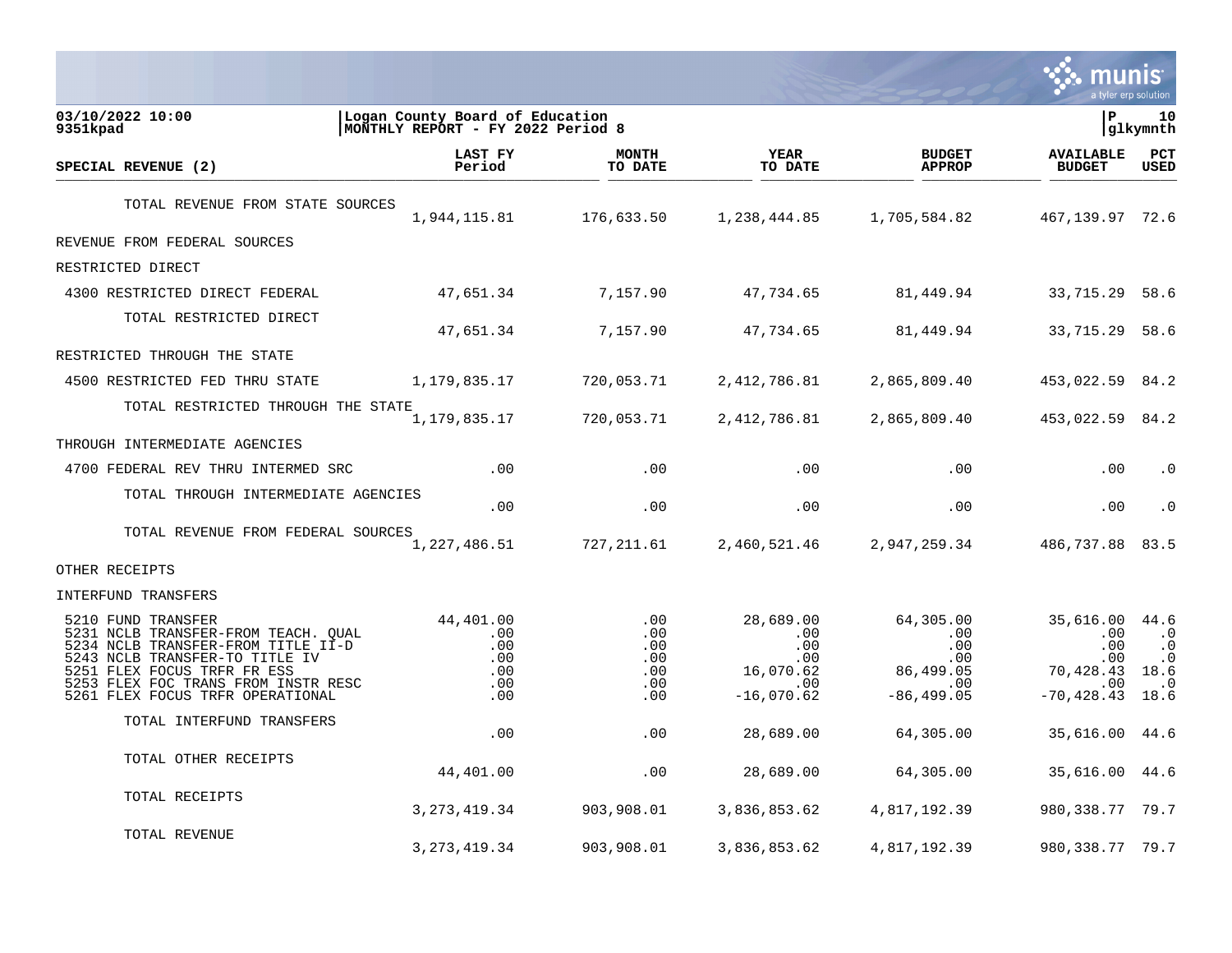

| 9351kpad                                                     | 03/10/2022 10:00                                                                                                                                                                                                                                                                                                                                                                                                                                                                                                                                                   | Logan County Board of Education<br> MONTHLY REPORT - FY 2022 Period 8                                                  |                                                                                                                                                                                    |                                                                                                                     |                                                                                                               | ΙP                                                                                                                                                        | 11<br> glkymnth                                     |
|--------------------------------------------------------------|--------------------------------------------------------------------------------------------------------------------------------------------------------------------------------------------------------------------------------------------------------------------------------------------------------------------------------------------------------------------------------------------------------------------------------------------------------------------------------------------------------------------------------------------------------------------|------------------------------------------------------------------------------------------------------------------------|------------------------------------------------------------------------------------------------------------------------------------------------------------------------------------|---------------------------------------------------------------------------------------------------------------------|---------------------------------------------------------------------------------------------------------------|-----------------------------------------------------------------------------------------------------------------------------------------------------------|-----------------------------------------------------|
|                                                              | SPECIAL REVENUE (2)                                                                                                                                                                                                                                                                                                                                                                                                                                                                                                                                                | LAST FY<br>Period                                                                                                      | <b>MONTH</b><br>TO DATE                                                                                                                                                            | YEAR<br>TO DATE                                                                                                     | <b>BUDGET</b><br><b>APPROP</b>                                                                                | <b>AVAILABLE</b><br><b>BUDGET</b>                                                                                                                         | $_{\tt PCT}$<br><b>USED</b>                         |
| EXPENDITURES                                                 |                                                                                                                                                                                                                                                                                                                                                                                                                                                                                                                                                                    |                                                                                                                        |                                                                                                                                                                                    |                                                                                                                     |                                                                                                               |                                                                                                                                                           |                                                     |
|                                                              | 1000 INSTRUCTION                                                                                                                                                                                                                                                                                                                                                                                                                                                                                                                                                   |                                                                                                                        |                                                                                                                                                                                    |                                                                                                                     |                                                                                                               |                                                                                                                                                           |                                                     |
| 0100<br>0200<br>0280<br>0300<br>0500<br>0600<br>0700         | SALARIES PERSONNEL SERVICES<br>EMPLOYEE BENEFITS<br>ON-BEHALF<br>PURCHASED PROF AND TECH SERV 17,517.50<br>0400 PURCHASED PROPERTY SERVICES<br>OTHER PURCHASED SERVICES<br>SUPPLIES<br>PROPERTY                                                                                                                                                                                                                                                                                                                                                                    | 1,778,448.84<br>369, 281.74<br>$\overline{00}$<br>1,949.53<br>388, 427.04<br>102, 306.44                               | 245,751.41<br>75,327.97<br>$\sim 00$<br>8,022.00<br>.00<br>505.68<br>36, 377.98<br>12,732.07                                                                                       | 1,714,074.17<br>519,099.02<br>.00<br>63,836.00<br>.00<br>7,956.87<br>427,749.07<br>147,538.61                       | 1,812,641.55<br>506,653.03<br>.00<br>148,128.40<br>.00<br>73,517.17<br>347,080.53<br>263,756.03               | 98,567.38 94.6<br>$-12, 445.99$ 102.5<br>.00<br>84,292.40 43.1<br>.00<br>65,560.30 10.8<br>$-80,668.54$ 123.2<br>116, 217.42                              | $\cdot$ 0<br>$\cdot$ 0<br>55.9                      |
| 0800                                                         | DEBT SERVICE AND MISCELLANEOUS                                                                                                                                                                                                                                                                                                                                                                                                                                                                                                                                     | 3,805.00                                                                                                               | .00                                                                                                                                                                                | 456.90                                                                                                              | 32,000.00                                                                                                     | 31,543.10                                                                                                                                                 | 1.4                                                 |
|                                                              | TOTAL 1000 INSTRUCTION                                                                                                                                                                                                                                                                                                                                                                                                                                                                                                                                             | 2,661,736.09                                                                                                           | 378,717.11                                                                                                                                                                         | 2,880,710.64                                                                                                        | 3,183,776.71                                                                                                  | 303,066.07 90.5                                                                                                                                           |                                                     |
|                                                              | 2100 STUDENT SUPPORT SERVICES                                                                                                                                                                                                                                                                                                                                                                                                                                                                                                                                      |                                                                                                                        |                                                                                                                                                                                    |                                                                                                                     |                                                                                                               |                                                                                                                                                           |                                                     |
| 0100<br>0200<br>0400<br>0500<br>0600<br>0800                 | $\begin{tabular}{llllllll} \multicolumn{2}{l}{{\small\textsf{SALARIES PERSONNEL} & \textsf{SERVICES}} & \textbf{47,004.01} \\ {\small\textsf{EMPLOYE BENEFITS}} & \textbf{20,775.33} \\ {\small\textsf{PURCHASED} & \textsf{PROP EROF} & \textsf{AND} & \textsf{TECH} & \textsf{SERV} & \textbf{00} \\ {\small\textsf{PURCHASED} & \textsf{PROPERTY} & \textsf{SERVICES}} & \textbf{3,200.00} \\ {\small\textsf{OTHER} & \textsf{PIWCHASED} & \textsf{SERVICES$<br>0300 PURCHASED PROF AND TECH SERV<br>0700 PROPERTY<br>.00<br>DEBT SERVICE AND MISCELLANEOUS .00 |                                                                                                                        | 9,499.94<br>3.100.94<br>3,100.94<br>$\begin{array}{r} 3\, , 100 \ . \ 94\, \ 500 \ . \ 00\, \ 400 \ . \ 00\, \ 346 \ . \ 76\, \ 2\, , 056 \ . \ 49\, \ . \ 00\, \ 0.0 \end{array}$ | 79,154.22<br>25, 129. 44<br>3,855.43<br>3,200.00<br>3,232.44<br>16,681.62<br>362.68<br>4,131.81                     | 117,893.93<br>43,454.08<br>15,000.00<br>4,800.00<br>19,184.00<br>33,616.16<br>6,686.84<br>2,949.80            | 38,739.71<br>18,324.64<br>11,144.57<br>1,600.00<br>15,951.56<br>16,934.54<br>6,324.16<br>$-1,182.01$ 140.1                                                | 67.1<br>57.8<br>25.7<br>66.7<br>16.9<br>49.6<br>5.4 |
|                                                              | TOTAL 2100 STUDENT SUPPORT SERVICES                                                                                                                                                                                                                                                                                                                                                                                                                                                                                                                                | 77,382.55                                                                                                              | 15,904.13                                                                                                                                                                          | 135,747.64                                                                                                          | 243,584.81                                                                                                    | 107,837.17 55.7                                                                                                                                           |                                                     |
| 2200                                                         | INSTRUCTIONAL STAFF SUPP SERV                                                                                                                                                                                                                                                                                                                                                                                                                                                                                                                                      |                                                                                                                        |                                                                                                                                                                                    |                                                                                                                     |                                                                                                               |                                                                                                                                                           |                                                     |
| 0100<br>0200<br>0280<br>0300<br>0400<br>0600<br>0700<br>0800 | SALARIES PERSONNEL SERVICES<br>EMPLOYEE BENEFITS<br>ON-BEHALF<br>PURCHASED PROF AND TECH SERV<br>PURCHASED PROPERTY SERVICES<br>0500 OTHER PURCHASED SERVICES<br>SUPPLIES<br>PROPERTY<br>DEBT SERVICE AND MISCELLANEOUS                                                                                                                                                                                                                                                                                                                                            | 113,018.90<br>26,850.97<br>$\overline{00}$<br>.00<br>00.00<br>00.00.<br>38,754.23<br>93,708.72<br>65, 216.50<br>275.10 | 23,027.38<br>8,605.82<br>$\sim$ 00<br>9,696.00<br>$\overline{00}$<br>36, 391.30<br>5,723.50<br>.00<br>.00                                                                          | 122,718.74<br>47,270.63<br>$\sim$ 00<br>146,999.71<br>$\sim$ 00<br>80,915.25<br>120, 245. 11<br>18,520.88<br>100.00 | 227,835.22<br>84,935.28<br>$\sim 00$<br>88,000.00<br>.00<br>25, 412.29<br>12,000.00<br>128,653.23<br>8,000.00 | 105, 116. 48 53. 9<br>37,664.65 55.7<br>.00<br>$-58,999.71$ 167.1<br>.00<br>$-55, 502.96$ 318.4<br>$-108, 245.11******$<br>110, 132. 35 14. 4<br>7,900.00 | $\ddot{\phantom{0}}$ .0<br>$\cdot$ 0<br>1.3         |
|                                                              | TOTAL 2200<br>INSTRUCTIONAL STAFF SUPP SERV                                                                                                                                                                                                                                                                                                                                                                                                                                                                                                                        | 411,204.42                                                                                                             | 83,444.00                                                                                                                                                                          | 536,770.32                                                                                                          | 574,836.02                                                                                                    | 38,065.70 93.4                                                                                                                                            |                                                     |
|                                                              | 2300 DISTRICT ADMIN SUPPORT                                                                                                                                                                                                                                                                                                                                                                                                                                                                                                                                        |                                                                                                                        |                                                                                                                                                                                    |                                                                                                                     |                                                                                                               |                                                                                                                                                           |                                                     |
| 0100<br>0200<br>0300<br>0500                                 | SALARIES PERSONNEL SERVICES 5,058.84<br>EMPLOYEE BENEFITS 1,072.06<br>PURCHASED PROF AND TECH SERV 1,072.06<br>OTHER PURCHASED SERVICES 00<br>PROPERTY 100<br>0700 PROPERTY                                                                                                                                                                                                                                                                                                                                                                                        |                                                                                                                        | 1,717.80<br>410.76<br>.00<br>.00<br>.00                                                                                                                                            | 25,499.25<br>5,798.97<br>547.00<br>547.76<br>2,088.67                                                               | 20,613.58<br>4,722.72<br>$\frac{00}{2}$<br>.00<br>.00                                                         | $-4,885.67$ 123.7<br>$-1,076.25$ 122.8<br>$\sim 00$<br>$-547.76$<br>$-2,088.67$                                                                           | $\cdot$ 0<br>$\cdot$ 0<br>$\cdot$ 0                 |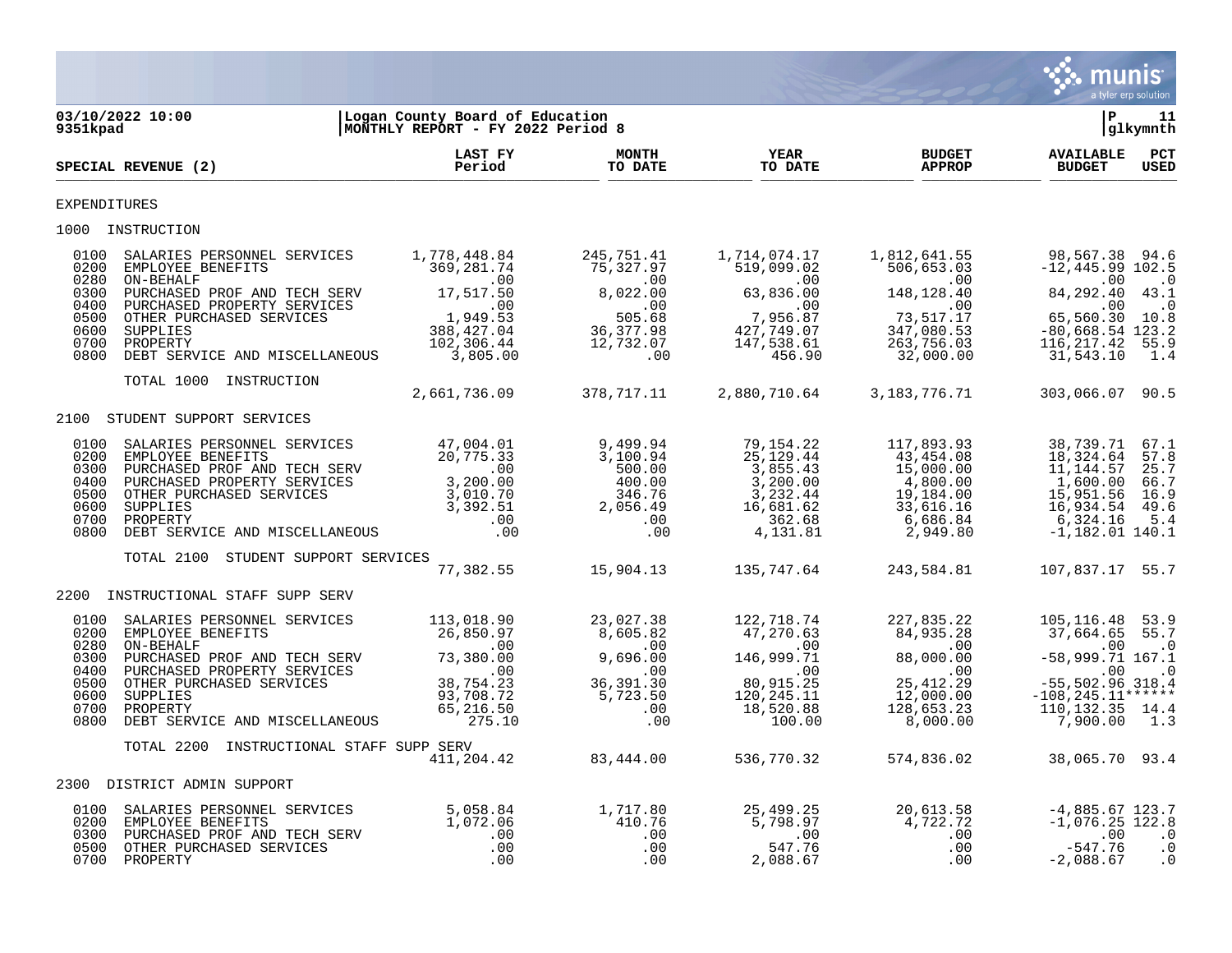

| 9351kpad                                                             | 03/10/2022 10:00                                                                                                                                                                                                                                                                                                                                                 | Logan County Board of Education<br>MONTHLY REPORT - FY 2022 Period 8 |                                                                                                                     |                                                                                                                |                                                                                                                                                                                                     | l P                                                                                                      | 12<br> glkymnth                                                                            |
|----------------------------------------------------------------------|------------------------------------------------------------------------------------------------------------------------------------------------------------------------------------------------------------------------------------------------------------------------------------------------------------------------------------------------------------------|----------------------------------------------------------------------|---------------------------------------------------------------------------------------------------------------------|----------------------------------------------------------------------------------------------------------------|-----------------------------------------------------------------------------------------------------------------------------------------------------------------------------------------------------|----------------------------------------------------------------------------------------------------------|--------------------------------------------------------------------------------------------|
|                                                                      | SPECIAL REVENUE (2)                                                                                                                                                                                                                                                                                                                                              | LAST FY<br>Period                                                    | <b>MONTH</b><br>TO DATE                                                                                             | YEAR<br>TO DATE                                                                                                | <b>BUDGET</b><br><b>APPROP</b>                                                                                                                                                                      | <b>AVAILABLE</b><br><b>BUDGET</b>                                                                        | PCT<br><b>USED</b>                                                                         |
|                                                                      | TOTAL 2300<br>DISTRICT ADMIN SUPPORT                                                                                                                                                                                                                                                                                                                             |                                                                      |                                                                                                                     |                                                                                                                | 6,130.90 2,128.56 33,934.65 25,336.30 -8,598.35 133.9                                                                                                                                               |                                                                                                          |                                                                                            |
| 2500                                                                 | BUSINESS SUPPORT SERVICES                                                                                                                                                                                                                                                                                                                                        |                                                                      |                                                                                                                     |                                                                                                                |                                                                                                                                                                                                     |                                                                                                          |                                                                                            |
| 0300<br>0500<br>0600<br>0700<br>0800                                 | PURCHASED PROF AND TECH SERV 75.00<br>OTHER PURCHASED SERVICES 325.00<br>SUPPLIES 925.00<br>PROPERTY .00<br>DEBT SERVICE AND MISCELLANEOUS .00                                                                                                                                                                                                                   |                                                                      |                                                                                                                     |                                                                                                                | $\begin{array}{cccc} . & 00 & . & 00 & . & 00 \ . & 00 & . & 01 & . & 00 \ . & 00 & . & 00 & . & 00 \ . & 00 & . & 00 & . & 00 \ . & 00 & . & 00 & . & 00 \ . & 00 & . & 00 & . & 00 \ \end{array}$ | .00<br>2,450.54<br>747.18<br>.00<br>.00                                                                  | $\cdot$ 0<br>26.5<br>$\cdot$ 0<br>$\cdot$ 0<br>$\cdot$ 0                                   |
|                                                                      | TOTAL 2500 BUSINESS SUPPORT SERVICES                                                                                                                                                                                                                                                                                                                             |                                                                      | $\begin{array}{cc} 3 & 1,000.00 & 453.34 \end{array}$                                                               |                                                                                                                | 883.54 4,081.26 3,197.72 21.7                                                                                                                                                                       |                                                                                                          |                                                                                            |
| 2600                                                                 | PLANT OPERATIONS AND MAINTENANCE                                                                                                                                                                                                                                                                                                                                 |                                                                      |                                                                                                                     |                                                                                                                |                                                                                                                                                                                                     |                                                                                                          |                                                                                            |
| 0100<br>0200<br>0300<br>0400<br>0500<br>0600<br>0700                 | 3ALARIES PERSONNEL SERVICES $$\begin{array}{l} 00&0&0&8,754.31\\ \texttt{EMPL്OYEE} \texttt{BENEFTTS}&00&0&3,028.97\\ \texttt{PURCHASED} \texttt{PROOF} \texttt{AND} \texttt{TECH} \texttt{SERV}&720.00&0&0\\ \texttt{PURCHASED} \texttt{PRODEFTY} \texttt{SERVICES}&9,810.63&90.00&62,463.08\\ \texttt{OTHER} \texttt{PURCHASED} \texttt{SERVICES}&14,910.14&-$ |                                                                      |                                                                                                                     |                                                                                                                | 8,754.31 00<br>3,028.97 00<br>00 00<br>62,463.08 47,200.00<br>1,404.90 14,547.00<br>25,024.48 8,373.00<br>8,373.00<br>17,390.00                                                                     | $-8,754.31$<br>$-3,028.97$<br>.00<br>$-15, 263.08$ 132.3<br>13,142.10<br>$-16,651.48$ 298.9<br>17,390.00 | $\cdot$ 0<br>$\cdot$ 0<br>$\cdot$ 0<br>9.7<br>$\overline{\phantom{0}}$ .0                  |
|                                                                      | TOTAL 2600<br>PLANT OPERATIONS AND MAINTENANCE                                                                                                                                                                                                                                                                                                                   | 41,662.10                                                            | $-17, 153.52$                                                                                                       | 100,675.74                                                                                                     | 87,510.00                                                                                                                                                                                           | $-13, 165.74$ 115.0                                                                                      |                                                                                            |
| 2700                                                                 | STUDENT TRANSPORTATION                                                                                                                                                                                                                                                                                                                                           |                                                                      |                                                                                                                     |                                                                                                                |                                                                                                                                                                                                     |                                                                                                          |                                                                                            |
| 0100<br>0200<br>0280<br>0300<br>0400<br>0500<br>0600<br>0700<br>0800 |                                                                                                                                                                                                                                                                                                                                                                  |                                                                      |                                                                                                                     |                                                                                                                |                                                                                                                                                                                                     | $18,790.80$ 74.8<br>-13,169.94 .0                                                                        | 85.2<br>87.0<br>$\cdot$ 0<br>$\cdot$ 0<br>$\cdot$ 0<br>$\cdot$ 0<br>$\cdot$ 0<br>$\cdot$ 0 |
|                                                                      | STUDENT TRANSPORTATION<br>TOTAL 2700                                                                                                                                                                                                                                                                                                                             |                                                                      | 55,624.05 18,489.05                                                                                                 | 137,051.81                                                                                                     | 254,037.47                                                                                                                                                                                          | 116,985.66 54.0                                                                                          |                                                                                            |
| 3300                                                                 | COMMUNITY SERVICES                                                                                                                                                                                                                                                                                                                                               |                                                                      |                                                                                                                     |                                                                                                                |                                                                                                                                                                                                     |                                                                                                          |                                                                                            |
| 0100<br>0200<br>0280<br>0300<br>0500<br>0600<br>0700<br>0800         | SALARIES PERSONNEL SERVICES 114,671.69<br>SALARIES PERSONNEL SERVICES<br>EMPLOYEE BENEFITS<br>ON-BEHALF<br>PURCHASED PROF AND TECH SERV<br>OTHER PURCHASED SERVICES<br>OTHER PURCHASED SERVICES<br>2,971.47<br>SUPPLIES<br>PROPERTY<br>20,870.17<br>DEBT SERVICE AND MISCELLANEOUS<br>00<br>DEBT                                                                 |                                                                      | 14,991.98<br>4,132.01<br>$\begin{smallmatrix} 14,132.01\ 4,132.01\ 00\ 105.00\ 70.00\ 155.47\ 0\ \end{smallmatrix}$ | 114,466.24<br>31,117.00<br>00.<br>829.80<br>829.80<br>2,857.20<br>15,007.91<br>للا./∪0, 15<br>23,498.71<br>00. | 180,613.80<br>$49,864.33$<br>$.00$<br>$24,500.00$<br>$14,900.00$<br>100,435.07<br>25,000.00<br>1,069.12                                                                                             | 66,147.56<br>18,747.33<br>$\overline{00}$<br>23,670.20<br>12,042.80<br>85,427.16<br>1,501.29<br>1,069.12 | 63.4<br>62.4<br>$\cdot$ 0<br>3.4<br>19.2<br>14.9<br>94.0<br>$\cdot$ 0                      |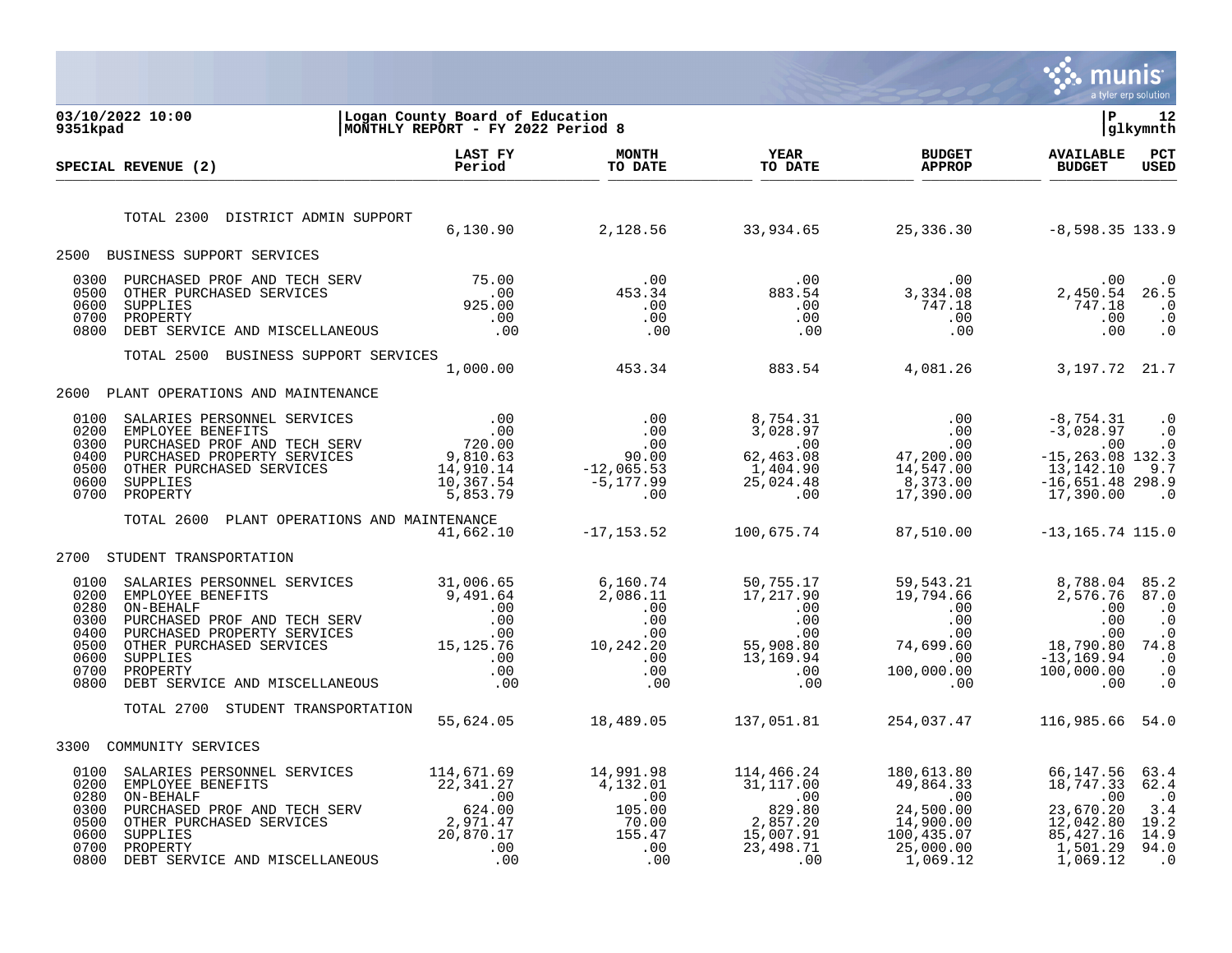

| 03/10/2022 10:00<br>9351kpad       | Logan County Board of Education<br>MONTHLY REPORT - FY 2022 Period 8 |                         |                        |                                |                                   | 13<br>glkymnth |
|------------------------------------|----------------------------------------------------------------------|-------------------------|------------------------|--------------------------------|-----------------------------------|----------------|
| SPECIAL REVENUE (2)                | LAST FY<br>Period                                                    | <b>MONTH</b><br>TO DATE | <b>YEAR</b><br>TO DATE | <b>BUDGET</b><br><b>APPROP</b> | <b>AVAILABLE</b><br><b>BUDGET</b> | PCT<br>USED    |
| TOTAL 3300<br>COMMUNITY SERVICES   | 161,478.60                                                           | 19,454.46               | 187,776.86             | 396,382.32                     | 208,605.46                        | 47.4           |
| 4200<br>LAND IMPROVEMENTS          |                                                                      |                         |                        |                                |                                   |                |
| 0700<br>PROPERTY                   | .00                                                                  | .00                     | .00                    | .00                            | .00                               | $\cdot$ 0      |
| TOTAL 4200<br>IMPROVEMENTS<br>LAND | .00                                                                  | .00                     | .00                    | .00                            | .00                               | $\cdot$ 0      |
| 5200<br>FUND TRANSFERS             |                                                                      |                         |                        |                                |                                   |                |
| 0900<br>OTHER ITEMS                | .00                                                                  | .00                     | 47,647.50              | 47,647.50                      |                                   | .00100.0       |
| TOTAL 5200<br>FUND TRANSFERS       | .00                                                                  | .00                     | 47,647.50              | 47,647.50                      |                                   | .00100.0       |
| TOTAL EXPENDITURES                 | 3, 416, 218.71                                                       | 501,437.13              | 4,061,198.70           | 4,817,192.39                   | 755,993.69                        | 84.3           |
| TOTAL FOR SPECIAL REVENUE (2)      | $-142,799.37$                                                        | 402,470.88              | $-224, 345.08$         | .00                            | 224,345.08                        | $\cdot$ 0      |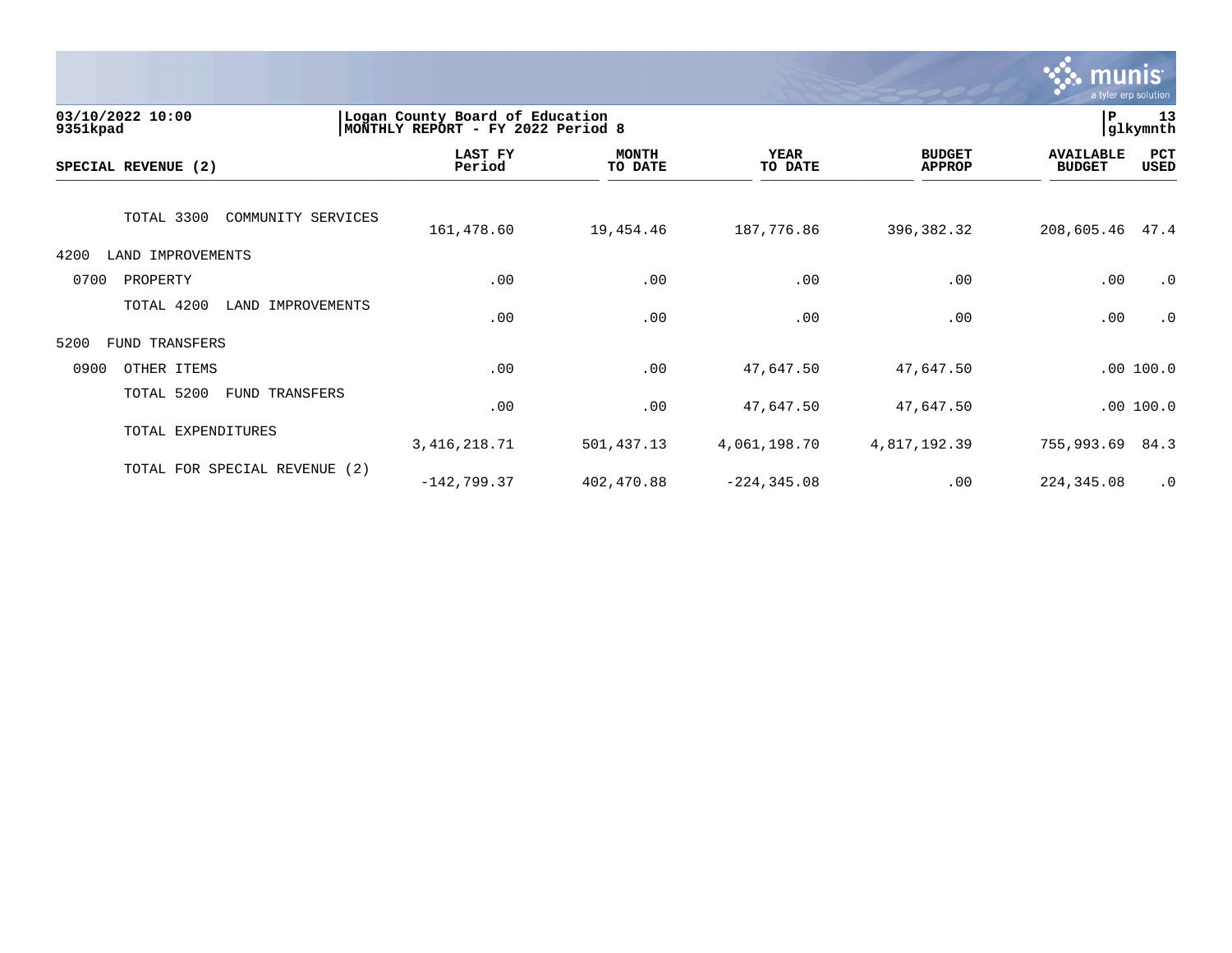|                                                               |                                                                       |                         |                             |                                | a tyler erp solution              |                        |
|---------------------------------------------------------------|-----------------------------------------------------------------------|-------------------------|-----------------------------|--------------------------------|-----------------------------------|------------------------|
| 03/10/2022 10:00<br>9351kpad                                  | Logan County Board of Education<br> MONTHLY REPORT - FY 2022 Period 8 |                         |                             |                                | P                                 | 14<br>glkymnth         |
| CAPITAL OUTLAY FUND (310)                                     | LAST FY<br>Period                                                     | <b>MONTH</b><br>TO DATE | <b>YEAR</b><br>TO DATE      | <b>BUDGET</b><br><b>APPROP</b> | <b>AVAILABLE</b><br><b>BUDGET</b> | PCT<br>USED            |
| <b>REVENUES</b>                                               |                                                                       |                         |                             |                                |                                   |                        |
| 0999 BEGINNING BALANCE                                        |                                                                       |                         |                             |                                |                                   |                        |
| TOTAL 0999 BEGINNING BALANCE                                  | .00                                                                   | .00                     | .00                         | .00                            | .00                               | $\cdot$ 0              |
| RECEIPTS                                                      |                                                                       |                         |                             |                                |                                   |                        |
| REVENUE FROM LOCAL SOURCES                                    |                                                                       |                         |                             |                                |                                   |                        |
| EARNINGS ON INVESTMENTS                                       |                                                                       |                         |                             |                                |                                   |                        |
| 1510 INTEREST ON INVESTMENTS<br>1510 INTEREST FOR SFCC ESCROW | .00<br>.00                                                            | $.00 \,$<br>.00         | .00<br>.00                  | .00<br>.00                     | $.00 \,$<br>.00                   | $\cdot$ 0<br>$\cdot$ 0 |
| TOTAL EARNINGS ON INVESTMENTS                                 | .00                                                                   | .00                     | .00                         | .00                            | .00                               | $\cdot$ 0              |
| OTHER REVENUE FROM LOCAL SOURCES                              |                                                                       |                         |                             |                                |                                   |                        |
| 1980 REFUND OF PRIOR YR EXPENDITURE                           | .00                                                                   | .00                     | .00                         | .00                            | .00                               | $\cdot$ 0              |
| TOTAL OTHER REVENUE FROM LOCAL SOURCES                        | .00                                                                   | .00                     | .00                         | .00                            | .00                               | $\cdot$ 0              |
| TOTAL REVENUE FROM LOCAL SOURCES                              | .00                                                                   | .00                     | .00                         | .00                            | .00                               | $\cdot$ 0              |
| REVENUE FROM STATE SOURCES                                    |                                                                       |                         |                             |                                |                                   |                        |
| RESTRICTED                                                    |                                                                       |                         |                             |                                |                                   |                        |
| 3200 RESTRICTED STATE REVENUE                                 | 153,108.00                                                            | .00                     | 159,384.00                  | 318,768.00                     | 159,384.00                        | 50.0                   |
| TOTAL RESTRICTED                                              | 153,108.00                                                            | .00                     | 159,384.00                  | 318,768.00                     | 159,384.00                        | 50.0                   |
| TOTAL REVENUE FROM STATE SOURCES                              | 153,108.00                                                            | .00                     | 159,384.00                  | 318,768.00                     | 159,384.00 50.0                   |                        |
| OTHER RECEIPTS                                                |                                                                       |                         |                             |                                |                                   |                        |
| INTERFUND TRANSFERS                                           |                                                                       |                         |                             |                                |                                   |                        |
| 5210 FUND TRANSFER                                            | .00                                                                   | .00                     | $.00$                       | .00                            | .00                               | $\boldsymbol{\cdot}$ 0 |
| TOTAL INTERFUND TRANSFERS                                     | .00                                                                   | .00                     | .00                         | .00                            | .00                               | $\cdot$ 0              |
| TOTAL OTHER RECEIPTS                                          | .00                                                                   | .00                     | $\boldsymbol{\mathsf{.00}}$ | .00                            | .00                               | $\cdot$ 0              |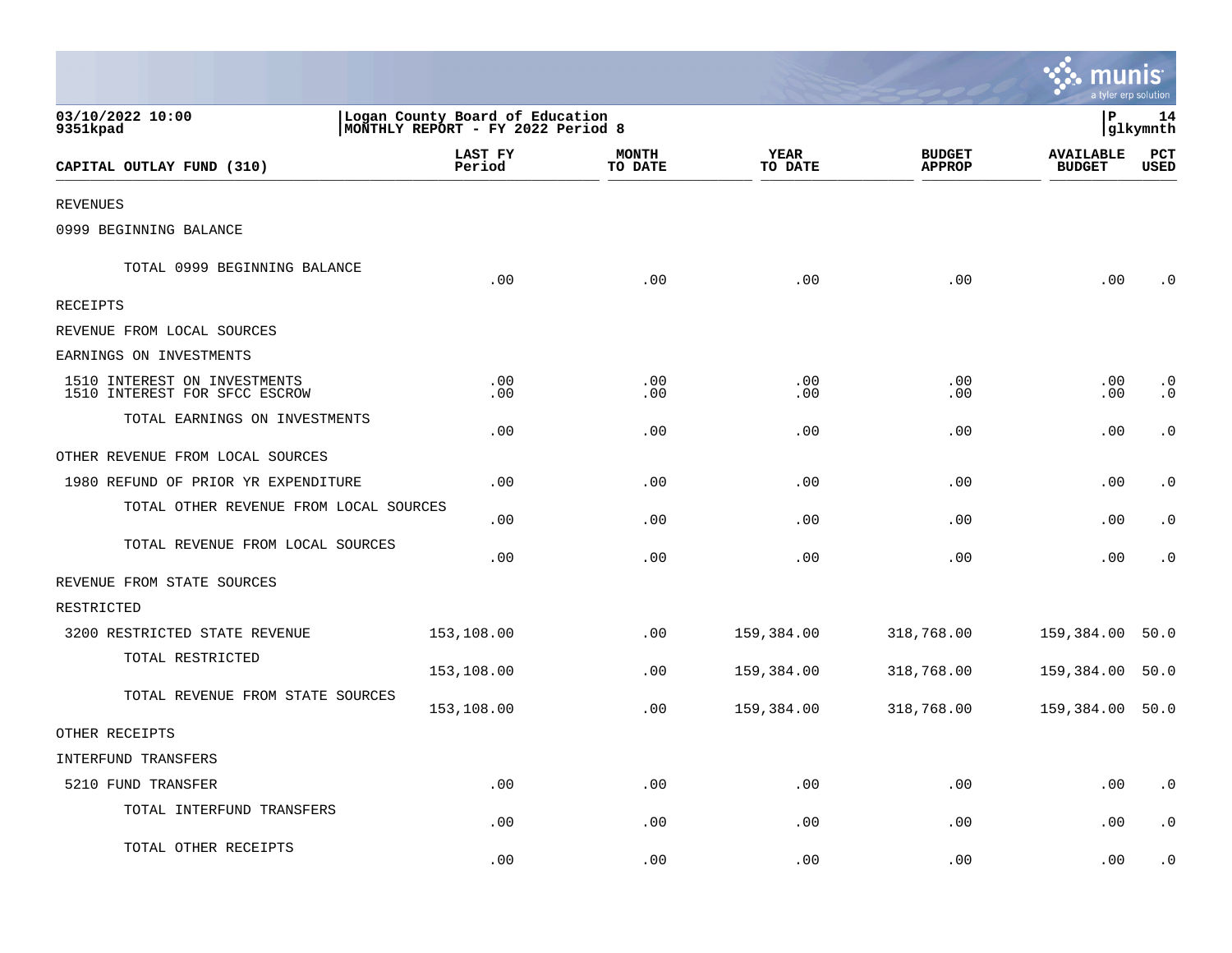|                              |                                                                      |                         |                 |                                | munis<br>a tyler erp solution     |                    |
|------------------------------|----------------------------------------------------------------------|-------------------------|-----------------|--------------------------------|-----------------------------------|--------------------|
| 03/10/2022 10:00<br>9351kpad | Logan County Board of Education<br>MONTHLY REPORT - FY 2022 Period 8 |                         |                 |                                | P                                 | 15<br> glkymnth    |
| CAPITAL OUTLAY FUND (310)    | LAST FY<br>Period                                                    | <b>MONTH</b><br>TO DATE | YEAR<br>TO DATE | <b>BUDGET</b><br><b>APPROP</b> | <b>AVAILABLE</b><br><b>BUDGET</b> | <b>PCT</b><br>USED |
| TOTAL RECEIPTS               | 153,108.00                                                           | .00                     | 159,384.00      | 318,768.00                     | 159,384.00 50.0                   |                    |
| TOTAL REVENUE                | 153,108.00                                                           | .00                     | 159,384.00      | 318,768.00                     | 159,384.00                        | 50.0               |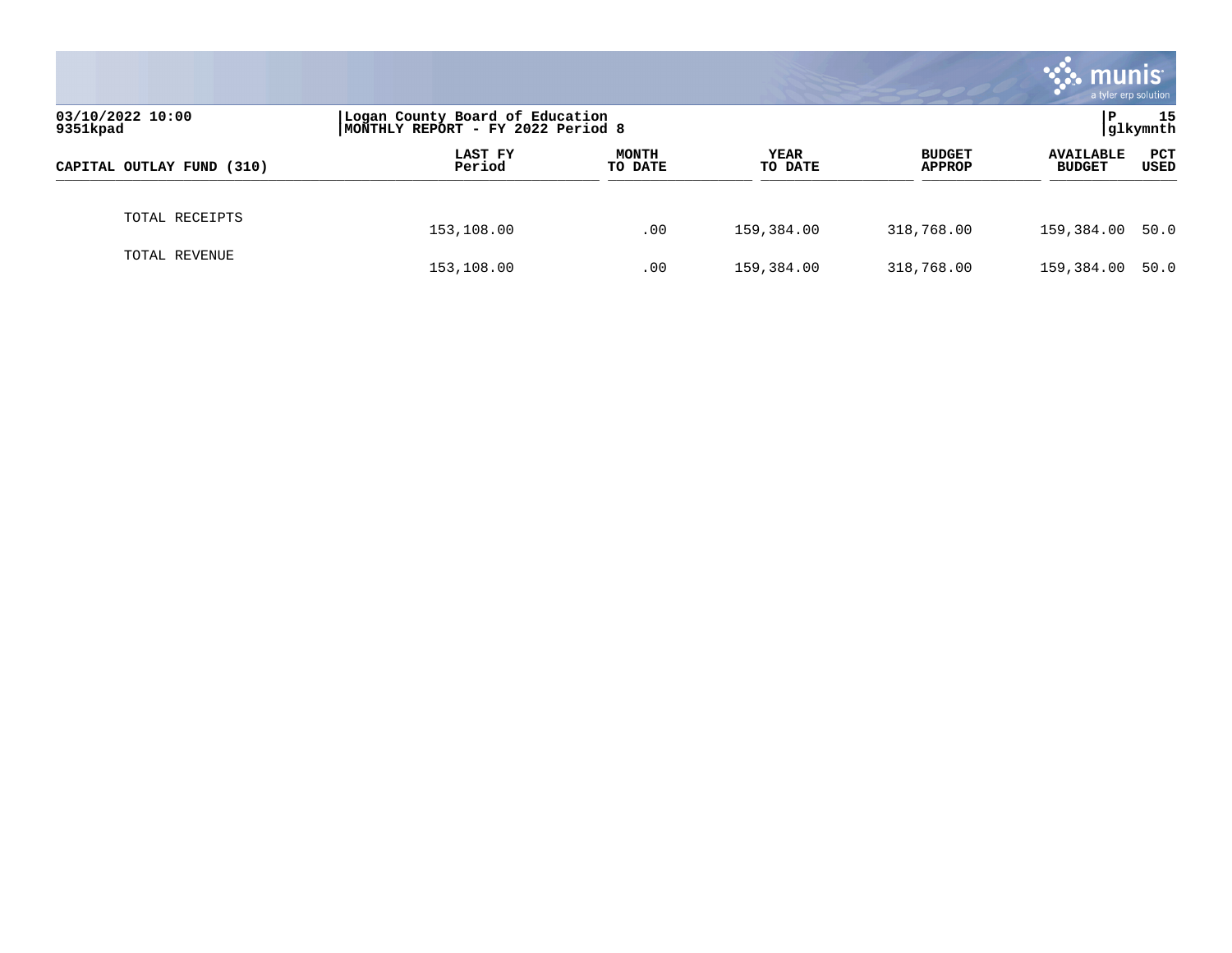

| 03/10/2022 10:00<br>9351kpad                                  | Logan County Board of Education<br> MONTHLY REPORT - FY 2022 Period 8 |                         |                        |                                |                                   |                        |
|---------------------------------------------------------------|-----------------------------------------------------------------------|-------------------------|------------------------|--------------------------------|-----------------------------------|------------------------|
| CAPITAL OUTLAY FUND (310)                                     | <b>LAST FY</b><br>Period                                              | <b>MONTH</b><br>TO DATE | <b>YEAR</b><br>TO DATE | <b>BUDGET</b><br><b>APPROP</b> | <b>AVAILABLE</b><br><b>BUDGET</b> | PCT<br><b>USED</b>     |
| <b>EXPENDITURES</b>                                           |                                                                       |                         |                        |                                |                                   |                        |
| 4100<br>LAND/SITE ACQUISITIONS                                |                                                                       |                         |                        |                                |                                   |                        |
| 0300<br>PURCHASED PROF AND TECH SERV                          | 800.00                                                                | 800.00                  | 800.00                 | 800.00                         |                                   | .00 100.0              |
| TOTAL 4100                                                    | LAND/SITE ACQUISITIONS<br>800.00                                      | 800.00                  | 800.00                 | 800.00                         |                                   | .00100.0               |
| DEBT SERVICE<br>5100                                          |                                                                       |                         |                        |                                |                                   |                        |
| 0800<br>DEBT SERVICE AND MISCELLANEOUS<br>0840<br>CONTINGENCY | .00<br>.00                                                            | .00<br>.00              | .00<br>.00             | .00<br>.00                     | .00<br>.00                        | $\cdot$ 0<br>$\cdot$ 0 |
| TOTAL 5100<br>DEBT SERVICE                                    | .00                                                                   | .00                     | .00                    | .00                            | .00                               | $\cdot$ 0              |
| 5200<br>FUND TRANSFERS                                        |                                                                       |                         |                        |                                |                                   |                        |
| 0900<br>OTHER ITEMS                                           | .00                                                                   | .00                     | .00                    | 317,968.00                     | 317,968.00                        | $\cdot$ 0              |
| TOTAL 5200<br>FUND TRANSFERS                                  | .00                                                                   | .00                     | .00                    | 317,968.00                     | 317,968.00                        | $\cdot$ 0              |
| TOTAL EXPENDITURES                                            | 800.00                                                                | 800.00                  | 800.00                 | 318,768.00                     | 317,968.00                        | .3                     |
| TOTAL FOR CAPITAL OUTLAY FUND                                 | (310)<br>152,308.00                                                   | $-800.00$               | 158,584.00             | .00                            | $-158,584.00$                     | $\cdot$ 0              |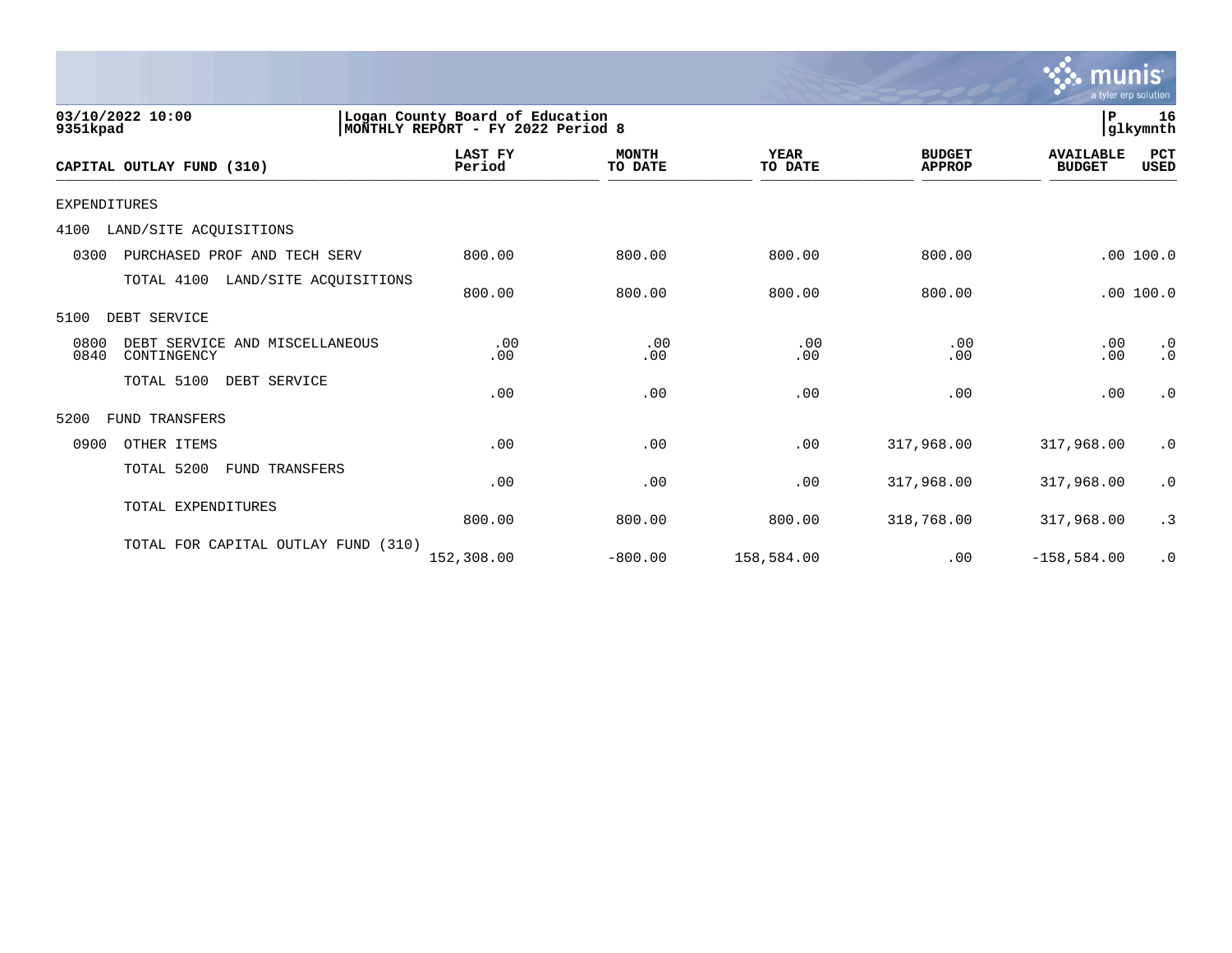|                                                               |                                                                      |                         |                             |                                | a tyler erp solution              |                        |
|---------------------------------------------------------------|----------------------------------------------------------------------|-------------------------|-----------------------------|--------------------------------|-----------------------------------|------------------------|
| 03/10/2022 10:00<br>9351kpad                                  | Logan County Board of Education<br>MONTHLY REPORT - FY 2022 Period 8 |                         |                             |                                | P                                 | 17<br>glkymnth         |
| BUILDING FUND (5 CENT LEVY) (3                                | LAST FY<br>Period                                                    | <b>MONTH</b><br>TO DATE | <b>YEAR</b><br>TO DATE      | <b>BUDGET</b><br><b>APPROP</b> | <b>AVAILABLE</b><br><b>BUDGET</b> | PCT<br><b>USED</b>     |
| <b>REVENUES</b>                                               |                                                                      |                         |                             |                                |                                   |                        |
| 0999 BEGINNING BALANCE                                        |                                                                      |                         |                             |                                |                                   |                        |
| TOTAL 0999 BEGINNING BALANCE                                  | 463, 257.91                                                          | .00                     | .00                         | .00                            | .00                               | $\cdot$ 0              |
| RECEIPTS                                                      |                                                                      |                         |                             |                                |                                   |                        |
| REVENUE FROM LOCAL SOURCES                                    |                                                                      |                         |                             |                                |                                   |                        |
| AD VALOREM TAXES                                              |                                                                      |                         |                             |                                |                                   |                        |
| 1111 GENERAL PROPERTY TAX                                     | 1,477,604.00                                                         | $.00 \,$                | 1,556,810.00                | 1,556,810.00                   |                                   | .00 100.0              |
| TOTAL AD VALOREM TAXES                                        | 1,477,604.00                                                         | $.00 \,$                | 1,556,810.00                | 1,556,810.00                   |                                   | .00100.0               |
| EARNINGS ON INVESTMENTS                                       |                                                                      |                         |                             |                                |                                   |                        |
| 1510 INTEREST ON INVESTMENTS<br>1510 INTEREST FOR SFCC ESCROW | .00<br>.00                                                           | .00<br>182.89           | .00<br>1,345.36             | .00<br>3,500.00                | $.00 \,$<br>2, 154.64 38.4        | $\cdot$ 0              |
| TOTAL EARNINGS ON INVESTMENTS                                 | .00                                                                  | 182.89                  | 1,345.36                    | 3,500.00                       | 2, 154.64 38.4                    |                        |
| TOTAL REVENUE FROM LOCAL SOURCES                              | 1,477,604.00                                                         | 182.89                  | 1,558,155.36                | 1,560,310.00                   | 2, 154.64 99.9                    |                        |
| REVENUE FROM STATE SOURCES                                    |                                                                      |                         |                             |                                |                                   |                        |
| RESTRICTED                                                    |                                                                      |                         |                             |                                |                                   |                        |
| 3200 RESTRICTED STATE REVENUE                                 | 677,466.00                                                           | .00                     | 698,992.00                  | 1,363,106.00                   | 664, 114.00 51.3                  |                        |
| TOTAL RESTRICTED                                              | 677,466.00                                                           | .00                     | 698,992.00                  | 1,363,106.00                   | 664,114.00                        | 51.3                   |
| TOTAL REVENUE FROM STATE SOURCES                              | 677,466.00                                                           | .00                     | 698,992.00                  | 1,363,106.00                   | 664, 114.00 51.3                  |                        |
| OTHER RECEIPTS                                                |                                                                      |                         |                             |                                |                                   |                        |
| INTERFUND TRANSFERS                                           |                                                                      |                         |                             |                                |                                   |                        |
| 5210 FUND TRANSFER                                            | .00                                                                  | .00                     | .00                         | .00                            | .00                               | $\boldsymbol{\cdot}$ 0 |
| TOTAL INTERFUND TRANSFERS                                     | .00                                                                  | .00                     | .00                         | .00                            | .00                               | $\cdot$ 0              |
| TOTAL OTHER RECEIPTS                                          | .00                                                                  | .00                     | $\boldsymbol{\mathsf{.00}}$ | .00                            | .00                               | $\cdot$ 0              |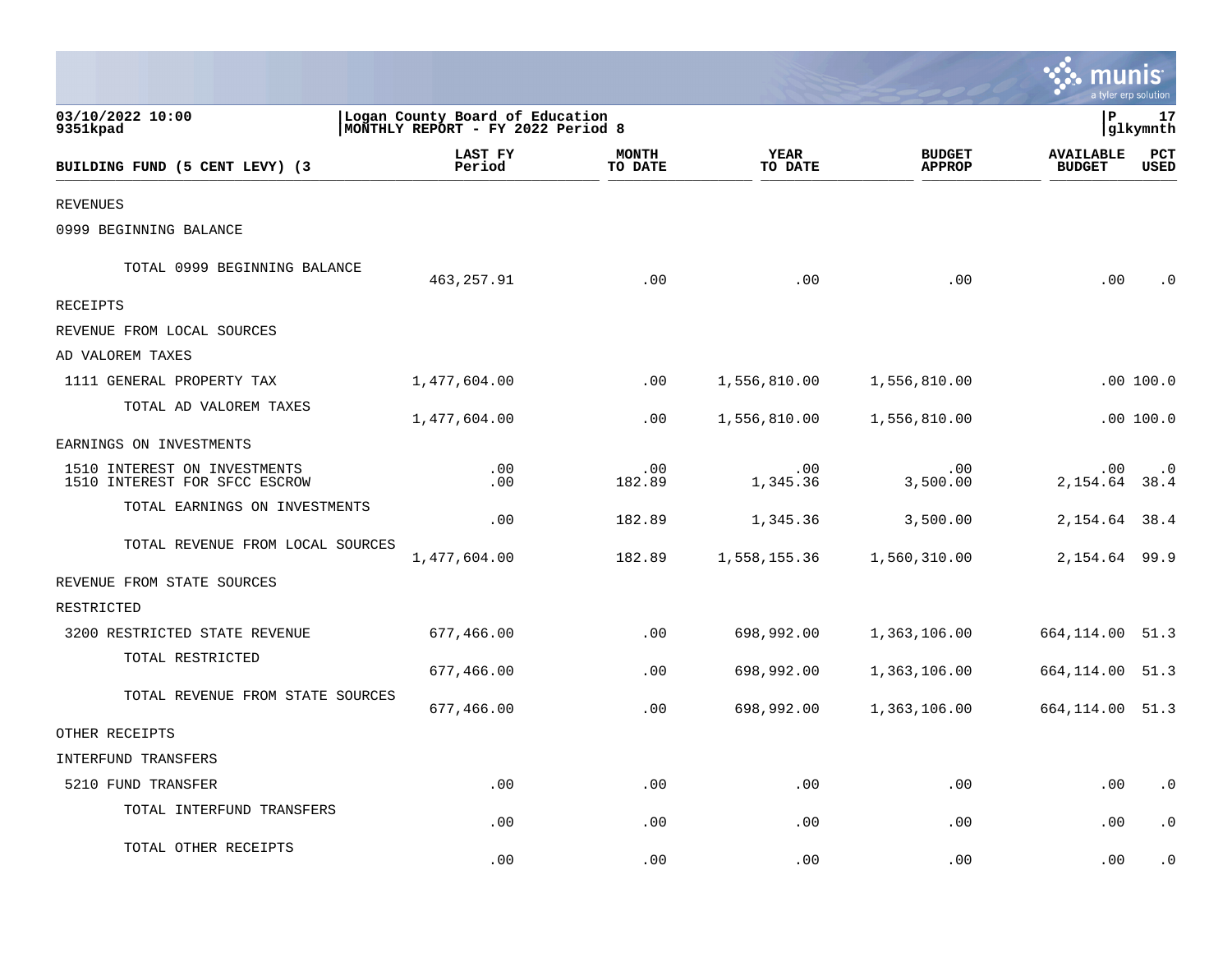|                                |                                                                      |                         |                 |                                | munis<br>a tyler erp solution     |             |  |
|--------------------------------|----------------------------------------------------------------------|-------------------------|-----------------|--------------------------------|-----------------------------------|-------------|--|
| 03/10/2022 10:00<br>9351kpad   | Logan County Board of Education<br>MONTHLY REPORT - FY 2022 Period 8 |                         |                 |                                | 18<br>l P<br>glkymnth             |             |  |
| BUILDING FUND (5 CENT LEVY) (3 | LAST FY<br>Period                                                    | <b>MONTH</b><br>TO DATE | YEAR<br>TO DATE | <b>BUDGET</b><br><b>APPROP</b> | <b>AVAILABLE</b><br><b>BUDGET</b> | PCT<br>USED |  |
| TOTAL RECEIPTS                 | 2,155,070.00                                                         | 182.89                  | 2, 257, 147. 36 | 2,923,416.00                   | 666,268.64                        | 77.2        |  |
| TOTAL REVENUE                  | 2,618,327.91                                                         | 182.89                  | 2,257,147.36    | 2,923,416.00                   | 666,268.64                        | 77.2        |  |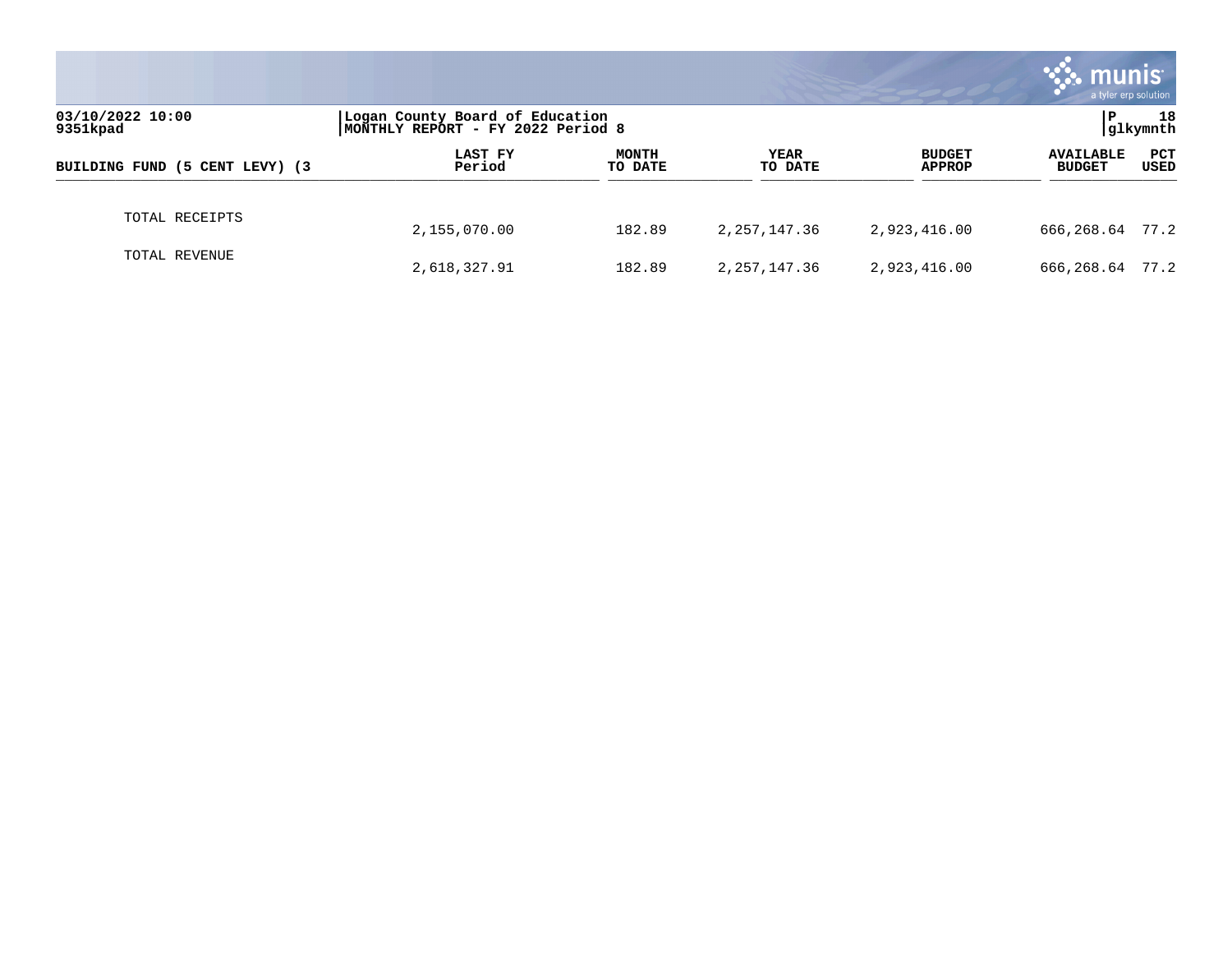

 $\frac{1}{\sqrt{2}}$ 

| 9351kpad            | 03/10/2022 10:00                                  | Logan County Board of Education<br>MONTHLY REPORT - FY 2022 Period 8 |                         |                        |                                | l P                               | 19<br> glkymnth           |
|---------------------|---------------------------------------------------|----------------------------------------------------------------------|-------------------------|------------------------|--------------------------------|-----------------------------------|---------------------------|
|                     | BUILDING FUND (5 CENT LEVY) (3                    | <b>LAST FY</b><br>Period                                             | <b>MONTH</b><br>TO DATE | <b>YEAR</b><br>TO DATE | <b>BUDGET</b><br><b>APPROP</b> | <b>AVAILABLE</b><br><b>BUDGET</b> | <b>PCT</b><br><b>USED</b> |
| <b>EXPENDITURES</b> |                                                   |                                                                      |                         |                        |                                |                                   |                           |
| 4100                | LAND/SITE ACQUISITIONS                            |                                                                      |                         |                        |                                |                                   |                           |
| 0300<br>0700        | PURCHASED PROF AND TECH SERV<br>PROPERTY          | 800.00<br>.00                                                        | 800.00<br>.00           | 800.00<br>.00          | 800.00<br>.00                  | .00                               | .00100.0<br>$\cdot$ 0     |
|                     | TOTAL 4100<br>LAND/SITE ACQUISITIONS              | 800.00                                                               | 800.00                  | 800.00                 | 800.00                         |                                   | .00100.0                  |
| 4500                | BUILDING ACOUISTIONS & CONSTRUCTION               |                                                                      |                         |                        |                                |                                   |                           |
| 0300                | PURCHASED PROF AND TECH SERV                      | .00                                                                  | .00                     | .00                    | .00                            | .00                               | $\cdot$ 0                 |
|                     | TOTAL 4500<br>BUILDING ACQUISTIONS & CONSTRUCTION | .00                                                                  | .00                     | .00                    | .00                            | .00                               | $\cdot$ 0                 |
| 5100                | DEBT SERVICE                                      |                                                                      |                         |                        |                                |                                   |                           |
| 0800<br>0840        | DEBT SERVICE AND MISCELLANEOUS<br>CONTINGENCY     | .00<br>.00                                                           | .00<br>.00              | .00<br>.00             | .00<br>191, 453.17             | .00<br>191, 453.17                | $\cdot$ 0<br>$\cdot$ 0    |
|                     | TOTAL 5100<br>DEBT SERVICE                        | .00                                                                  | .00                     | .00                    | 191,453.17                     | 191, 453. 17                      | $\cdot$ 0                 |
| 5200                | <b>FUND TRANSFERS</b>                             |                                                                      |                         |                        |                                |                                   |                           |
| 0900                | OTHER ITEMS                                       | 1,721,113.19                                                         | 193,522.57              | 1,459,233.83           | 2,731,162.83                   | 1,271,929.00                      | 53.4                      |
|                     | TOTAL 5200<br>FUND TRANSFERS                      | 1,721,113.19                                                         | 193,522.57              | 1,459,233.83           | 2,731,162.83                   | 1,271,929.00                      | 53.4                      |
|                     | TOTAL EXPENDITURES                                | 1,721,913.19                                                         | 194,322.57              | 1,460,033.83           | 2,923,416.00                   | 1,463,382.17                      | 49.9                      |
|                     | TOTAL FOR BUILDING FUND (5 CENT LEVY) (320)       | 896, 414.72                                                          | $-194, 139.68$          | 797, 113.53            | .00                            | $-797, 113.53$                    | $\cdot$ 0                 |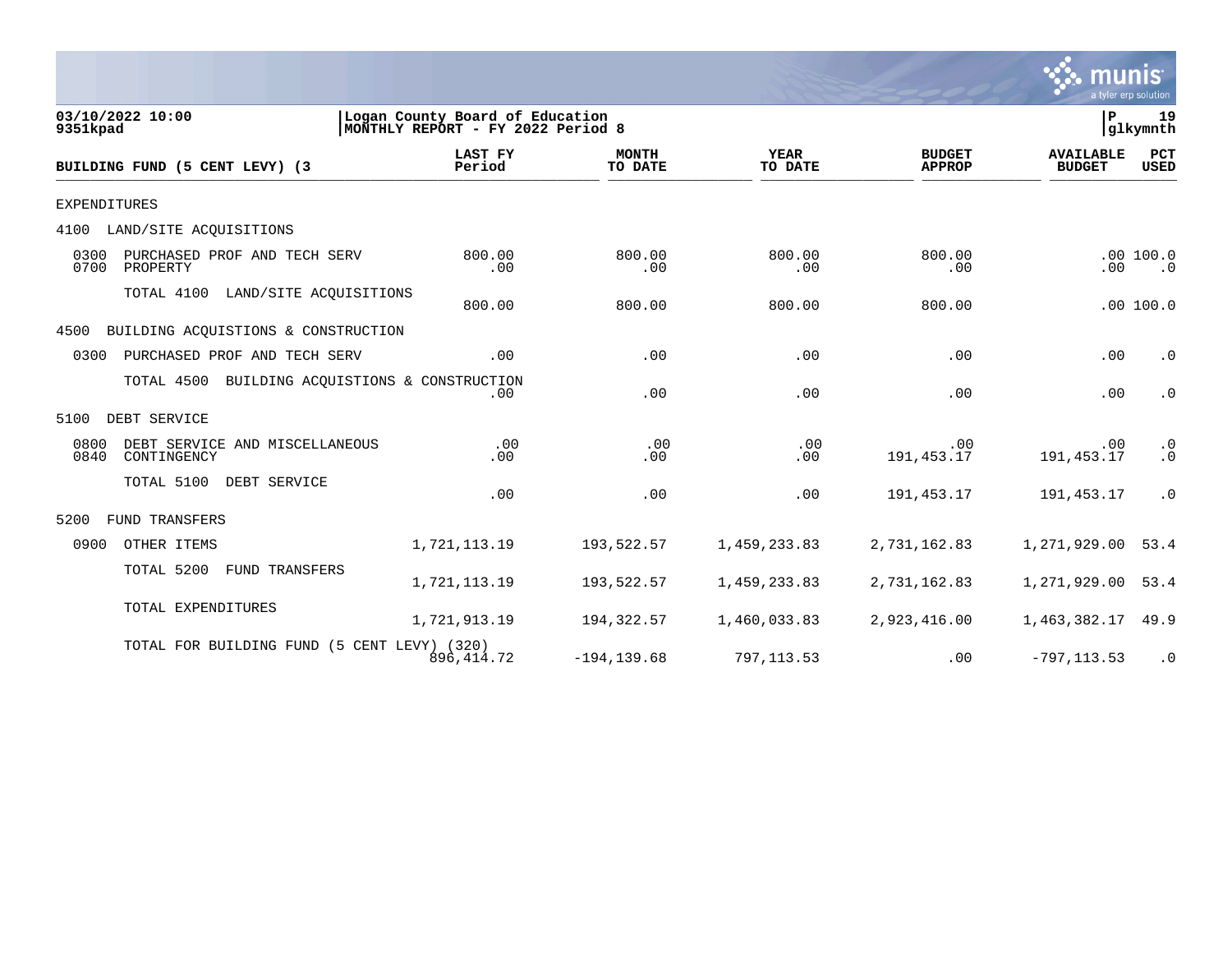|                                        |                                                                      |                         |                        |                                | munis<br>a tyler erp solution     |                    |
|----------------------------------------|----------------------------------------------------------------------|-------------------------|------------------------|--------------------------------|-----------------------------------|--------------------|
| 03/10/2022 10:00<br>9351kpad           | Logan County Board of Education<br>MONTHLY REPORT - FY 2022 Period 8 |                         |                        |                                | lР                                | 20<br> glkymnth    |
| CONSTRUCTION FUND (360)                | LAST FY<br>Period                                                    | <b>MONTH</b><br>TO DATE | <b>YEAR</b><br>TO DATE | <b>BUDGET</b><br><b>APPROP</b> | <b>AVAILABLE</b><br><b>BUDGET</b> | PCT<br><b>USED</b> |
| <b>REVENUES</b>                        |                                                                      |                         |                        |                                |                                   |                    |
| 0999 BEGINNING BALANCE                 |                                                                      |                         |                        |                                |                                   |                    |
| TOTAL 0999 BEGINNING BALANCE           | .00                                                                  | .00                     | .00                    | .00                            | .00                               | . 0                |
| <b>RECEIPTS</b>                        |                                                                      |                         |                        |                                |                                   |                    |
| REVENUE FROM LOCAL SOURCES             |                                                                      |                         |                        |                                |                                   |                    |
| EARNINGS ON INVESTMENTS                |                                                                      |                         |                        |                                |                                   |                    |
| 1510 INTEREST ON INVESTMENTS           | 2,731.65                                                             | .00                     | 163.18                 | .00                            | $-163.18$                         | $\cdot$ 0          |
| TOTAL EARNINGS ON INVESTMENTS          | 2,731.65                                                             | .00                     | 163.18                 | .00                            | $-163.18$                         | $\cdot$ 0          |
| OTHER REVENUE FROM LOCAL SOURCES       |                                                                      |                         |                        |                                |                                   |                    |
| 1990 MISCELLANEOUS REVENUE             | .00                                                                  | .00                     | .00                    | .00                            | .00                               | $\cdot$ 0          |
| TOTAL OTHER REVENUE FROM LOCAL SOURCES | .00                                                                  | .00                     | .00                    | .00                            | .00                               | $\cdot$ 0          |
| TOTAL REVENUE FROM LOCAL SOURCES       | 2,731.65                                                             | .00                     | 163.18                 | .00                            | $-163.18$                         | $\cdot$ 0          |
| REVENUE FROM STATE SOURCES             |                                                                      |                         |                        |                                |                                   |                    |
| EXPENDITURE REIMBURSEMENTS             |                                                                      |                         |                        |                                |                                   |                    |
| 3131 STATE MISC REIMBURSEMENTS         | .00                                                                  | .00                     | .00                    | .00                            | .00                               | $\cdot$ 0          |
| TOTAL EXPENDITURE REIMBURSEMENTS       | .00                                                                  | .00                     | .00                    | .00                            | .00                               | $\cdot$ 0          |
| TOTAL REVENUE FROM STATE SOURCES       | .00                                                                  | .00                     | .00                    | .00                            | .00                               | $\cdot$ 0          |
| REVENUE FROM FEDERAL SOURCES           |                                                                      |                         |                        |                                |                                   |                    |
| UNRESTRICTED DIRECT                    |                                                                      |                         |                        |                                |                                   |                    |
| 4100 UNRESTRICTED DIRECT FEDERAL       | .00                                                                  | .00                     | .00                    | .00                            | .00                               | . 0                |
| TOTAL UNRESTRICTED DIRECT              | .00                                                                  | .00                     | .00                    | .00                            | .00                               | $\cdot$ 0          |
| TOTAL REVENUE FROM FEDERAL SOURCES     | .00                                                                  | .00                     | .00                    | .00                            | .00                               | $\cdot$ 0          |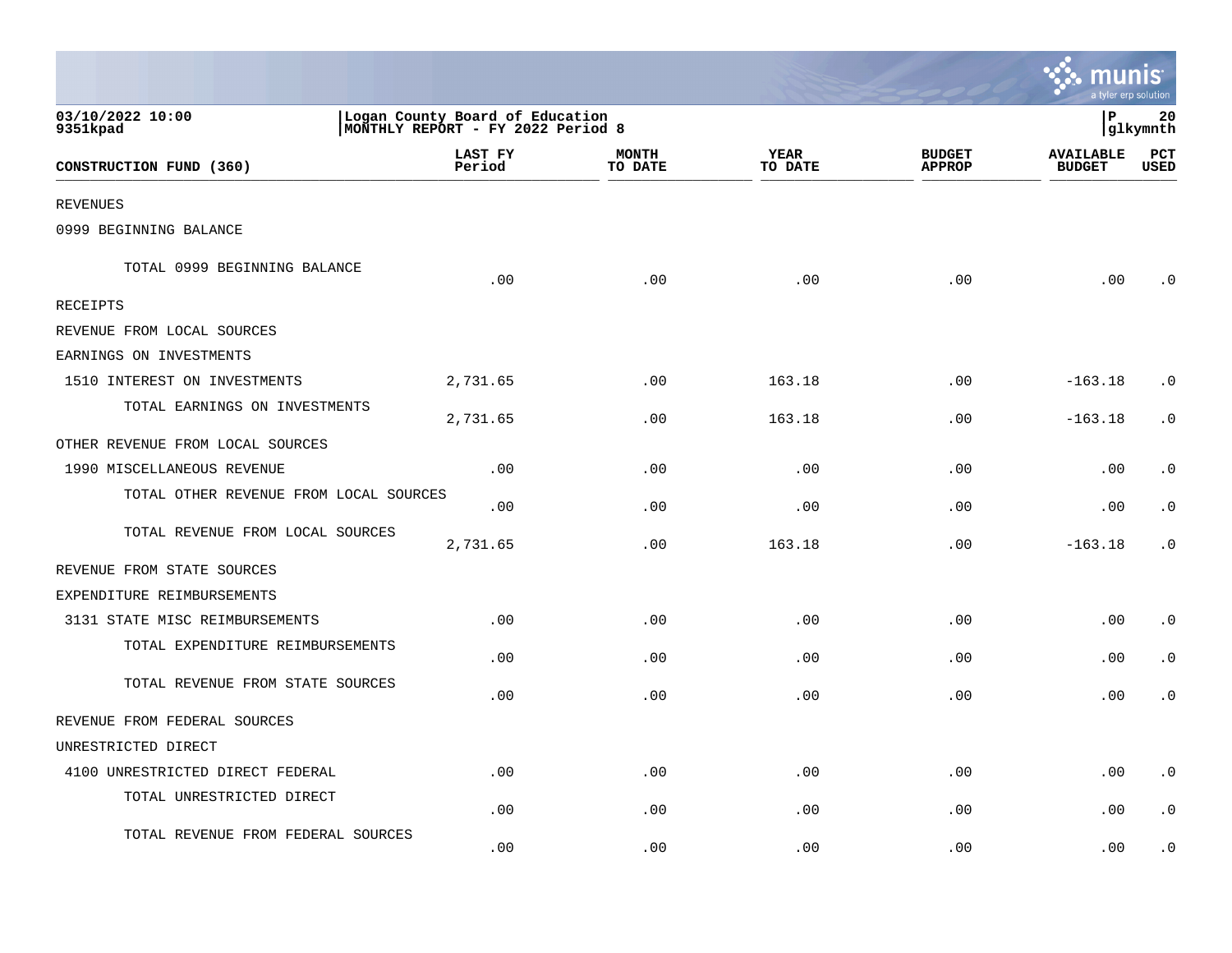

| 03/10/2022 10:00<br>9351kpad                                                                                                               | Logan County Board of Education<br>İΡ.<br>glkymnth<br>MONTHLY REPORT - FY 2022 Period 8 |                                        |                                               |                                       |                                                  |                                |  |
|--------------------------------------------------------------------------------------------------------------------------------------------|-----------------------------------------------------------------------------------------|----------------------------------------|-----------------------------------------------|---------------------------------------|--------------------------------------------------|--------------------------------|--|
| CONSTRUCTION FUND (360)                                                                                                                    | <b>LAST FY</b><br>Period                                                                | <b>MONTH</b><br>TO DATE                | YEAR<br>TO DATE                               | <b>BUDGET</b><br><b>APPROP</b>        | <b>AVAILABLE</b><br><b>BUDGET</b>                | PCT<br><b>USED</b>             |  |
| OTHER RECEIPTS                                                                                                                             |                                                                                         |                                        |                                               |                                       |                                                  |                                |  |
| <b>BOND ISSUANCE</b>                                                                                                                       |                                                                                         |                                        |                                               |                                       |                                                  |                                |  |
| 5110 BOND PRINCIPAL PROCEEDS<br>5130 ACCRUED INTEREST                                                                                      | .00<br>.00                                                                              | .00<br>.00                             | .00<br>.00                                    | .00<br>.00                            | .00<br>.00                                       | $\cdot$ 0<br>$\cdot$ 0         |  |
| TOTAL BOND ISSUANCE                                                                                                                        | .00                                                                                     | .00                                    | .00                                           | .00                                   | .00                                              | $\cdot$ 0                      |  |
| INTERFUND TRANSFERS                                                                                                                        |                                                                                         |                                        |                                               |                                       |                                                  |                                |  |
| 5210 FUND TRANSFER<br>5210 FUND TRANSFER - FROM BLDG FUND<br>5210 FUND TRANSFER -<br>FROM CAP OUTLY<br>5210 FUND TRANSFER -<br>FROM GEN FD | .00<br>.00<br>.00<br>5,962.50                                                           | .00<br>12, 116.85<br>.00<br>333,935.77 | 24, 442. 24<br>32,621.81<br>.00<br>916,729.17 | 61,407.32<br>792,676.27<br>.00<br>.00 | 36,965.08<br>760,054.46<br>.00<br>$-916, 729.17$ | 39.8<br>4.1<br>$\cdot$ 0<br>.0 |  |
| TOTAL INTERFUND TRANSFERS                                                                                                                  | 5,962.50                                                                                | 346,052.62                             | 973,793.22                                    | 854,083.59                            | $-119,709.63$ 114.0                              |                                |  |
| TOTAL OTHER RECEIPTS                                                                                                                       | 5,962.50                                                                                | 346,052.62                             | 973,793.22                                    | 854,083.59                            | $-119,709.63$ 114.0                              |                                |  |
| TOTAL RECEIPTS                                                                                                                             | 8,694.15                                                                                | 346,052.62                             | 973,956.40                                    | 854,083.59                            | $-119,872.81$ 114.0                              |                                |  |
| TOTAL REVENUE                                                                                                                              | 8,694.15                                                                                | 346,052.62                             | 973,956.40                                    | 854,083.59                            | $-119,872.81$ 114.0                              |                                |  |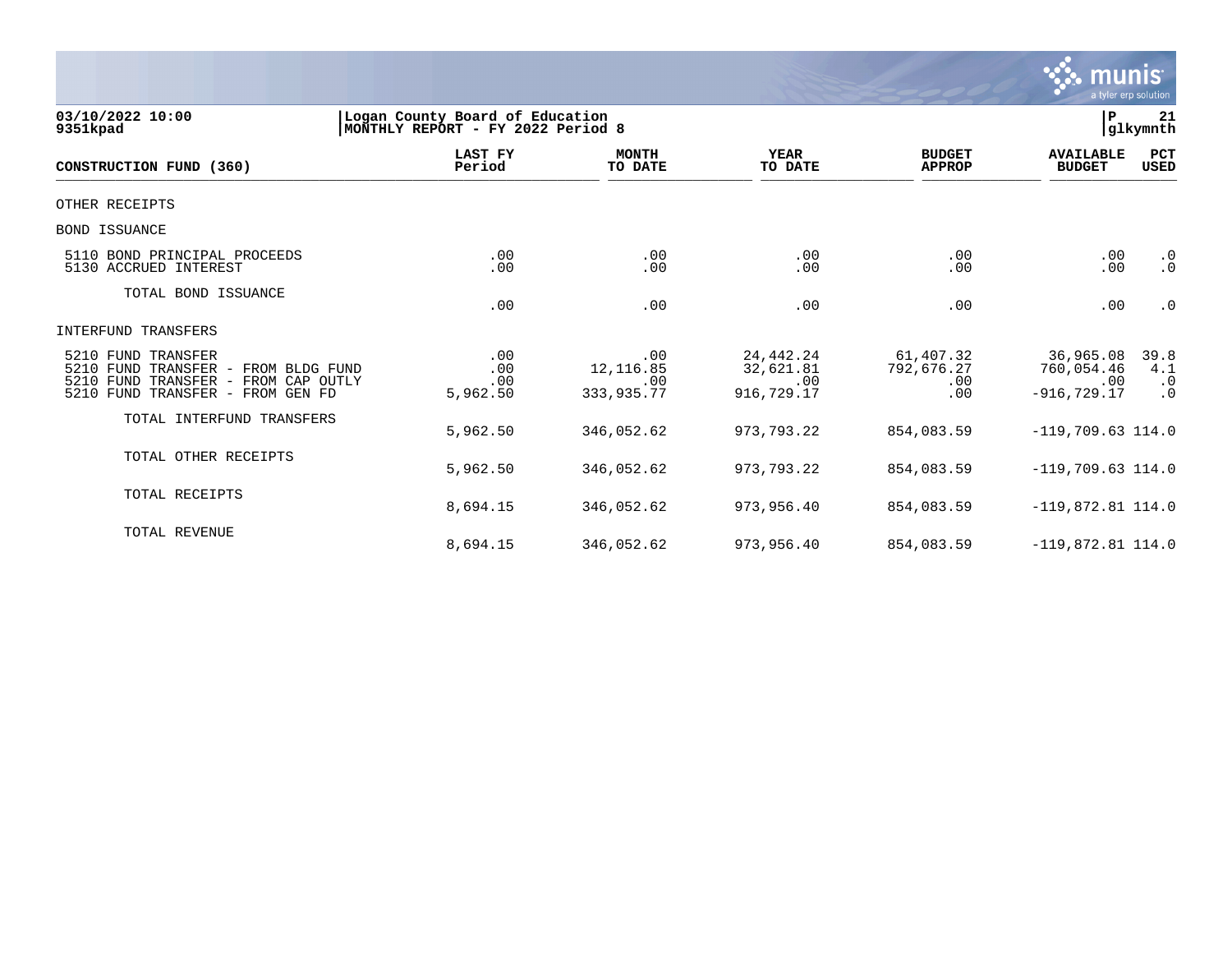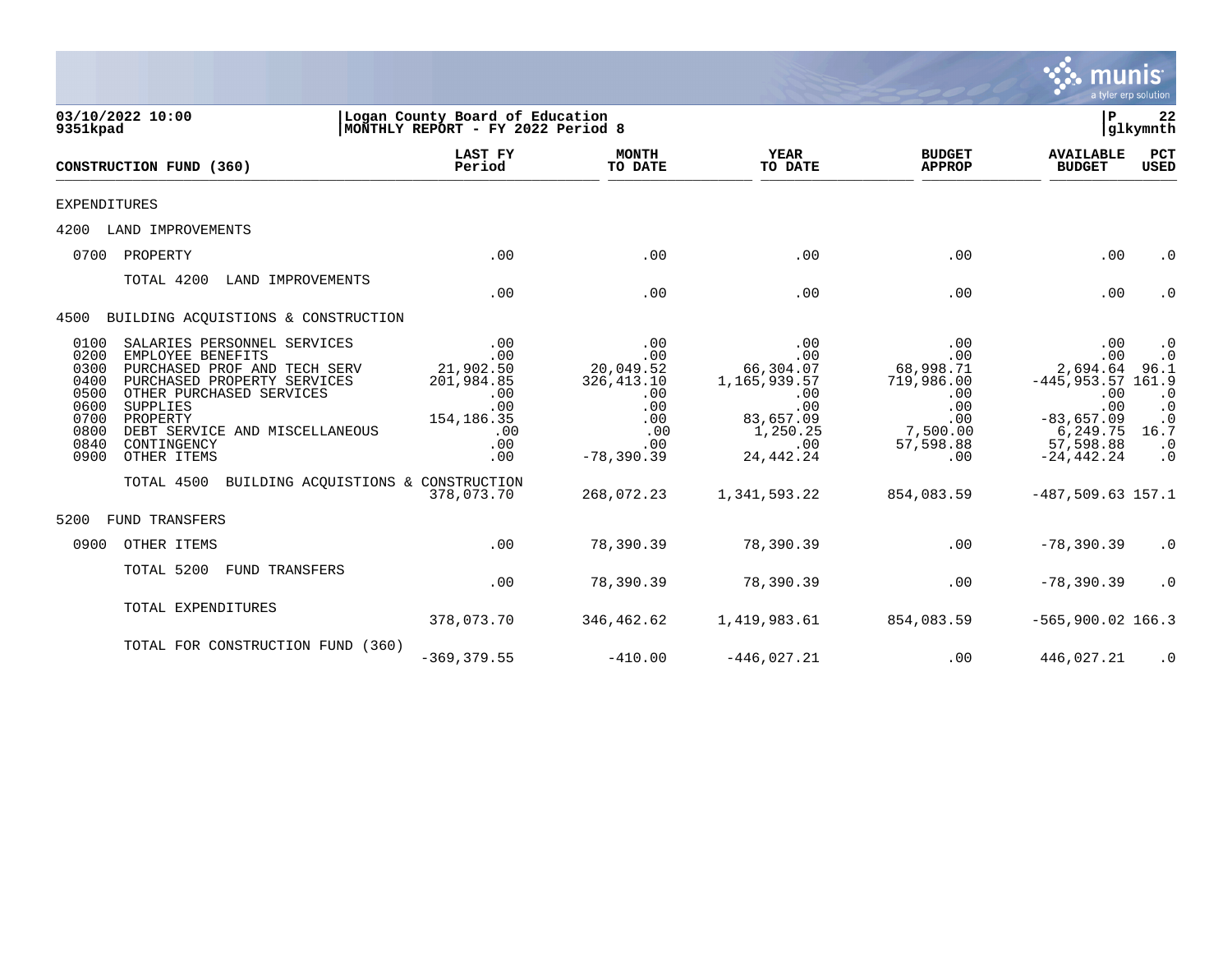|                                                                                                                                                          |                                                                      |                                       |                                      |                                      |                                                               | a tyler erp solution   |
|----------------------------------------------------------------------------------------------------------------------------------------------------------|----------------------------------------------------------------------|---------------------------------------|--------------------------------------|--------------------------------------|---------------------------------------------------------------|------------------------|
| 03/10/2022 10:00<br>9351kpad                                                                                                                             | Logan County Board of Education<br>MONTHLY REPORT - FY 2022 Period 8 |                                       |                                      |                                      | ΙP                                                            | 23<br>glkymnth         |
| FOOD SERVICE FUND (51)                                                                                                                                   | LAST FY<br>Period                                                    | <b>MONTH</b><br>TO DATE               | YEAR<br>TO DATE                      | <b>BUDGET</b><br><b>APPROP</b>       | <b>AVAILABLE</b><br><b>BUDGET</b>                             | PCT<br>USED            |
| <b>REVENUES</b>                                                                                                                                          |                                                                      |                                       |                                      |                                      |                                                               |                        |
| 0999 BEGINNING BALANCE                                                                                                                                   |                                                                      |                                       |                                      |                                      |                                                               |                        |
| TOTAL 0999 BEGINNING BALANCE                                                                                                                             | 1,020,371.64                                                         | .00                                   | 1,231,261.70                         | 1,231,261.70                         |                                                               | .00100.0               |
| <b>RECEIPTS</b>                                                                                                                                          |                                                                      |                                       |                                      |                                      |                                                               |                        |
| REVENUE FROM LOCAL SOURCES                                                                                                                               |                                                                      |                                       |                                      |                                      |                                                               |                        |
| EARNINGS ON INVESTMENTS                                                                                                                                  |                                                                      |                                       |                                      |                                      |                                                               |                        |
| 1510 INTEREST ON INVESTMENTS                                                                                                                             | 13, 127.67                                                           | 295.90                                | 2,291.33                             | 21,087.70                            | 18,796.37 10.9                                                |                        |
| TOTAL EARNINGS ON INVESTMENTS                                                                                                                            | 13, 127.67                                                           | 295.90                                | 2,291.33                             | 21,087.70                            | 18,796.37 10.9                                                |                        |
| FOOD SERVICE                                                                                                                                             |                                                                      |                                       |                                      |                                      |                                                               |                        |
| 1611 REIMBURSABLE SCHOOL LUNCH PROG<br>1612 REIMBURSABLE SCH BREAKFAST PRG<br>1624 NON-REIMBURSBLE A LA CARTE PRG<br>1629 NON-REIMBURSBLE OTHER FOOD PRG | .00<br>235.00<br>7,547.81<br>139.85                                  | .00<br>.00<br>6,974.35<br>$-3,829.45$ | .00<br>.00.<br>41,631.18<br>5,495.62 | .00<br>235.00<br>15,041.12<br>477.50 | $.00 \,$<br>235.00<br>$-26,590.06$ 276.8<br>$-5,018.12******$ | $\cdot$ 0<br>$\cdot$ 0 |
| TOTAL FOOD SERVICE                                                                                                                                       | 7,922.66                                                             | 3,144.90                              | 47,126.80                            | 15,753.62                            | $-31, 373.18$ 299.2                                           |                        |
| OTHER REVENUE FROM LOCAL SOURCES                                                                                                                         |                                                                      |                                       |                                      |                                      |                                                               |                        |
| 1920 CONTRIBUTIONS/DONATIONS<br>1930 GAIN / LOSS ON SALE OF ASSETS                                                                                       | 1,061.60<br>24.00                                                    | .00<br>.00                            | 74.71<br>.00                         | 1,061.60<br>24.00                    | 986.89<br>24.00                                               | 7.0<br>$\cdot$ 0       |
| TOTAL OTHER REVENUE FROM LOCAL SOURCES                                                                                                                   | 1,085.60                                                             | .00                                   | 74.71                                | 1,085.60                             | 1,010.89                                                      | 6.9                    |
| TOTAL REVENUE FROM LOCAL SOURCES                                                                                                                         | 22, 135.93                                                           | 3,440.80                              | 49,492.84                            | 37,926.92                            | $-11, 565.92$ 130.5                                           |                        |
| REVENUE FROM STATE SOURCES                                                                                                                               |                                                                      |                                       |                                      |                                      |                                                               |                        |
| EXPENDITURE REIMBURSEMENTS                                                                                                                               |                                                                      |                                       |                                      |                                      |                                                               |                        |
| 3131 STATE MISC REIMBURSEMENTS                                                                                                                           | .00                                                                  | .00                                   | .00                                  | .00                                  | .00                                                           | $\cdot$ 0              |
| TOTAL EXPENDITURE REIMBURSEMENTS                                                                                                                         | .00                                                                  | .00                                   | .00                                  | .00                                  | .00                                                           | $\cdot$ 0              |
| RESTRICTED                                                                                                                                               |                                                                      |                                       |                                      |                                      |                                                               |                        |
| 3200 RESTRICTED STATE REVENUE                                                                                                                            | 3,336.03                                                             | .00                                   | .00                                  | 21,787.32                            | 21,787.32                                                     | $\cdot$ 0              |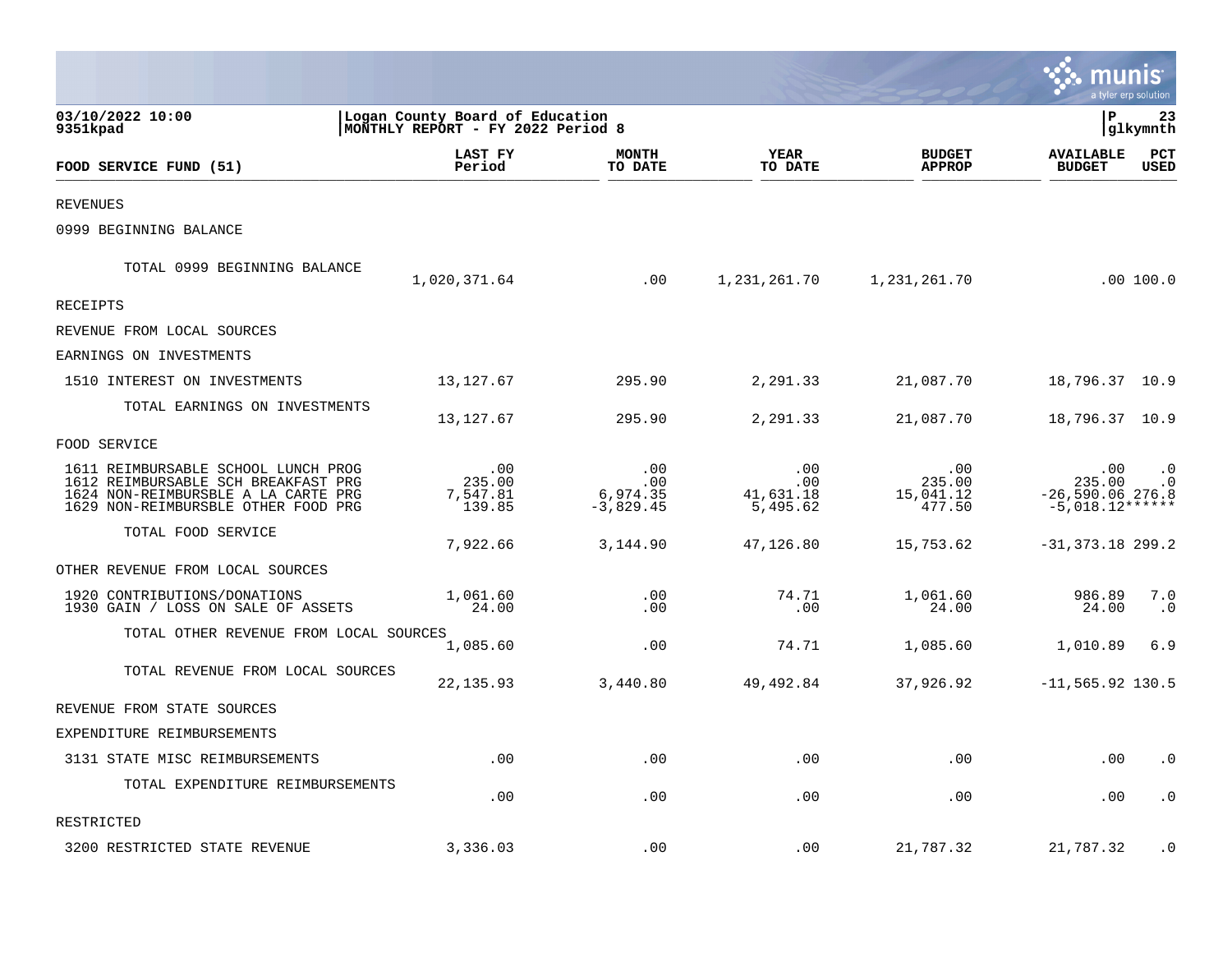

03/10/2022 10:00 **| Logan County Board of Education**<br>
9351kpad | MONTHLY REPORT - FY 2022 Period 8 MONTHLY REPORT - FY 2022 Period 8  **LAST FY MONTH YEAR BUDGET AVAILABLE PCT FOOD SERVICE FUND (51) Period TO DATE TO DATE APPROP BUDGET USED**  $\frac{10 \text{ BFR}}{10 \text{ BFR}}$ TOTAL RESTRICTED 3,336.03 .00 .00 21,787.32 21,787.32 .0 REVENUE ON BEHALF PAYMENTS 3900 STATE ON-BEHALF PAYMENTS .00 .00 .00 148,324.70 148,324.70 .0 TOTAL REVENUE ON BEHALF PAYMENTS .00 .00 .00 148,324.70 148,324.70 .0 TOTAL REVENUE FROM STATE SOURCES 0. 3,336.03 170,112.02 170,112.02 170,112.02 170,112.02 1 REVENUE FROM FEDERAL SOURCES RESTRICTED THROUGH THE STATE 4500 RESTRICTED FED THRU STATE 1,309,489.99 138,385.18 1,150,944.85 2,196,552.47 1,045,607.62 52.4 4500 RESTR. FED THRU ST-BREAKFAST TOTAL RESTRICTED THROUGH THE STATE<br>1,323,691.79 1,323,691.79 194,744.35 1,501,668.80 2,210,754.27 709,085.47 67.9 CHILD NUTRITION PROGRAM DONATED COMMODIT 4950 CHILD NUTR PRG DONATED COMMOD .00 .00 .00 118,416.86 118,416.86 .0 TOTAL CHILD NUTRITION PROGRAM DONATED COMMODIT .00 .00 .00 118,416.86 118,416.86 .0 TOTAL REVENUE FROM FEDERAL SOURCES 1,323,691.79 194,744.35 1,501,668.80 2,329,171.13 827,502.33 64.5 TOTAL RECEIPTS 1,349,163.75 198,185.15 1,551,161.64 2,537,210.07 986,048.43 61.1 TOTAL REVENUE 2,369,535.39 198,185.15 2,782,423.34 3,768,471.77 986,048.43 73.8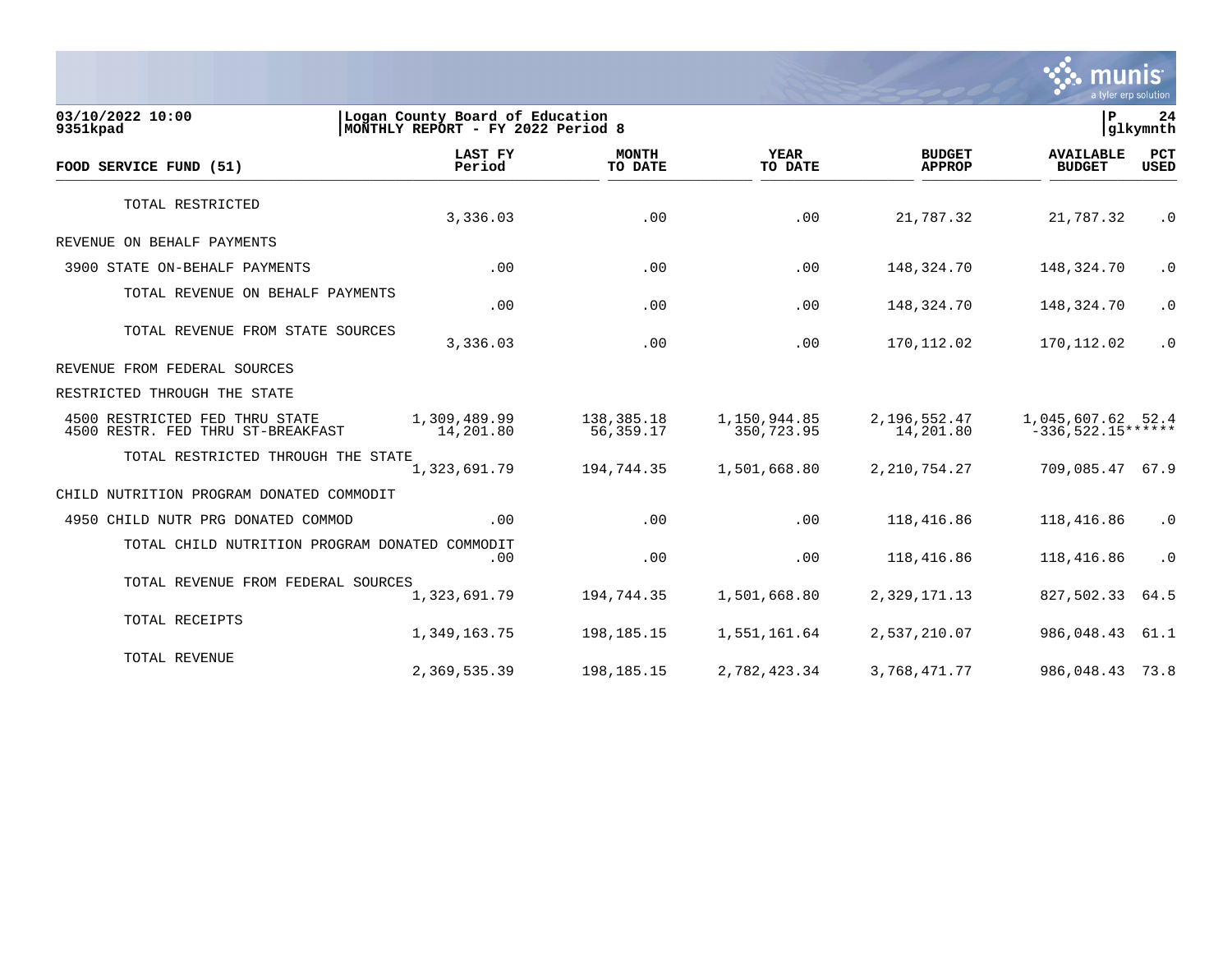

| 9351kpad                                                                     | 03/10/2022 10:00                                                                                                                                                                                                                                                          | Logan County Board of Education<br>MONTHLY REPORT - FY 2022 Period 8                                             |                                                                                                 |                                                                                                               |                                                                                                                                    | P                                                                                                                              | 25<br> glkymnth                                                                             |
|------------------------------------------------------------------------------|---------------------------------------------------------------------------------------------------------------------------------------------------------------------------------------------------------------------------------------------------------------------------|------------------------------------------------------------------------------------------------------------------|-------------------------------------------------------------------------------------------------|---------------------------------------------------------------------------------------------------------------|------------------------------------------------------------------------------------------------------------------------------------|--------------------------------------------------------------------------------------------------------------------------------|---------------------------------------------------------------------------------------------|
|                                                                              | FOOD SERVICE FUND (51)                                                                                                                                                                                                                                                    | LAST FY<br>Period                                                                                                | <b>MONTH</b><br>TO DATE                                                                         | <b>YEAR</b><br>TO DATE                                                                                        | <b>BUDGET</b><br><b>APPROP</b>                                                                                                     | <b>AVAILABLE</b><br><b>BUDGET</b>                                                                                              | PCT<br><b>USED</b>                                                                          |
| <b>EXPENDITURES</b>                                                          |                                                                                                                                                                                                                                                                           |                                                                                                                  |                                                                                                 |                                                                                                               |                                                                                                                                    |                                                                                                                                |                                                                                             |
| 3100                                                                         | FOOD SERVICE OPERATION                                                                                                                                                                                                                                                    |                                                                                                                  |                                                                                                 |                                                                                                               |                                                                                                                                    |                                                                                                                                |                                                                                             |
| 0100<br>0200<br>0280<br>0300<br>0400<br>0500<br>0600<br>0700<br>0800<br>0840 | SALARIES PERSONNEL SERVICES<br>EMPLOYEE BENEFITS<br>ON-BEHALF<br>PURCHASED PROF AND TECH SERV<br>PURCHASED PROPERTY SERVICES<br>OTHER PURCHASED SERVICES<br>SUPPLIES<br>PROPERTY<br>DEBT SERVICE AND MISCELLANEOUS<br>CONTINGENCY<br>TOTAL 3100<br>FOOD SERVICE OPERATION | 359,929.60<br>102,599.12<br>.00<br>.00<br>35, 133. 34<br>1,832.02<br>679, 143.53<br>2,400.79<br>13,705.22<br>.00 | 51,195.69<br>15,961.83<br>.00<br>.00<br>3,904.97<br>475.56<br>97,633.19<br>.00<br>142.50<br>.00 | 356,086.23<br>108,213.94<br>.00<br>.00<br>38,533.94<br>2,172.92<br>675, 277.59<br>2,010.58<br>4,031.00<br>.00 | 623,460.51<br>196,575.14<br>148,324.70<br>.00<br>53,626.08<br>4,234.77<br>1, 178, 832.94<br>16,949.39<br>13,857.72<br>1,442,610.52 | 267, 374. 28<br>88,361.20<br>148,324.70<br>.00<br>15,092.14<br>2,061.85<br>503,555.35<br>14,938.81<br>9,826.72<br>1,442,610.52 | 57.1<br>55.1<br>$\cdot$ 0<br>$\cdot$ 0<br>71.9<br>51.3<br>57.3<br>11.9<br>29.1<br>$\cdot$ 0 |
|                                                                              |                                                                                                                                                                                                                                                                           | 1,194,743.62                                                                                                     | 169, 313. 74                                                                                    | 1,186,326.20                                                                                                  | 3,678,471.77                                                                                                                       | 2,492,145.57                                                                                                                   | 32.3                                                                                        |
| 5200                                                                         | <b>FUND TRANSFERS</b>                                                                                                                                                                                                                                                     |                                                                                                                  |                                                                                                 |                                                                                                               |                                                                                                                                    |                                                                                                                                |                                                                                             |
| 0900                                                                         | OTHER ITEMS                                                                                                                                                                                                                                                               | 45,239.08                                                                                                        | 9,610.24                                                                                        | 69,080.23                                                                                                     | 90,000.00                                                                                                                          | 20,919.77 76.8                                                                                                                 |                                                                                             |
|                                                                              | TOTAL 5200<br>FUND TRANSFERS                                                                                                                                                                                                                                              | 45,239.08                                                                                                        | 9,610.24                                                                                        | 69,080.23                                                                                                     | 90,000.00                                                                                                                          | 20,919.77                                                                                                                      | 76.8                                                                                        |
|                                                                              | TOTAL EXPENDITURES                                                                                                                                                                                                                                                        | 1,239,982.70                                                                                                     | 178,923.98                                                                                      | 1,255,406.43                                                                                                  | 3,768,471.77                                                                                                                       | 2,513,065.34                                                                                                                   | 33.3                                                                                        |
|                                                                              | TOTAL FOR FOOD SERVICE FUND (51)                                                                                                                                                                                                                                          | 1,129,552.69                                                                                                     | 19,261.17                                                                                       | 1,527,016.91                                                                                                  | .00                                                                                                                                | $-1,527,016.91$                                                                                                                | $\cdot$ 0                                                                                   |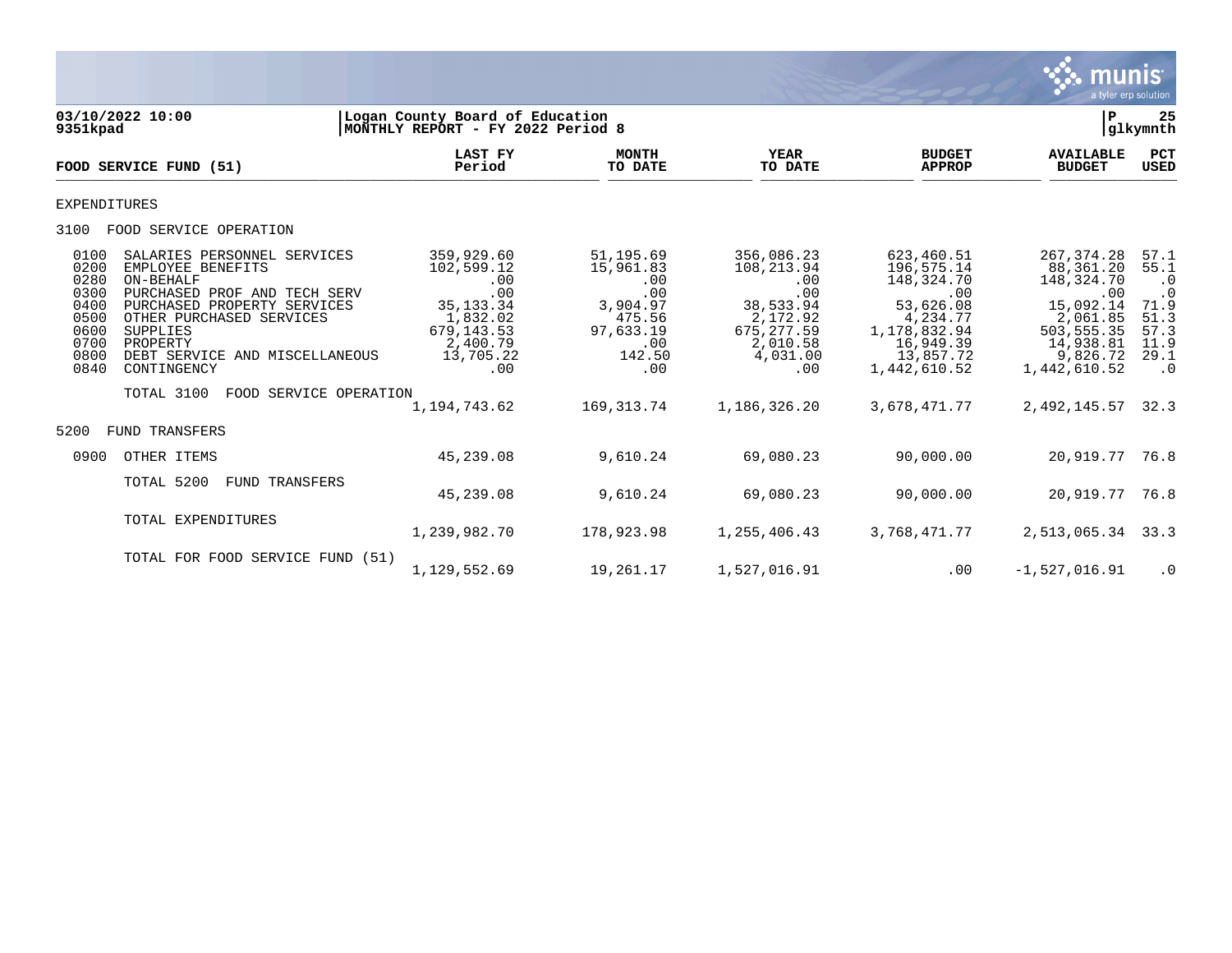|                                        |                          |                                                                      |                        |                                | munis<br>a tyler erp solution     |                    |
|----------------------------------------|--------------------------|----------------------------------------------------------------------|------------------------|--------------------------------|-----------------------------------|--------------------|
| 03/10/2022 10:00<br>9351kpad           |                          | Logan County Board of Education<br>MONTHLY REPORT - FY 2022 Period 8 |                        |                                | $\mathbf{P}$<br>glkymnth          | 26                 |
| FID FD - PRIV-PURPOSE TR FDS (         | <b>LAST FY</b><br>Period | <b>MONTH</b><br>TO DATE                                              | <b>YEAR</b><br>TO DATE | <b>BUDGET</b><br><b>APPROP</b> | <b>AVAILABLE</b><br><b>BUDGET</b> | PCT<br><b>USED</b> |
| <b>REVENUES</b>                        |                          |                                                                      |                        |                                |                                   |                    |
| 0999 BEGINNING BALANCE                 |                          |                                                                      |                        |                                |                                   |                    |
| TOTAL 0999 BEGINNING BALANCE           | 506, 131. 12             | .00                                                                  | 512,458.78             | 511, 458.78                    | $-1,000.00$ 100.2                 |                    |
| <b>RECEIPTS</b>                        |                          |                                                                      |                        |                                |                                   |                    |
| REVENUE FROM LOCAL SOURCES             |                          |                                                                      |                        |                                |                                   |                    |
| EARNINGS ON INVESTMENTS                |                          |                                                                      |                        |                                |                                   |                    |
| 1510 INTEREST ON INVESTMENTS           | 12,708.87                | 219.11                                                               | 1,802.28               | 2,285.22                       | 482.94 78.9                       |                    |
| TOTAL EARNINGS ON INVESTMENTS          | 12,708.87                | 219.11                                                               | 1,802.28               | 2,285.22                       | 482.94 78.9                       |                    |
| OTHER REVENUE FROM LOCAL SOURCES       |                          |                                                                      |                        |                                |                                   |                    |
| 1920 CONTRIBUTIONS/DONATIONS           | 5,731.00                 | 2,000.00                                                             | 39,462.47              | 30,250.00                      | $-9, 212.47$ 130.5                |                    |
| TOTAL OTHER REVENUE FROM LOCAL SOURCES | 5,731.00                 | 2,000.00                                                             | 39,462.47              | 30,250.00                      | $-9, 212.47$ 130.5                |                    |
| TOTAL REVENUE FROM LOCAL SOURCES       | 18,439.87                | 2,219.11                                                             | 41,264.75              | 32,535.22                      | $-8,729.53$ 126.8                 |                    |
| TOTAL RECEIPTS                         | 18,439.87                | 2,219.11                                                             | 41,264.75              | 32,535.22                      | $-8,729.53$ 126.8                 |                    |
| TOTAL REVENUE                          | 524,570.99               | 2,219.11                                                             | 553,723.53             | 543,994.00                     | $-9,729.53$ 101.8                 |                    |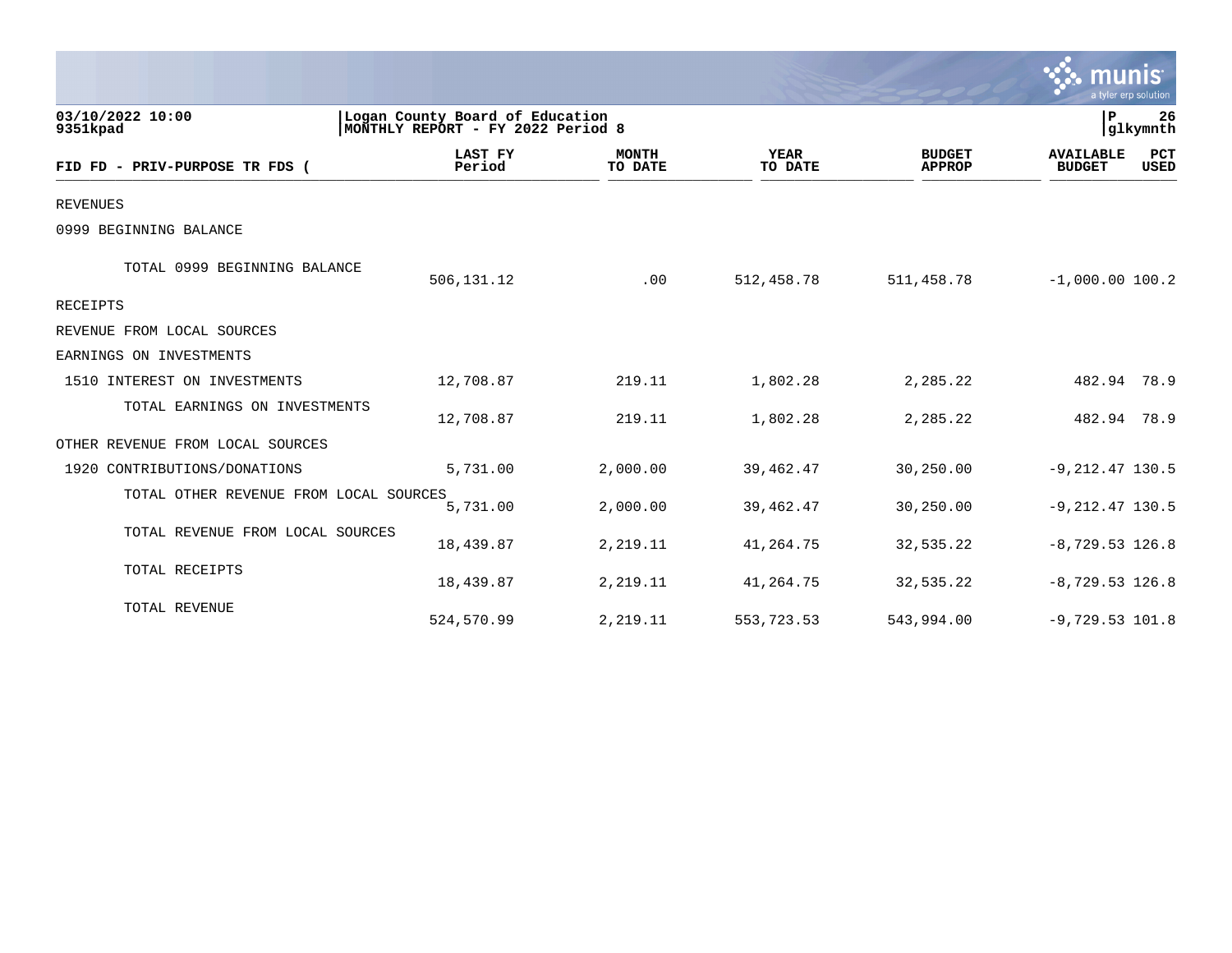

| 03/10/2022 10:00<br>9351kpad |                                                              | Logan County Board of Education<br>l P<br>glkymnth <br>MONTHLY REPORT - FY 2022 Period 8 |                         |                         |                                |                                   |                                |
|------------------------------|--------------------------------------------------------------|------------------------------------------------------------------------------------------|-------------------------|-------------------------|--------------------------------|-----------------------------------|--------------------------------|
|                              | FID FD - PRIV-PURPOSE TR FDS (                               | LAST FY<br>Period                                                                        | <b>MONTH</b><br>TO DATE | YEAR<br>TO DATE         | <b>BUDGET</b><br><b>APPROP</b> | <b>AVAILABLE</b><br><b>BUDGET</b> | <b>PCT</b><br>USED             |
| EXPENDITURES                 |                                                              |                                                                                          |                         |                         |                                |                                   |                                |
| 3300                         | COMMUNITY SERVICES                                           |                                                                                          |                         |                         |                                |                                   |                                |
| 0600<br>0800<br>0840         | SUPPLIES<br>DEBT SERVICE<br>AND MISCELLANEOUS<br>CONTINGENCY | 17,750.00<br>.00<br>.00                                                                  | .00<br>.00<br>.00       | 21,250.00<br>.00<br>.00 | 40,750.00<br>.00<br>503,244.00 | 19,500.00<br>.00<br>503,244.00    | 52.2<br>$\cdot$ 0<br>$\cdot$ 0 |
|                              | TOTAL 3300<br>COMMUNITY SERVICES                             | 17,750.00                                                                                | .00                     | 21,250.00               | 543,994.00                     | 522,744.00                        | 3.9                            |
|                              | TOTAL EXPENDITURES                                           | 17,750.00                                                                                | .00                     | 21,250.00               | 543,994.00                     | 522,744.00                        | 3.9                            |
|                              | TOTAL FOR FID FD - PRIV-PURPOSE TR FDS (7000)                | 506,820.99                                                                               | 2,219.11                | 532, 473.53             | .00                            | $-532, 473.53$                    | $\cdot$ 0                      |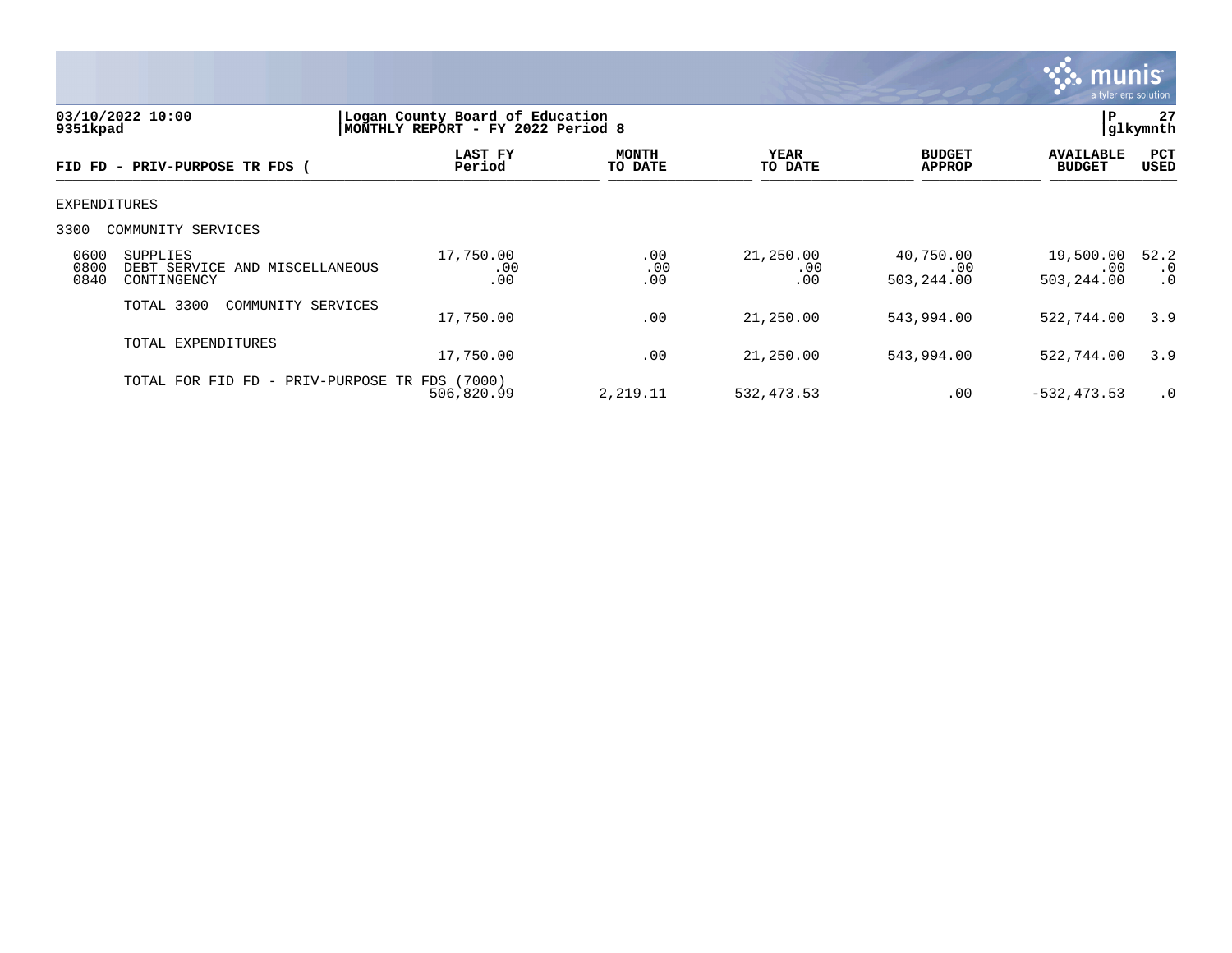

# **03/10/2022 09:35 |Logan County Board of Education |P 1 9351kpad |BALANCE SHEET FOR 2022 8 |glbalsht**

| FUND: 1             | <b>GENERAL FUND</b>                              |                                                              |                                                                                                                                                                                                                      | NET CHANGE<br>FOR PERIOD                                                                       | <b>ACCOUNT</b><br><b>BALANCE</b>                                                                             |
|---------------------|--------------------------------------------------|--------------------------------------------------------------|----------------------------------------------------------------------------------------------------------------------------------------------------------------------------------------------------------------------|------------------------------------------------------------------------------------------------|--------------------------------------------------------------------------------------------------------------|
| <b>ASSETS</b>       |                                                  |                                                              |                                                                                                                                                                                                                      |                                                                                                |                                                                                                              |
|                     | 10<br>10                                         | 6101<br>6106                                                 | CASH IN BANK<br>FSNB SWEEP SAVINGS ACCOUNT                                                                                                                                                                           | $-107,514.44$<br>$-663, 109.93$                                                                | $-613,669.73$<br>12,945,758.27                                                                               |
|                     |                                                  | TOTAL ASSETS                                                 |                                                                                                                                                                                                                      | $-770,624.37$                                                                                  | 12,332,088.54                                                                                                |
| LIABILITIES         |                                                  |                                                              |                                                                                                                                                                                                                      |                                                                                                |                                                                                                              |
|                     | 10<br>10<br>10<br>$10$<br>$10$<br>10<br>10<br>10 | 7401<br>7421<br>7461<br>7465<br>7466<br>7474<br>7499<br>7603 | PAYABLE TO LCHS<br>ACCOUNTS PAYABLE<br>ACCR SALARIES & BENEFT PAYABLE<br>OTHER EMPL BENEFIT W/H PAYABLE<br>DEF COMP W/H PAYABLE & OTHER<br>KTRS WITHHELD PAYABLE<br><b>403B FEES PAYABLE</b><br>PURCHASE OBLIGATIONS | $-30.76$<br>78,350.15<br>2,036.05<br>$-27.74$<br>34.97<br>$-1, 423.90$<br>91.50<br>$-3,077.00$ | $-151, 169.90$<br>$-8, 183.85$<br>157.23<br>.00<br>.00<br>.00<br>574.50<br>5,100.00                          |
|                     |                                                  | TOTAL LIABILITIES                                            |                                                                                                                                                                                                                      | 75,953.27                                                                                      | $-153, 522.02$                                                                                               |
| <b>FUND BALANCE</b> |                                                  |                                                              |                                                                                                                                                                                                                      |                                                                                                |                                                                                                              |
|                     | 10<br>10<br>10<br>10<br>10<br>10                 | 6302<br>7602<br>8735<br>8742<br>8747<br>8753                 | REVENUES CONTROL<br>EXPENDITURES CONTROL<br>RESTRICTED-FUTURE CONSTR BG-1<br>COMMITED - SICK LEAVE<br>COMMITTED - OTHER<br>ASSIGNED-PURCH OBL - CURRENT                                                              | $-1,746,167.85$<br>2,107,023.10<br>330,738.85<br>.00<br>.00<br>3,077.00                        | $-18, 214, 395.41$<br>14,065,147.08<br>$-2, 214, 955.48$<br>$-409, 262.71$<br>$-5,400,000.00$<br>$-5,100.00$ |
|                     |                                                  | TOTAL FUND BALANCE                                           |                                                                                                                                                                                                                      | 694,671.10                                                                                     | $-12, 178, 566.52$                                                                                           |
|                     |                                                  | TOTAL LIABILITIES + FUND BALANCE                             |                                                                                                                                                                                                                      | 770,624.37                                                                                     | $-12, 332, 088.54$                                                                                           |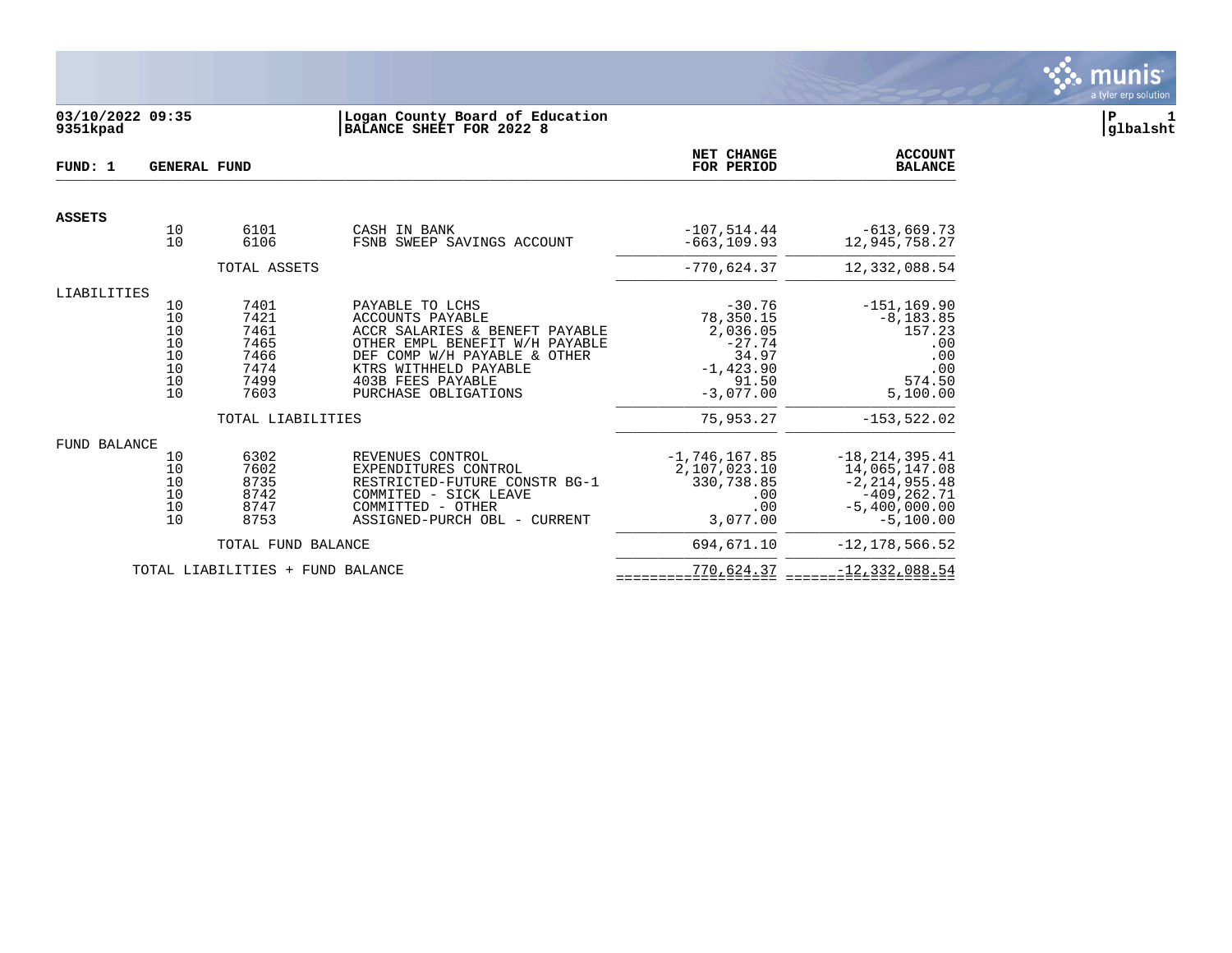

# **03/10/2022 09:35 |Logan County Board of Education |P 2 9351kpad |BALANCE SHEET FOR 2022 8 |glbalsht**

| FUND: 2         |                                        | SPECIAL REVENUE                  |                                                                    | NET CHANGE<br>FOR PERIOD           | <b>ACCOUNT</b><br><b>BALANCE</b>                 |
|-----------------|----------------------------------------|----------------------------------|--------------------------------------------------------------------|------------------------------------|--------------------------------------------------|
| <b>ASSETS</b>   | 20                                     | 6106                             | FSNB SWEEP SAVINGS ACCOUNT                                         | 402,470.88                         | 360,494.12                                       |
|                 |                                        | TOTAL ASSETS                     |                                                                    | 402,470.88                         | 360,494.12                                       |
| BALANCE<br>FUND | 20<br>6302<br>20<br>7602<br>20<br>8731 |                                  | REVENUES CONTROL<br>EXPENDITURES CONTROL<br>RESTRICTED<br>- GRANTS | $-903,908.01$<br>501,437.13<br>.00 | $-3,836,853.62$<br>4,061,198.70<br>$-584.839.20$ |
|                 |                                        | TOTAL FUND BALANCE               |                                                                    | $-402.470.88$                      | $-360, 494.12$                                   |
|                 |                                        | TOTAL LIABILITIES + FUND BALANCE | $-402, 470.88$                                                     | $-360, 494.12$                     |                                                  |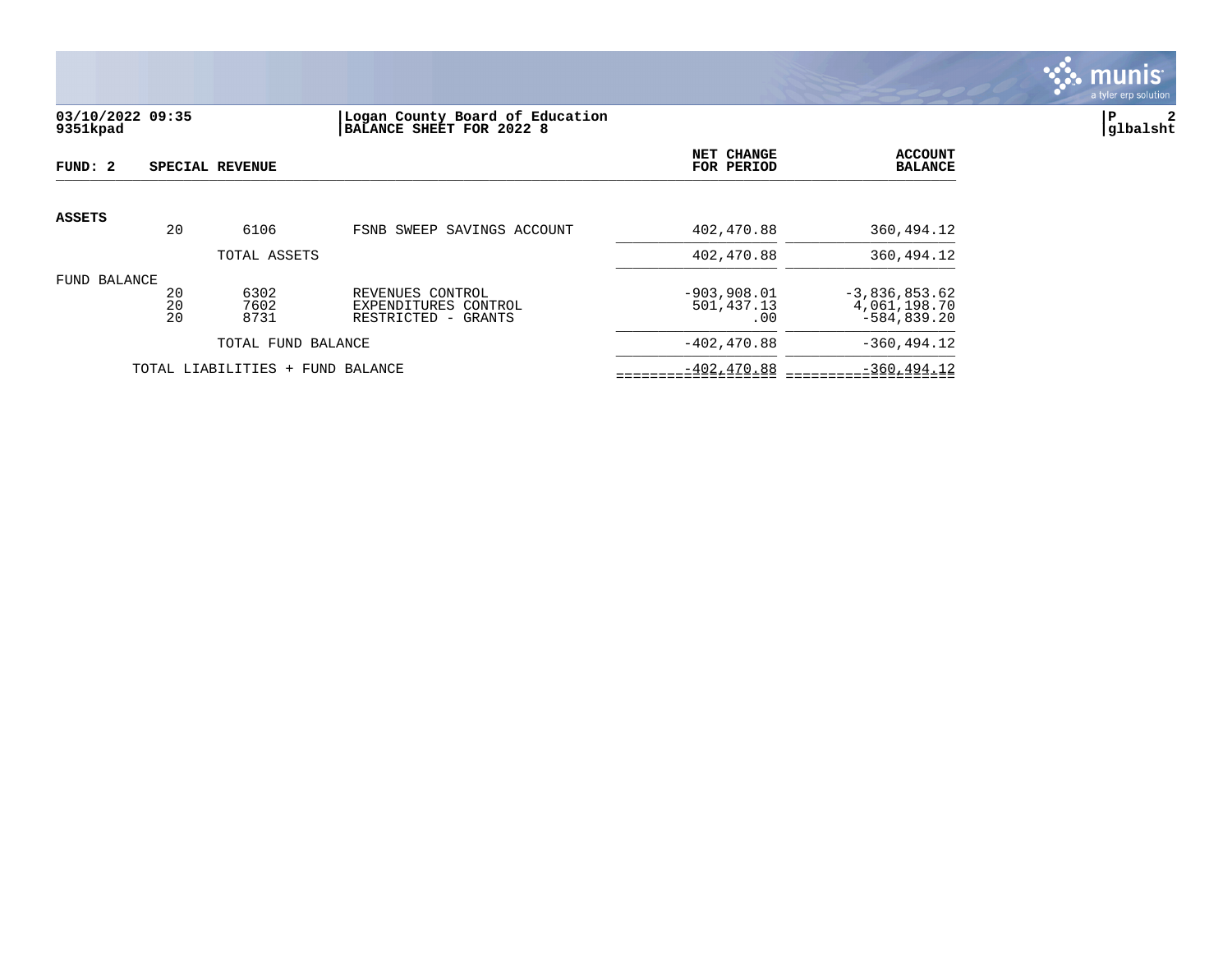

## **03/10/2022 09:35 |Logan County Board of Education |P 3 9351kpad |BALANCE SHEET FOR 2022 8 |glbalsht**

| FUND: 310     |          | CAPITAL OUTLAY FUND              | NET CHANGE<br>FOR PERIOD                 | <b>ACCOUNT</b><br><b>BALANCE</b> |                          |
|---------------|----------|----------------------------------|------------------------------------------|----------------------------------|--------------------------|
| <b>ASSETS</b> |          |                                  |                                          |                                  |                          |
|               | 31       | 6106                             | FSNB SWEEP SAVINGS ACCOUNT               | $-800.00$                        | 158,584.00               |
|               |          | TOTAL ASSETS                     |                                          | $-800.00$                        | 158,584.00               |
| FUND BALANCE  | 31<br>31 | 6302<br>7602                     | REVENUES CONTROL<br>EXPENDITURES CONTROL | .00<br>800.00                    | $-159, 384.00$<br>800.00 |
|               |          | TOTAL FUND BALANCE               |                                          | 800.00                           | $-158,584.00$            |
|               |          | TOTAL LIABILITIES + FUND BALANCE | 800.00                                   | $-158,584.00$                    |                          |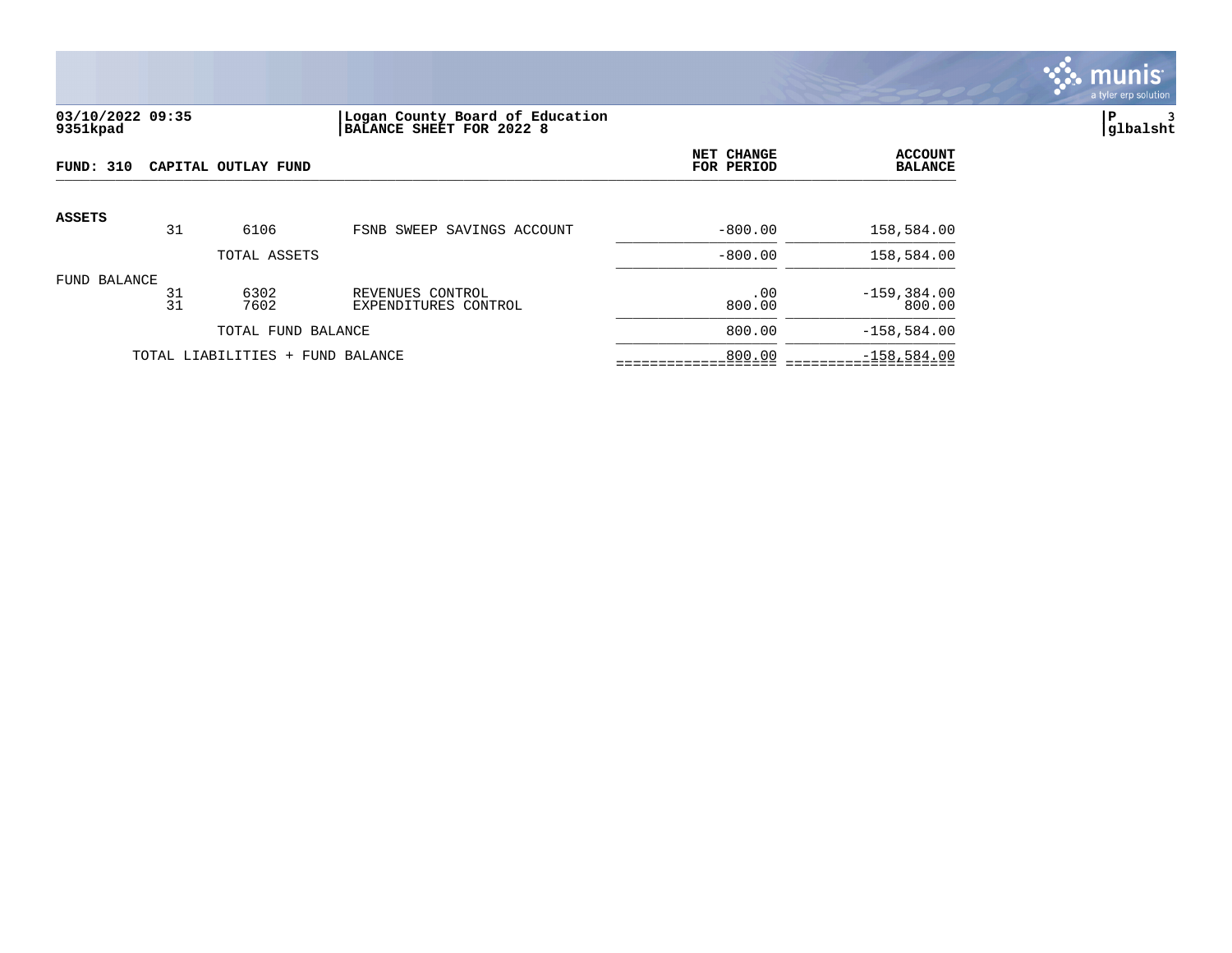

## **03/10/2022 09:35 |Logan County Board of Education |P 4 9351kpad |BALANCE SHEET FOR 2022 8 |glbalsht**

| FUND: 320     |                                                                                    | BUILDING FUND (5 CENT LEVY) |                                | NET CHANGE<br>FOR PERIOD       | <b>ACCOUNT</b><br><b>BALANCE</b>                   |
|---------------|------------------------------------------------------------------------------------|-----------------------------|--------------------------------|--------------------------------|----------------------------------------------------|
| <b>ASSETS</b> | 32                                                                                 | 6106                        | FSNB SWEEP SAVINGS ACCOUNT     | $-194.139.68$                  | 1,695,815.06                                       |
|               |                                                                                    | TOTAL ASSETS                |                                | $-194, 139.68$                 | 1,695,815.06                                       |
| FUND BALANCE  | 6302<br>32<br>REVENUES CONTROL<br>32<br>7602<br>EXPENDITURES CONTROL<br>32<br>8738 |                             | RESTRICTED-SFCC ESCROW-CURRENT | $-182.89$<br>194,322.57<br>.00 | $-2, 257, 147.36$<br>1,460,033.83<br>$-898.701.53$ |
|               |                                                                                    | TOTAL FUND BALANCE          |                                | 194, 139.68                    | $-1,695,815.06$                                    |
|               |                                                                                    | TOTAL LIABILITIES +         | FUND BALANCE                   | 194, 139.68                    | $-1,695,815.06$                                    |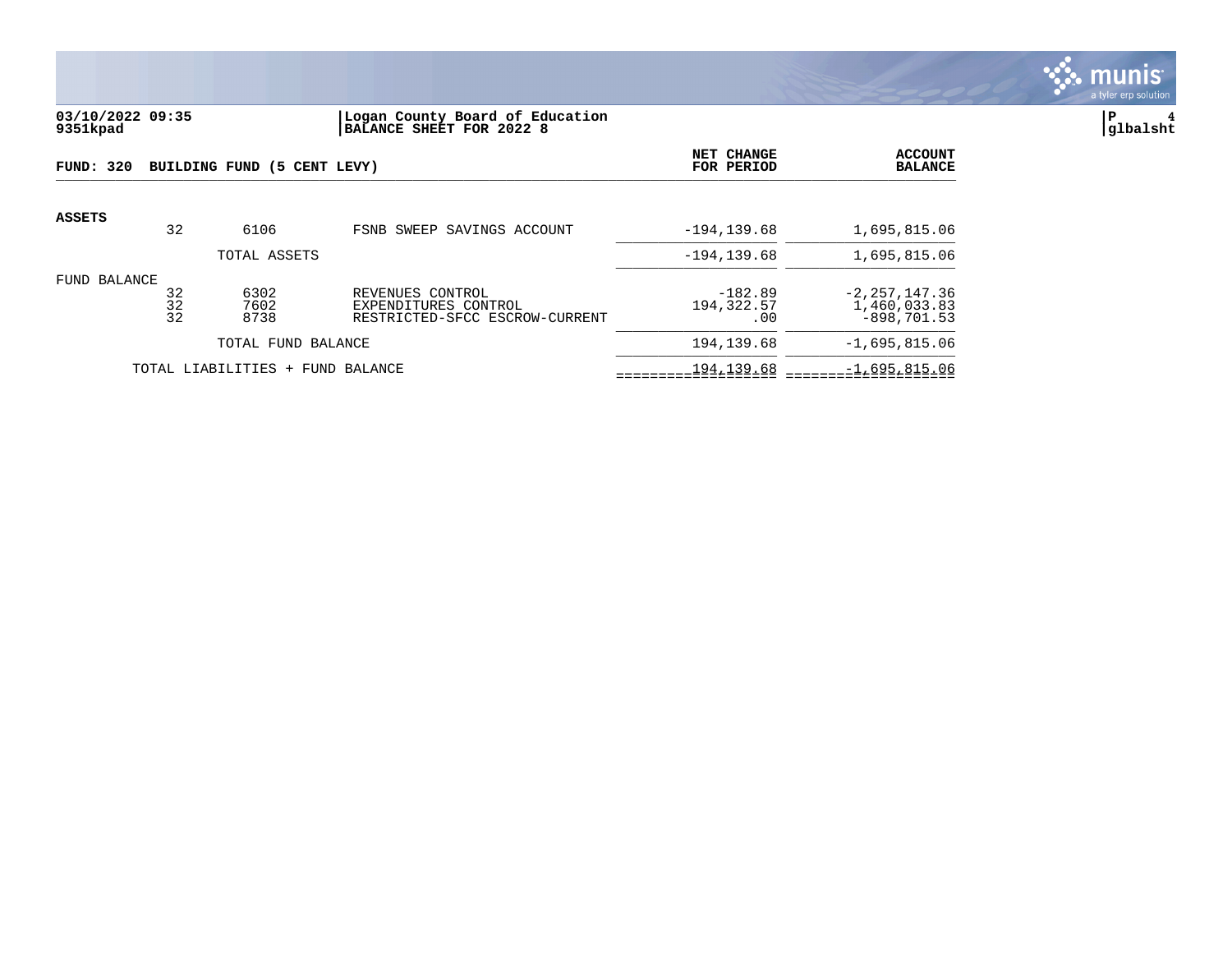

### **03/10/2022 09:35 |Logan County Board of Education |P 5 9351kpad |BALANCE SHEET FOR 2022 8 |glbalsht**

| FUND: 360                                                                                                                              |    | <b>CONSTRUCTION FUND</b>         | NET CHANGE<br>FOR PERIOD           | <b>ACCOUNT</b><br><b>BALANCE</b>                 |               |
|----------------------------------------------------------------------------------------------------------------------------------------|----|----------------------------------|------------------------------------|--------------------------------------------------|---------------|
| <b>ASSETS</b>                                                                                                                          | 36 | 6106                             | FSNB SWEEP SAVINGS ACCOUNT         | $-410.00$                                        | 12,454.48     |
|                                                                                                                                        |    | TOTAL ASSETS                     |                                    | $-410.00$                                        | 12,454.48     |
| BALANCE<br>FUND<br>6302<br>36<br>REVENUES CONTROL<br>36<br>7602<br>EXPENDITURES CONTROL<br>36<br>8735<br>RESTRICTED-FUTURE CONSTR BG-1 |    |                                  | $-346,052.62$<br>346,462.62<br>.00 | $-973, 956.40$<br>1,419,983.61<br>$-458, 481.69$ |               |
|                                                                                                                                        |    | TOTAL FUND BALANCE               |                                    | 410.00                                           | $-12, 454.48$ |
|                                                                                                                                        |    | TOTAL LIABILITIES + FUND BALANCE | 410.00                             | $-12, 454.48$                                    |               |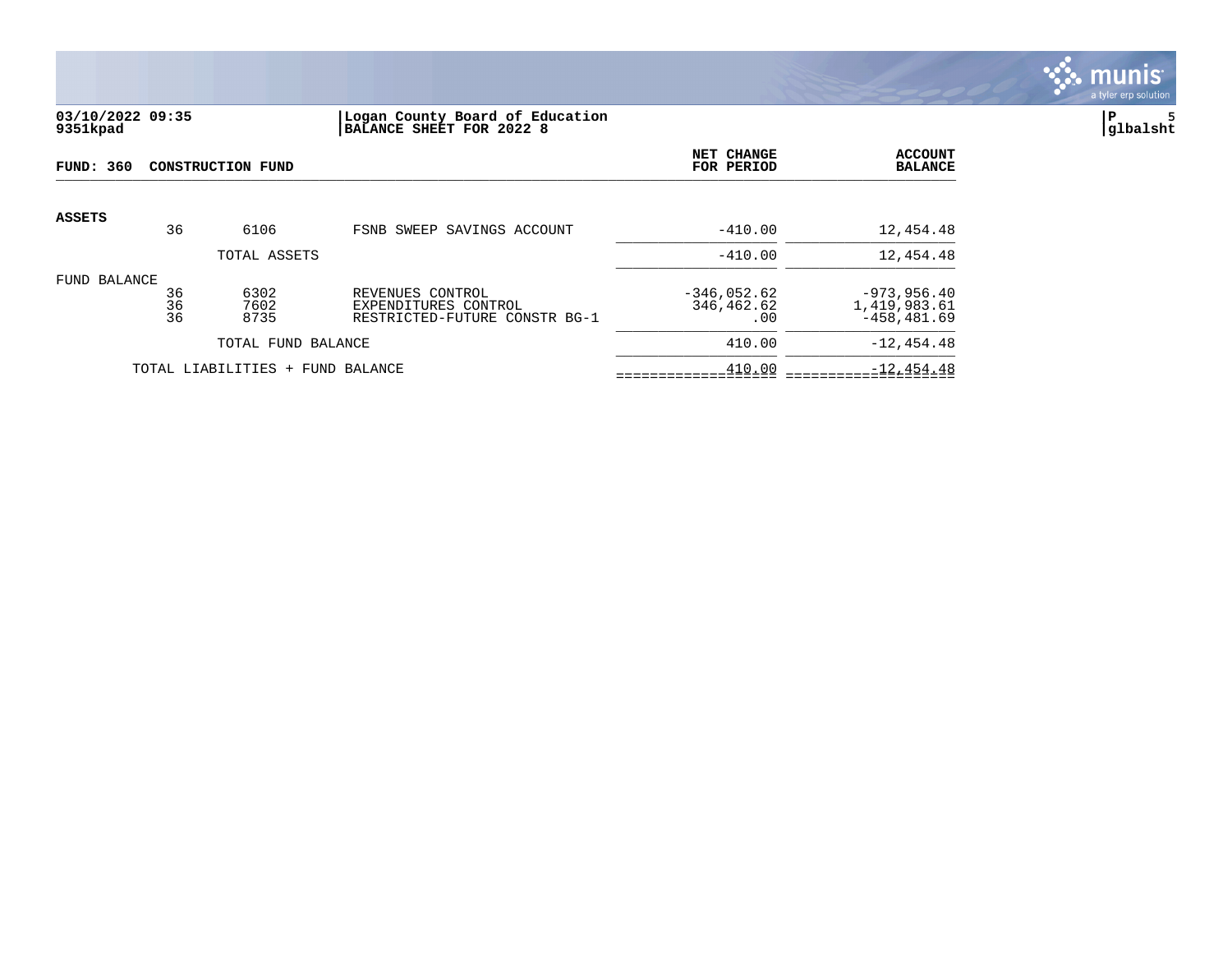

#### **03/10/2022 09:35 |Logan County Board of Education |P 6 9351kpad |BALANCE SHEET FOR 2022 8 |glbalsht**

| FUND: 51      |                                                                | FOOD SERVICE FUND                                                                           |                                                                                                                                                                                                                                                                                                     | NET CHANGE<br>FOR PERIOD                                                             | <b>ACCOUNT</b><br><b>BALANCE</b>                                                                                          |
|---------------|----------------------------------------------------------------|---------------------------------------------------------------------------------------------|-----------------------------------------------------------------------------------------------------------------------------------------------------------------------------------------------------------------------------------------------------------------------------------------------------|--------------------------------------------------------------------------------------|---------------------------------------------------------------------------------------------------------------------------|
|               |                                                                |                                                                                             |                                                                                                                                                                                                                                                                                                     |                                                                                      |                                                                                                                           |
| <b>ASSETS</b> | 51<br>51<br>51<br>51<br>51<br>51<br>51<br>51<br>51<br>51<br>51 | 6102<br>6104A<br>6104B<br>6104C<br>6104D<br>6104E<br>6104F<br>6106<br>6171<br>6400<br>64000 | CIB-FS CENTRAL ACCOUNT<br>PETTY CASH - ADAIRVILLE<br>PETTY CASH - AUBURN<br>PETTY CASH - CHANDLERS<br>PETTY CASH - LEWISBURG<br>PETTY CASH - OLMSTEAD<br>PETTY CASH - LCHS<br>FSNB SWEEP SAVINGS ACCOUNT<br>INVENTORIES FOR CONSUMPTION<br>DEFERRED OUTFLOWS OF RESOURCES<br>DEFERRED OUTFLOWS-OPEB | 2,853.50<br>.00<br>.00<br>.00<br>.00<br>.00<br>.00<br>16,407.67<br>.00<br>.00<br>.00 | 17,614.61<br>50.00<br>40.00<br>25.00<br>50.00<br>50.00<br>600.00<br>1,454,221.97<br>77,038.37<br>293,189.00<br>237,912.00 |
|               |                                                                | TOTAL ASSETS                                                                                |                                                                                                                                                                                                                                                                                                     | 19,261.17                                                                            | 2,080,790.95                                                                                                              |
| LIABILITIES   | 51<br>51<br>51<br>51<br>51<br>51                               | 7477<br>7541<br>75410<br>7551<br>7700<br>77000<br>TOTAL LIABILITIES                         | CURR PORTION ACCUM SICK LEAVE<br>UNFUNDED PENSION LIABILITY<br>UNFUNDED OPEB LIABILITY<br>NONCUR PORTION ACCUM SICKLEAVE<br>DEFERRED INFLOW OF RESOURCES<br>DEFERRED INFLOWS - OPEB                                                                                                                 | .00<br>.00<br>.00<br>.00<br>.00<br>.00<br>.00                                        | $-13,867.00$<br>$-1,693,904.00$<br>$-533, 132.00$<br>$-8,806.04$<br>$-88,745.00$<br>$-143,633.00$<br>$-2,482,087.04$      |
| FUND BALANCE  | 51<br>51<br>51<br>51                                           | 6302<br>7602<br>87370<br>8737P                                                              | REVENUES CONTROL<br>EXPENDITURES CONTROL<br>RESTRICTED OTHER OPEB<br>RESTRICTED - OTHER (PEN LIAB)                                                                                                                                                                                                  | $-198, 185.15$<br>178,923.98<br>.00<br>.00                                           | $-2,782,423.34$<br>1,255,406.43<br>438,853.00<br>1,489,460.00                                                             |
|               |                                                                | TOTAL FUND BALANCE                                                                          | $-19, 261.17$                                                                                                                                                                                                                                                                                       | 401,296.09                                                                           |                                                                                                                           |
|               |                                                                | TOTAL LIABILITIES + FUND BALANCE                                                            | $-19, 261.17$                                                                                                                                                                                                                                                                                       | $-2,080,790.95$                                                                      |                                                                                                                           |